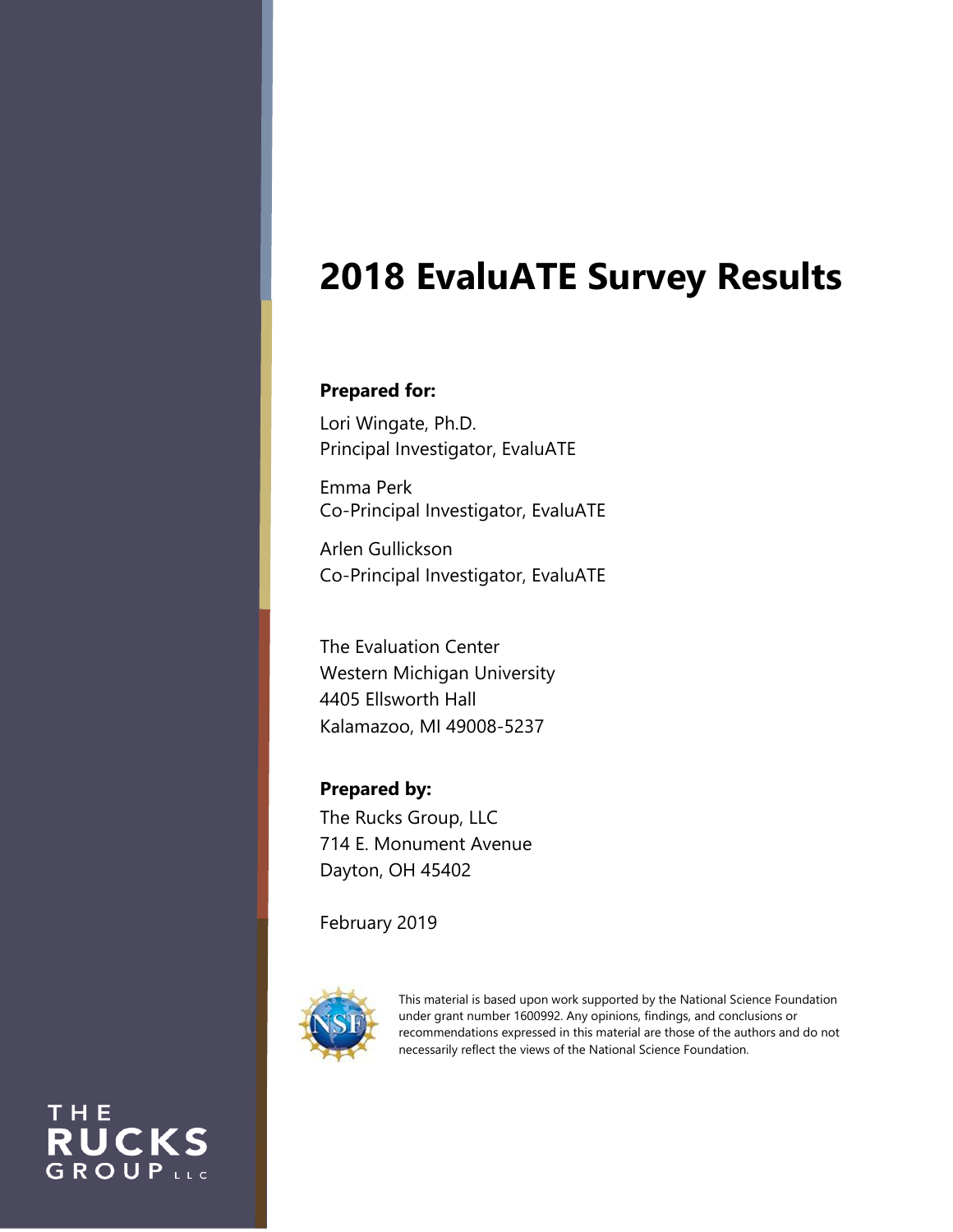## **Table of Contents**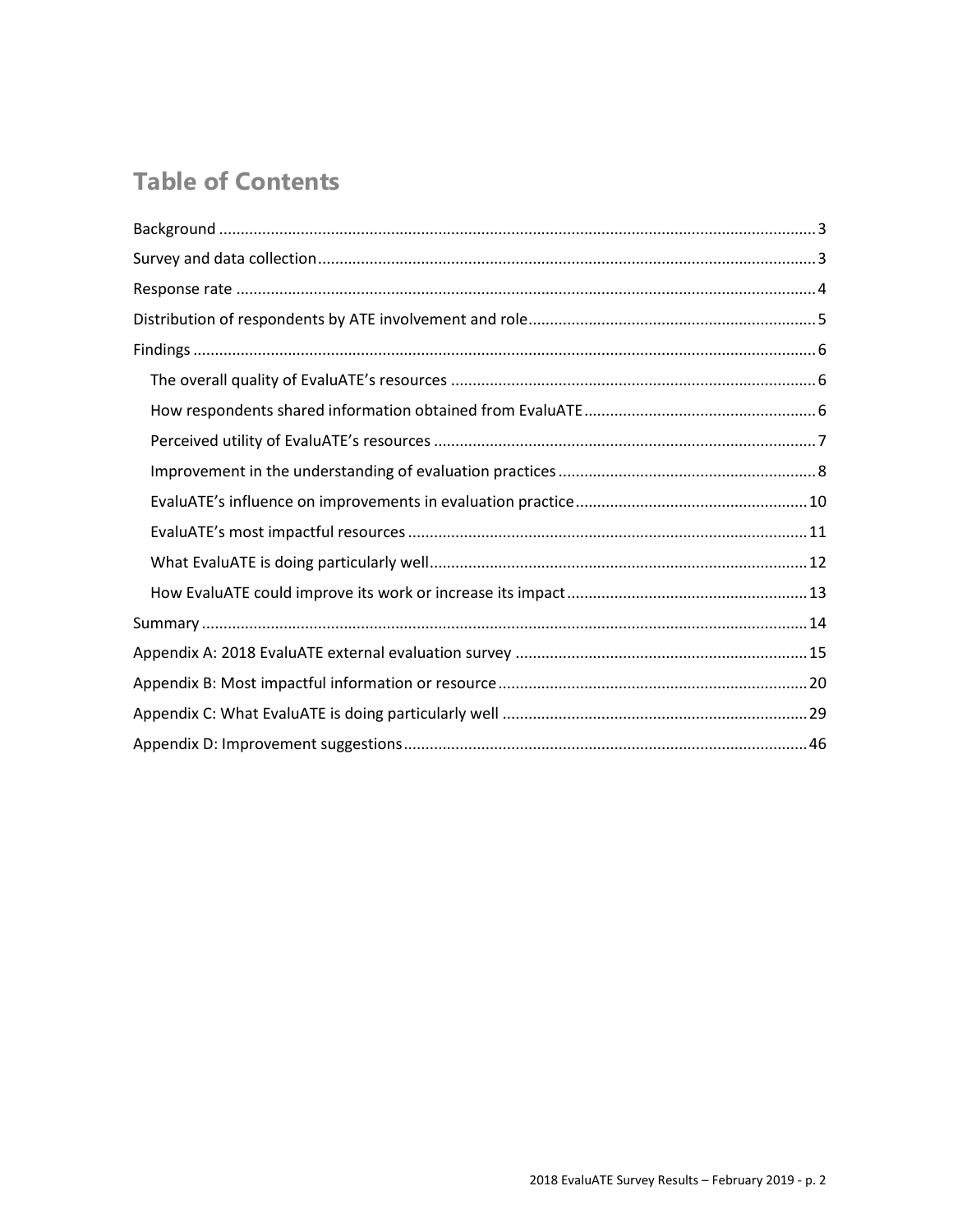## <span id="page-2-0"></span>**Background**

Located within The Evaluation Center at Western Michigan University (WMU), EvaluATE is the evaluation support center for the National Science Foundation's (NSF) Advanced Technological Education (ATE) program.

EvaluATE harnesses the evaluation expertise of the ATE community to achieve its mission "to strengthen the program's evaluation knowledge base, expand the use of exemplary evaluation practices, and support the continuous improvement of technician education throughout the nation." Towards that end, EvaluATE's current goals are to:

- Ensure that all ATE PIs and evaluators know the essential elements of a credible and useful evaluation.
- Maintain a comprehensive collection of online resources for ATE evaluation.
- Strengthen and expand the network of ATE evaluation stakeholders.
- Gather, synthesize, and disseminate data about ATE program activities to advance knowledge about ATE/technician education.

Because EvaluATE is involved in advancing evaluation practice, the center is intimately involved in the evaluation of its own work, but also recognizes the necessity and value of working with an external evaluator. As such, The Rucks Group has been working with EvaluATE since 2012 and has conducted surveys of EvaluATE's audience every two years from 2012 to 2018. This summary report presents the descriptive results from the 2018 administration of the external evaluation survey for EvaluATE.

## <span id="page-2-1"></span>**Survey and data collection**

The 2018 external evaluation survey instrument included questions about the respondents' background (e.g., employment area and role on ATE project), their use and opinions of EvaluATE's resources, the extent to which their understanding of various aspects of evaluation has improved due to information received from EvaluATE, how much their evaluations practices have improved, what EvaluATE is doing particularly well, and how EvaluATE could improve its work. The 2018 questionnaire included some minor revisions to the 2016 version. A copy of the survey items is provided in Appendix A.

The Rucks Group administered the web-based survey over three weeks starting October 3, 2018. Survey recipients included everyone in EvaluATE's contact database who – at some point over the prior four years – had been associated with an active ATE grant or had attended an EvaluATE workshop or webinar. Each of these 1,671 individuals received a survey invitation that included the survey link, a brief description of the survey's purpose, assurances of confidentiality, and notification that data would be shared only with EvaluATE personnel in aggregate form.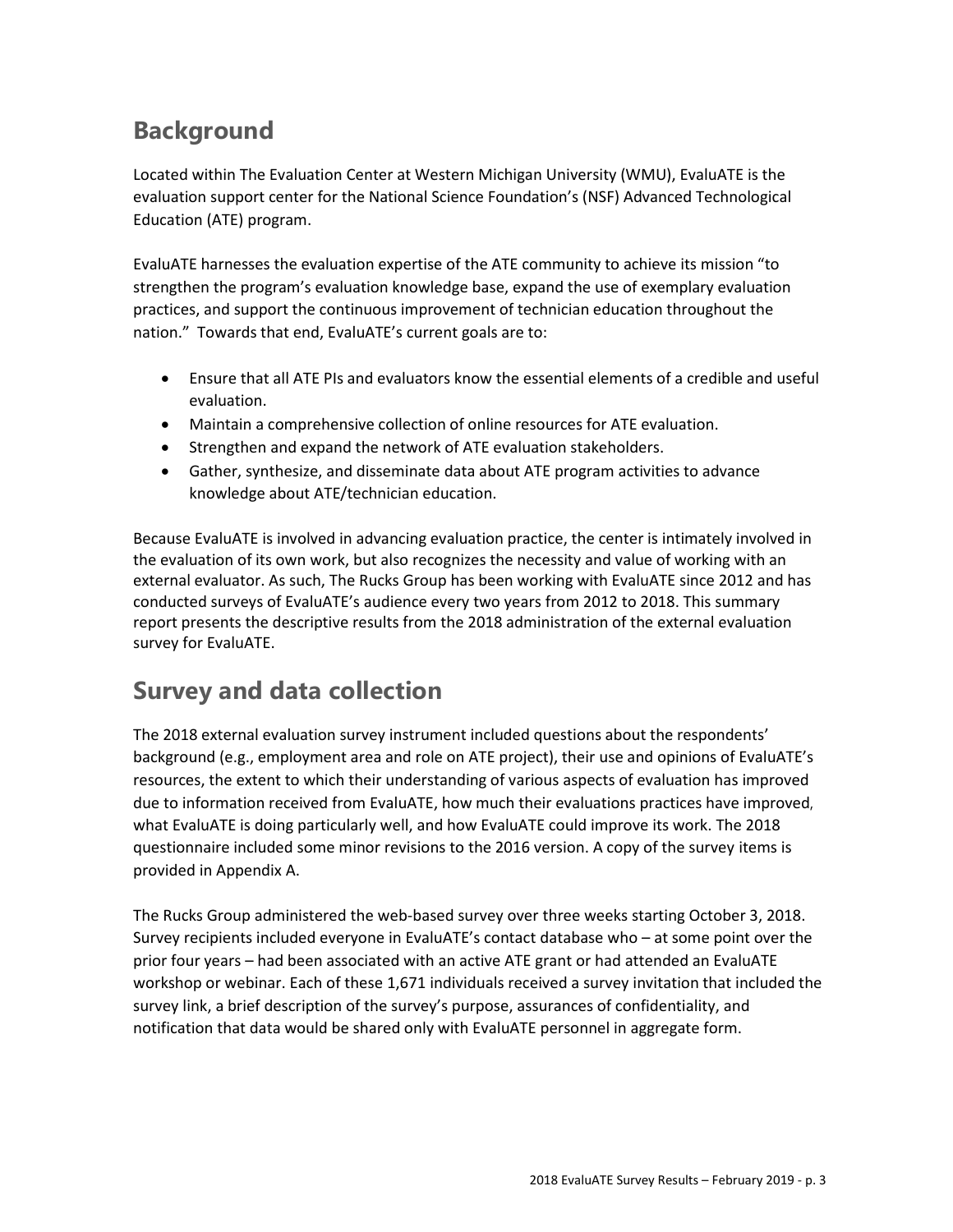## <span id="page-3-0"></span>**Response rate**

The figure below shows the total number of individuals who responded to the survey split by ATE involvement. It also shows the number of respondents who were routed out of the survey because they responded "no" or "unsure" to the question "Have you ever visited EvaluATE's website or sought out information from EvaluATE?" This item was included to reduce subsequent item nonresponse rates. 1



**Figure 1.** Shows the total number of individuals who responded to the survey split by ATE participation and the number from each group who were routed-out of the survey because they had never visited EvaluATE's website or sought information from EvaluATE at any point.

 $1$  Respondents in prior years had written comments indicating that they could not recall ever using EvaluATE or did not know why they had been asked to participate and then skipped questions or quit the survey. It is possible that some individuals have been mistakenly included on the initial list or might not remember participating in an EvaluATE event, particularly if their participation was several years prior.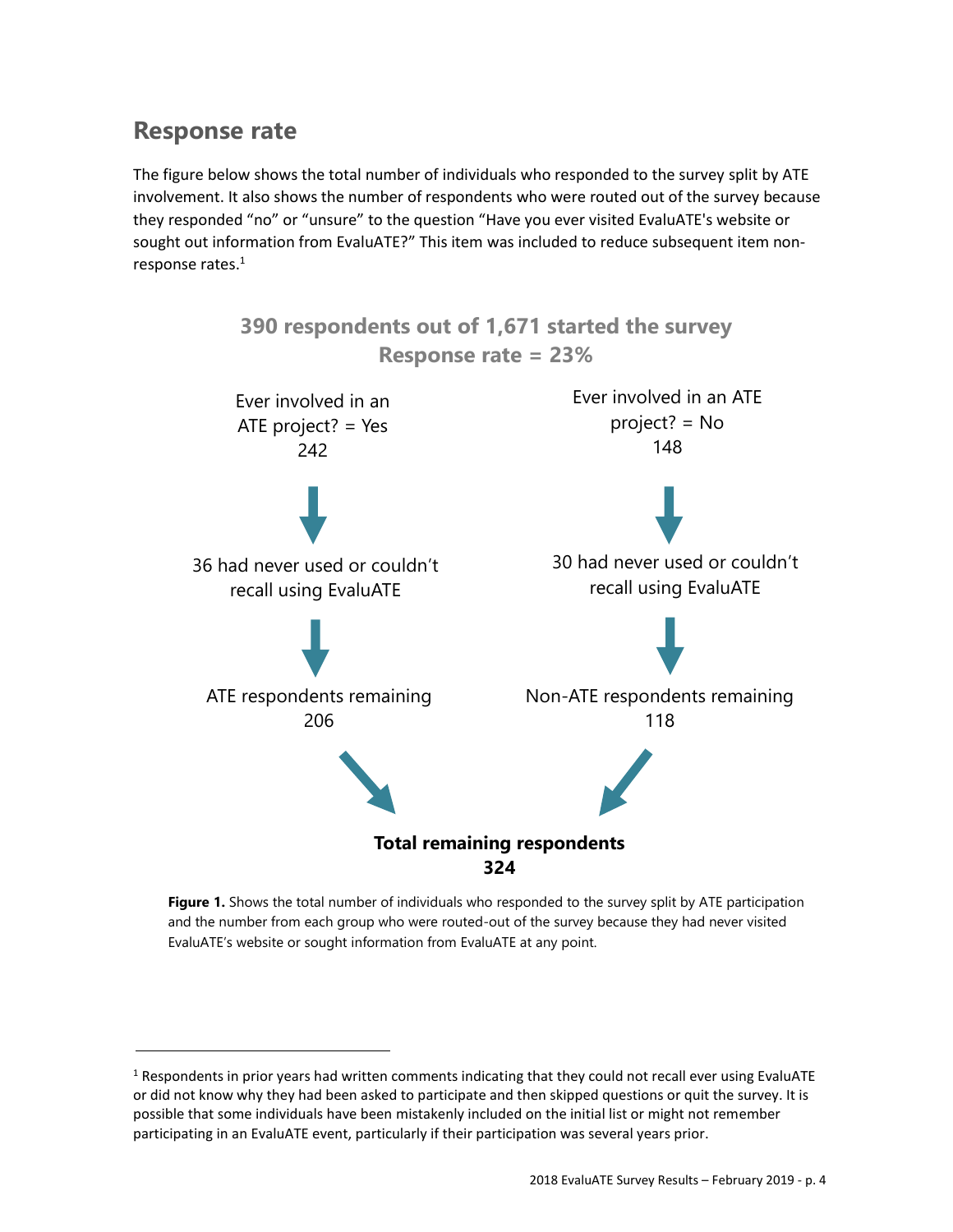## <span id="page-4-0"></span>**Distribution of respondents by ATE involvement and role**

### **62%** of respondents are **involved in an ATE project or proposal**



**Primary roles of those involved in ATE projects**  Principal investigator (PI) 25% Evaluator 24% Co-PI 22% Grant specialist 14% Project staff (e.g., coordinator) 8% College administrator (e.g., dept. chair) 2% Institutional researcher 1% Other 2%

**Figure 2.** Respondents' affiliation with the ATE program.

Table 1. Respondents' primary ATE roles. (n=242)

| <b>Employment</b> |                                                 | <b>ATE</b> $(n=242)$     | <b>Non-ATE</b> $(n=148)$     | Total $(n=390)$          |
|-------------------|-------------------------------------------------|--------------------------|------------------------------|--------------------------|
| <b>Education</b>  |                                                 | 45%                      | 9%                           | 54%                      |
|                   | Technical or community college                  | 34%                      | 3%                           | 37%                      |
|                   | 4-year college/university                       | 9%                       | 5%                           | 14%                      |
|                   | K-12 school/system                              | 1%                       | 1%                           | 1%                       |
|                   | Other                                           | $1\%$                    | 1%                           | 1%                       |
| Government        |                                                 | 1%                       | 16%                          | 17%                      |
|                   | Federal                                         |                          | 11%                          | 11%                      |
|                   | State                                           | 1%                       | 5%                           | 5%                       |
|                   | County                                          |                          | $\overline{\phantom{a}}$     | $\overline{\phantom{a}}$ |
|                   | Municipal                                       |                          | 1%                           | 1%                       |
|                   | <b>Community Agency/Non-profit</b>              | 2%                       | 3%                           | 4%                       |
|                   | Service or advocacy organization                | $\overline{\phantom{a}}$ | 1%                           | 2%                       |
|                   | Research or evaluation firm                     | 1%                       | $\overline{\phantom{a}}$     | 1%                       |
|                   | Foundation                                      |                          | $\qquad \qquad \blacksquare$ | $\overline{\phantom{a}}$ |
|                   | Other                                           | 1%                       | 1%                           | 1%                       |
|                   | <b>Consulting, Research, or Evaluation Firm</b> | 8%                       | 5%                           | 13%                      |
|                   | <b>Independent Consulting Practice</b>          | 6%                       | 4%                           | 9%                       |
| <b>Other</b>      |                                                 | 2%                       | 2%                           | 3%                       |

**Table 2.** Distribution of respondents' employment sector split by ATE involvement.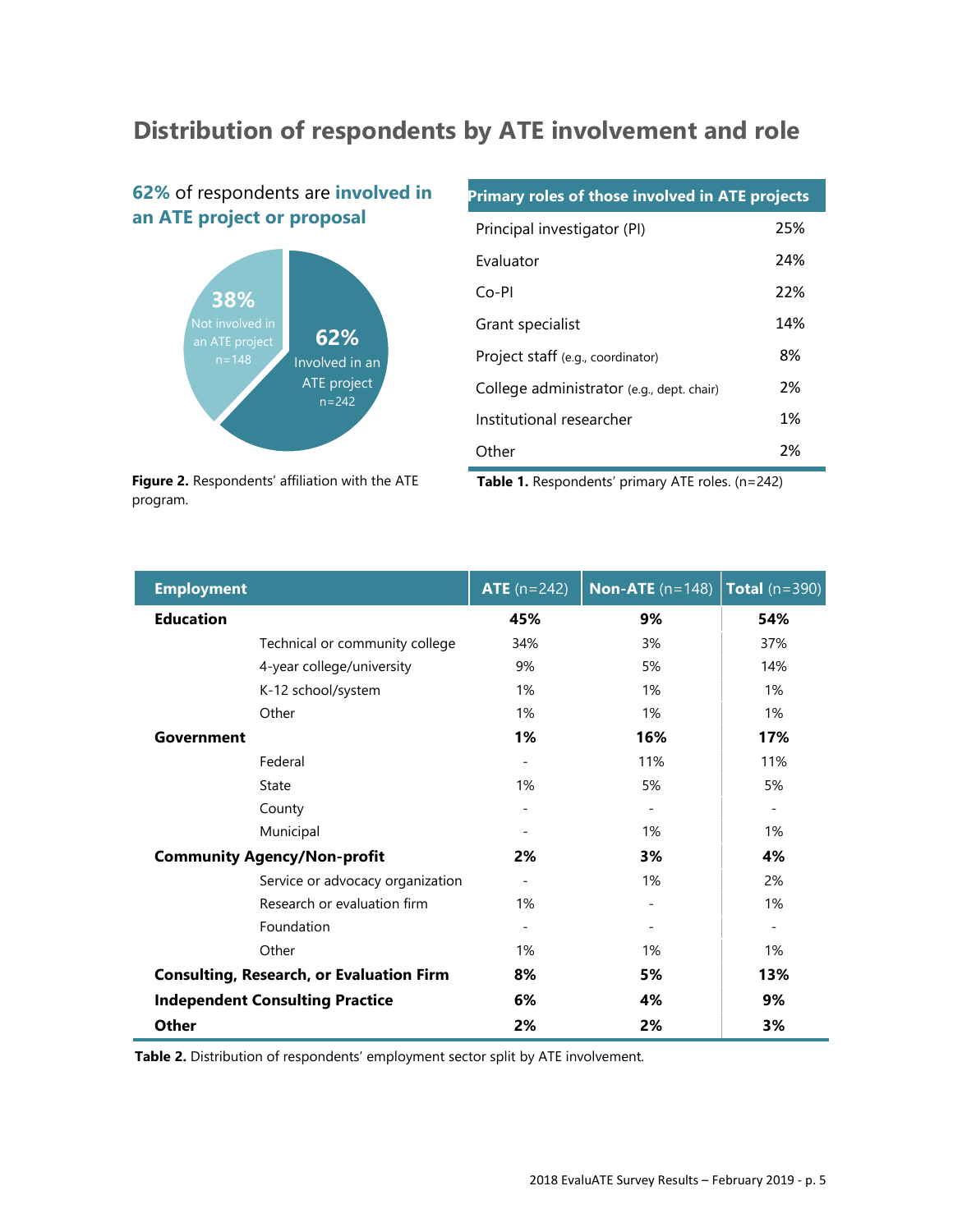## <span id="page-5-0"></span>**Findings**

This section provides the descriptive statistics from the questions asked of the 324 respondents who had visited EvaluATE at some point. Several of the questions asked the respondent to provide ratings regarding the specific impact that EvaluATE has had in terms of participants' actions and professional development. These questions were only asked of the respondents who had accessed EvaluATE's resources at least once in the prior year.

### <span id="page-5-1"></span>**The overall quality of EvaluATE's resources**

All respondents were asked to rate the overall quality of the information they have obtained from EvaluATE. Most respondents gave ratings of "very good" (38%) or "excellent" (48%) with ATE respondents providing slightly more positive ratings than non‐ATE respondents. Only 2% from each group gave a "fair" rating, and no one from either group gave a rating of "poor."

**Eighty-six percent of all respondents rated the overall quality of EvaluATE's information as "excellent" or "very good."**



**Figure 3.** Frequency of responses to the question, "Rate the overall quality of the information you have obtained from EvaluATE."

### <span id="page-5-2"></span>**How respondents shared information obtained from EvaluATE**

Two hundred forty-six respondents (63%) said that they had shared information they obtained from EvaluATE with others.

**Most respondents who share information from EvaluATE did so directly through email, hard copies, and other means.**



**Figure 4.** Frequency of responses to the question, "How did you share the information from EvaluATE? *Select all that apply*." (n=246)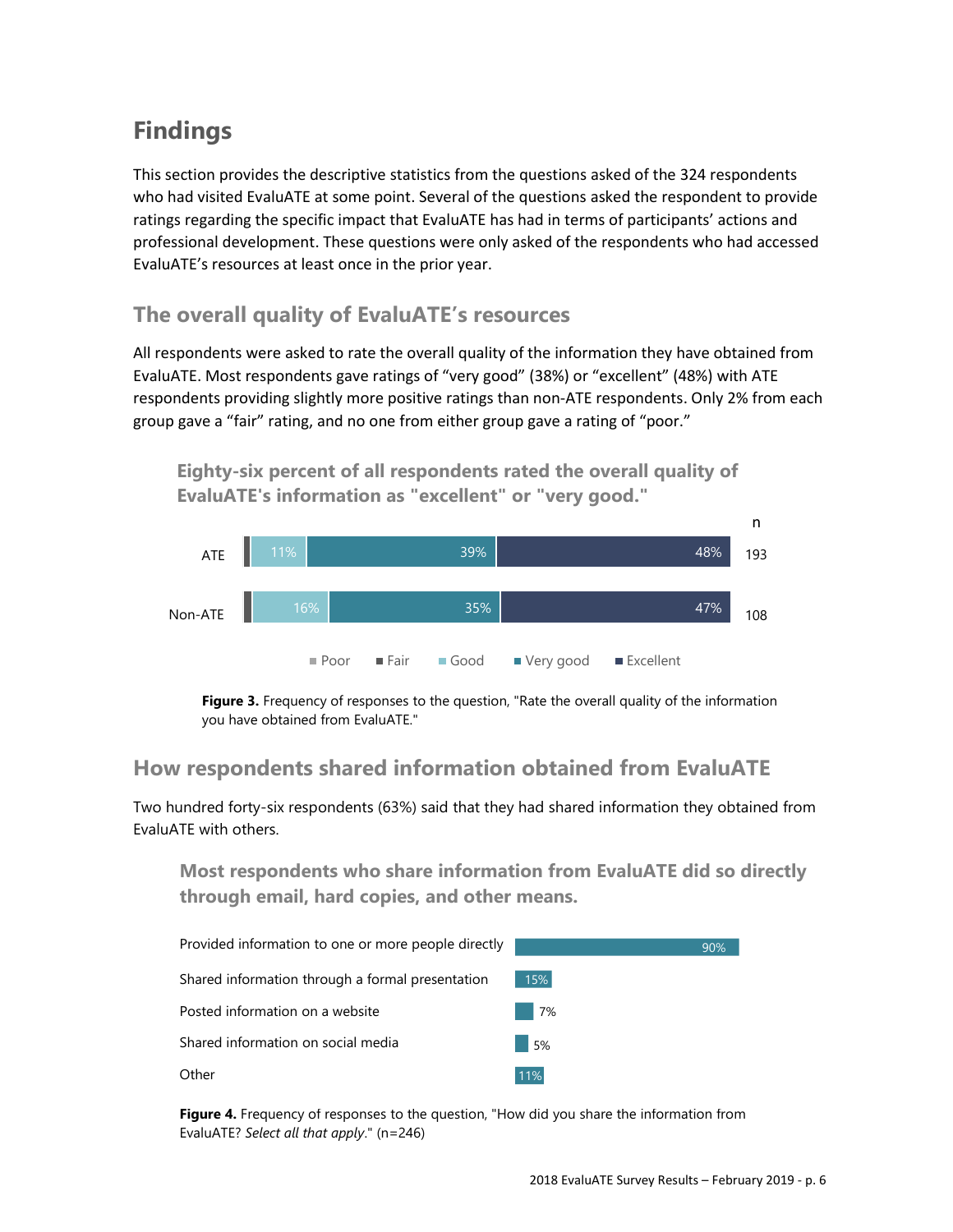### <span id="page-6-0"></span>**Perceived utility of EvaluATE's resources**

All respondents who had ever visited EvaluATE's website or sought out information from EvaluATE were asked to rate the utility of EvaluATE's various resources.



**Figure 5.** Frequency of responses to the question, "How useful has each of the following EvaluATE resources been for you?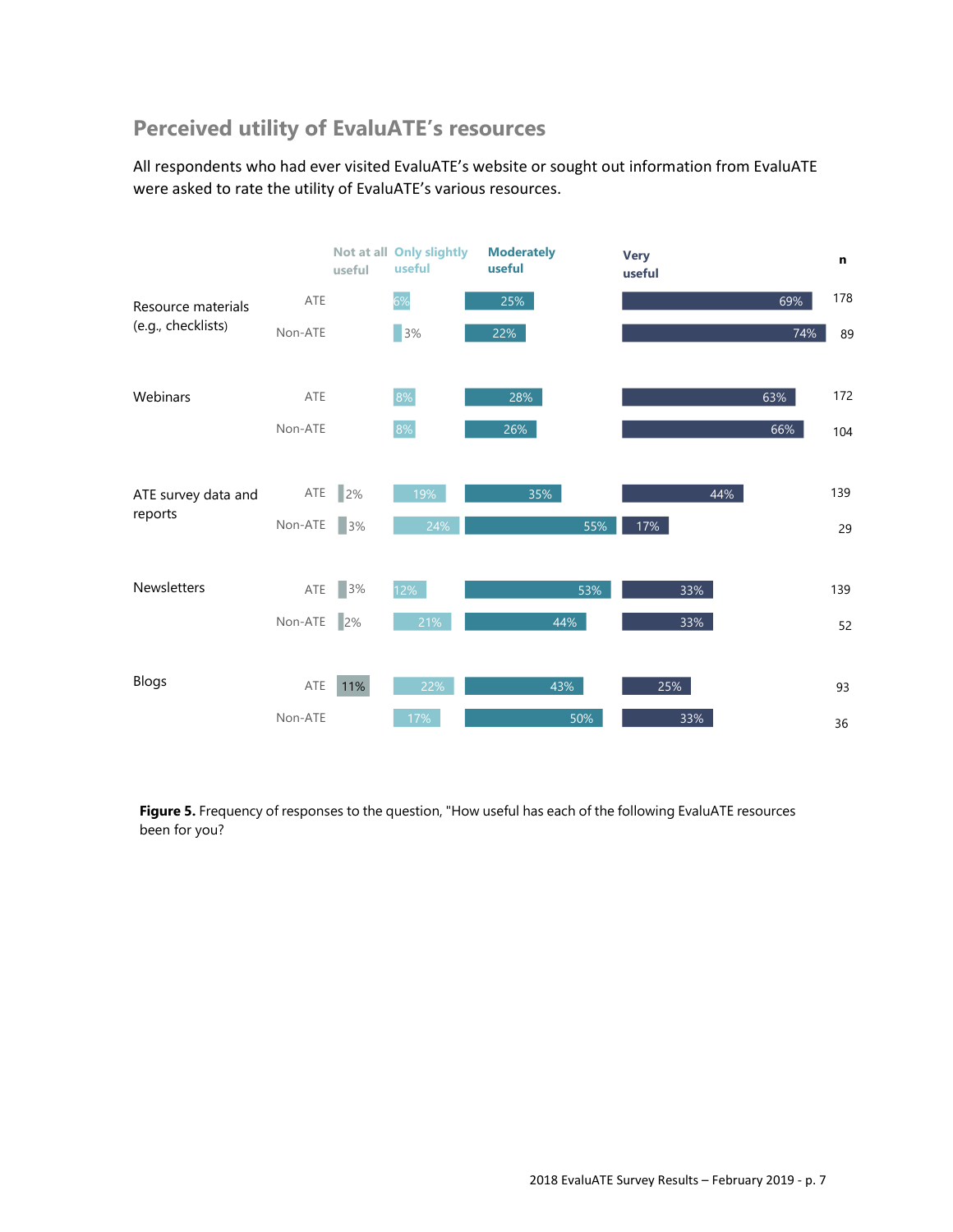## <span id="page-7-0"></span>**Improvement in the understanding of evaluation practices**

Respondents who had visited EvaluATE at least once during the prior year were asked to indicate the extent to which their understanding of various aspects of evaluation had improved due to information received from EvaluATE.

|                                                              |         | No<br>change | <b>Slightly</b><br>improved  | <b>Moderately</b><br>improved | <b>Greatly</b><br>improved | n   |
|--------------------------------------------------------------|---------|--------------|------------------------------|-------------------------------|----------------------------|-----|
| What NSF or other funders                                    | ATE     | 6%           | 16%                          | 30%                           | 48%                        | 116 |
| expect from evaluation                                       | Non-ATE | 19%          | $\overline{\phantom{1}}$ 23% | 37%                           | 21%                        | 97  |
| What should be included in                                   | ATE     | 9%           | 19%                          | 29%                           | 43%                        | 152 |
| an evaluation plan                                           | Non-ATE | 21%          | 26%                          | 21%                           | 32%                        | 102 |
| What should be included                                      | ATE     | 8%           | 20%                          | 33%                           | 39%                        | 153 |
| in an evaluation report                                      | Non-ATE | 15%          | 21%                          | 29%                           | 35%                        | 100 |
| What to expect from an                                       | ATE     | 10%          | 17%                          | 36%                           | 36%                        | 130 |
| evaluator                                                    | Non-ATE | 33%          | 17%                          | 50%                           |                            | 6   |
| How to communicate                                           | ATE     | 14%          | 21%                          | 35%                           | 30%                        | 120 |
| effectively with an evaluator                                | Non-ATE | 17%          | 33%                          | 33%                           | 17%                        | 6   |
| How to locate and select                                     | ATE     | 13%          | 21%                          | 40%                           | 25%                        | 273 |
| a qualified evaluator                                        | Non-ATE | 33%          | 33%                          | 17%                           | 17%                        | 6   |
| The fundamental nature                                       | ATE     | 21%          | 15%                          | 37%                           | 27%                        | 280 |
| and purpose of evaluation                                    | Non-ATE | 30%          | 23%                          | 28%                           | 20%                        | 97  |
| How to capture evidence of                                   | ATE     | 18%          | 40%                          | 25%                           | 17%                        | 241 |
| project outcomes                                             | Non-ATE | 16%          | 19%                          | 34%                           | 31%                        | 88  |
| How to communicate                                           | ATE     | 31%          | 38%                          | 25%                           | 6%                         | 275 |
| effectively with project<br>team members about<br>evaluation | Non-ATE | 15%          | 23%                          | 34%                           | 28%                        | 88  |

Figure 6. Frequency of responses to the question, "How much has each of the following aspects of your evaluation(s) improved as a result of information you have obtained from EvaluATE?"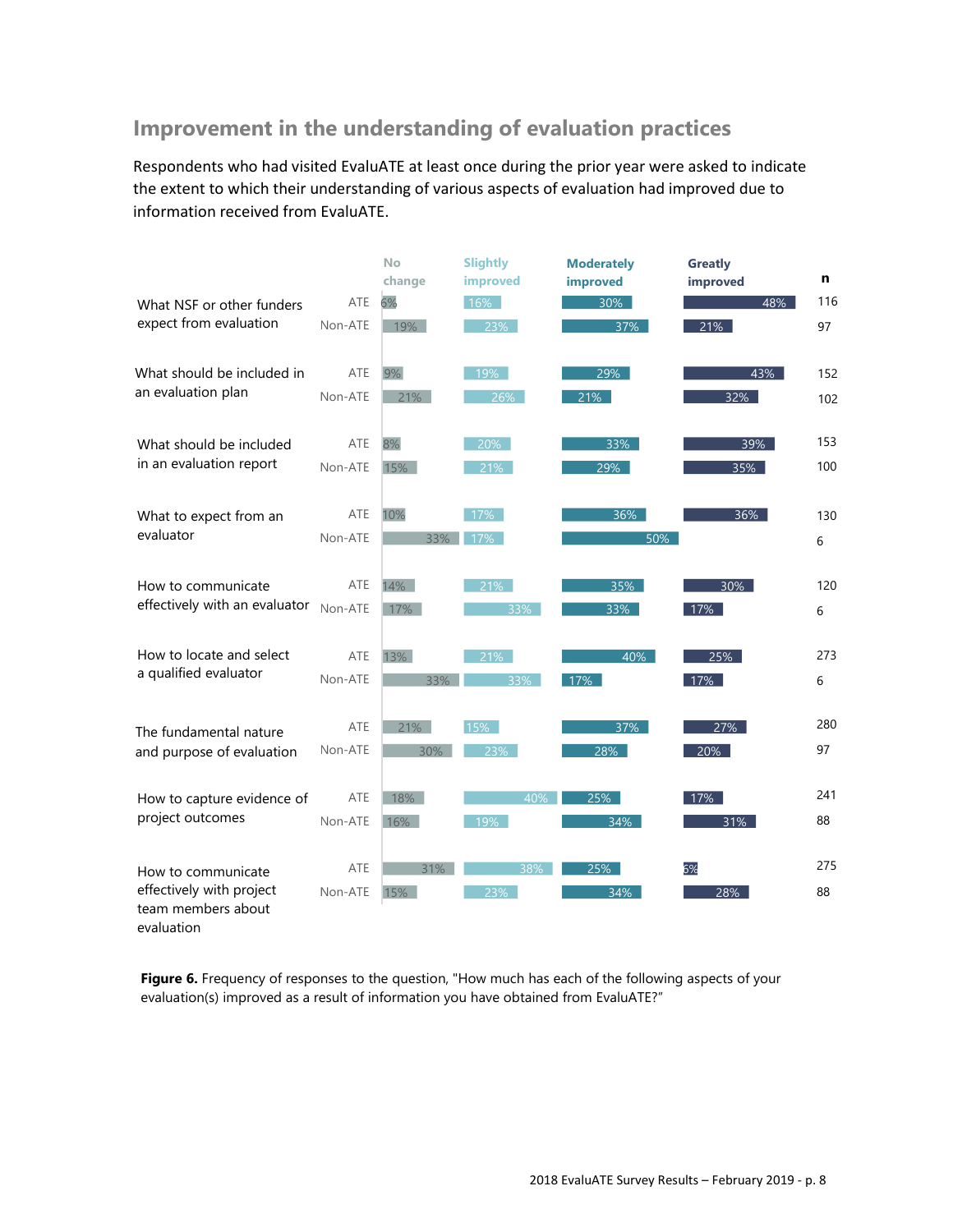## **EvaluATE's influence on actions related to good evaluation practice**

Respondents were first asked whether they engaged in various behaviors or actions throughout the previous year. As a follow-up, respondents were then asked to rate the influence that information from EvaluATE had on their decision to engage in those actions.



**Figure 7.** Frequency of responses to the question, "How much influence did information obtained from EvaluATE have on your decision to do these things?"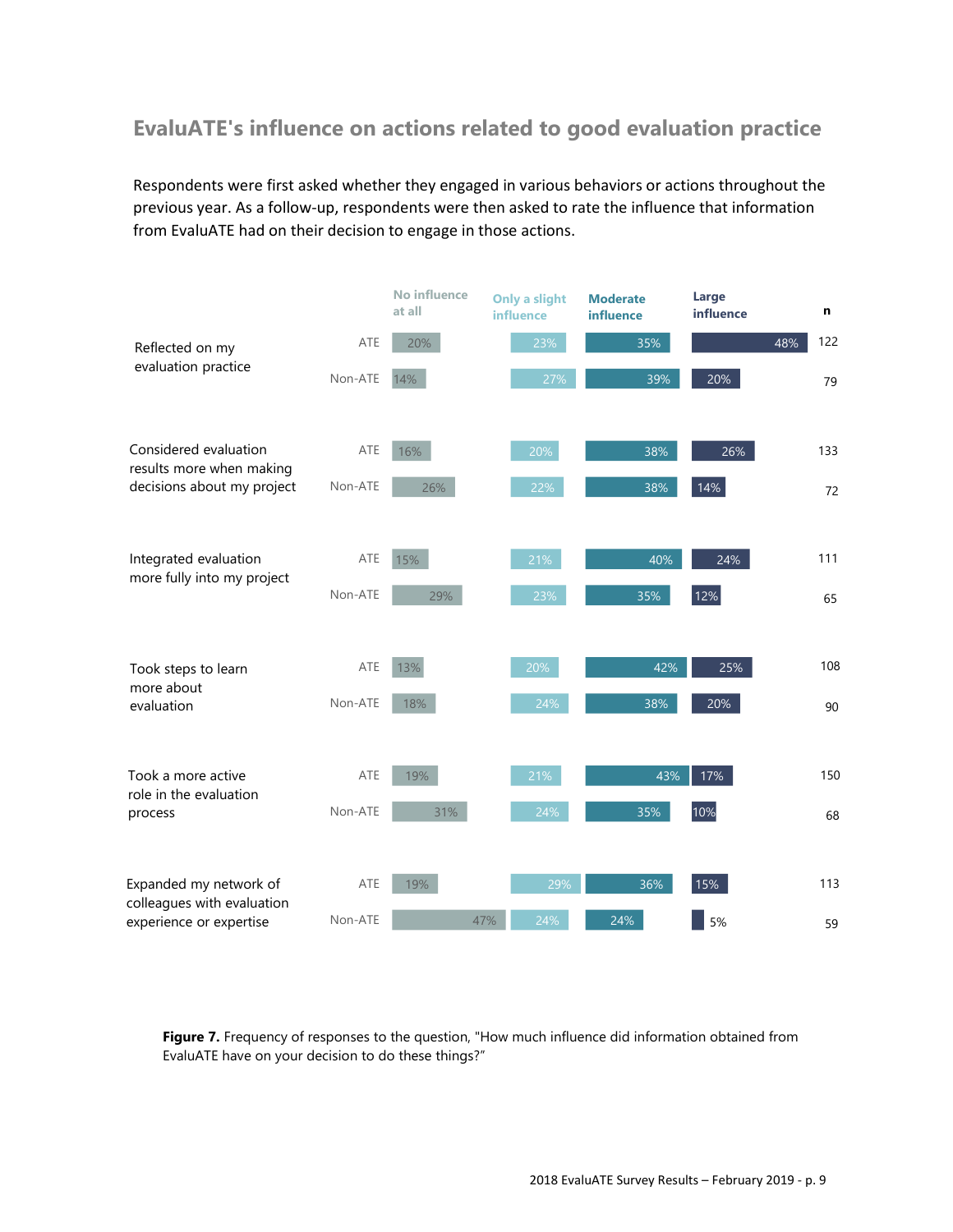### <span id="page-9-0"></span>**EvaluATE's influence on improvements in evaluation practice**

Respondents who had used EvaluATE in the prior year were asked how much various aspects of their evaluations had improved as a result of information obtained from EvaluATE.



**Figure 8.** Frequency of responses to the question, "How much has each of the following aspects of your evaluation(s) improved as a result of information you have obtained from EvaluATE?"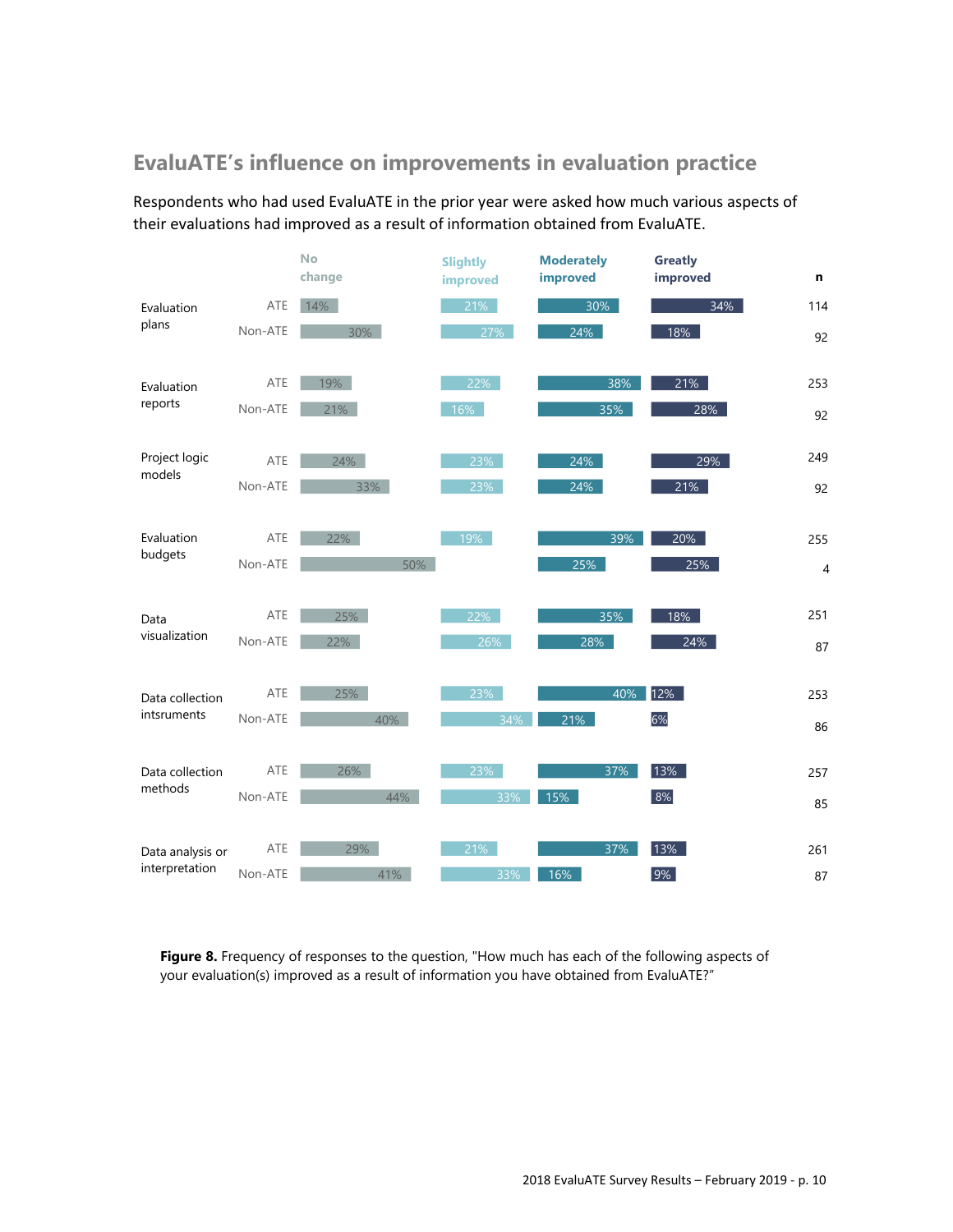### <span id="page-10-0"></span>**EvaluATE's most impactful resources**

The external evaluation survey included an open‐ended question asking respondents to describe the information, resources, or guidance that has had the biggest impact on improving their evaluation skills or practices. Of the 224 respondents who were presented with this question, 183 (82%) provided a substantive response. Some respondents made general statements regarding the provision of resources that are helpful, including materials, templates, handouts, and examples, and that fact that EvaluATE provides information related to evaluation. Many, however, mentioned specific resources and evaluation topics that have been particularly helpful. The six most frequently mentioned themes and topics, along with corresponding illustrative quotes, are provided in the table below. The full set of responses and corresponding themes are included in Appendix B.

| Theme (# endorsing)                             | <b>Illustrative quote</b>                                                                                                           |
|-------------------------------------------------|-------------------------------------------------------------------------------------------------------------------------------------|
| <b>Webinars/presentations (66)</b>              | I find the webinars very useful. The presentations<br>are done very well and always provide references<br>to other great resources. |
| <b>Checklists (25)</b>                          | Love the checklists - promotes transparency with<br>planning teams, which has led to more useful,<br>and simplified, eval reports.  |
| <b>Evaluation reporting/report writing (18)</b> | Reporting resources like the webinar creating<br>one-page reports.                                                                  |
| Logic models (15)                               | The logic model template is great--I use this<br>specific one all the time                                                          |

**Table 3.** Themes and sample responses to the question, "What information, resource, or guidance from EvaluATE has had the biggest impact on improving your evaluation skills or practices?" (n=224)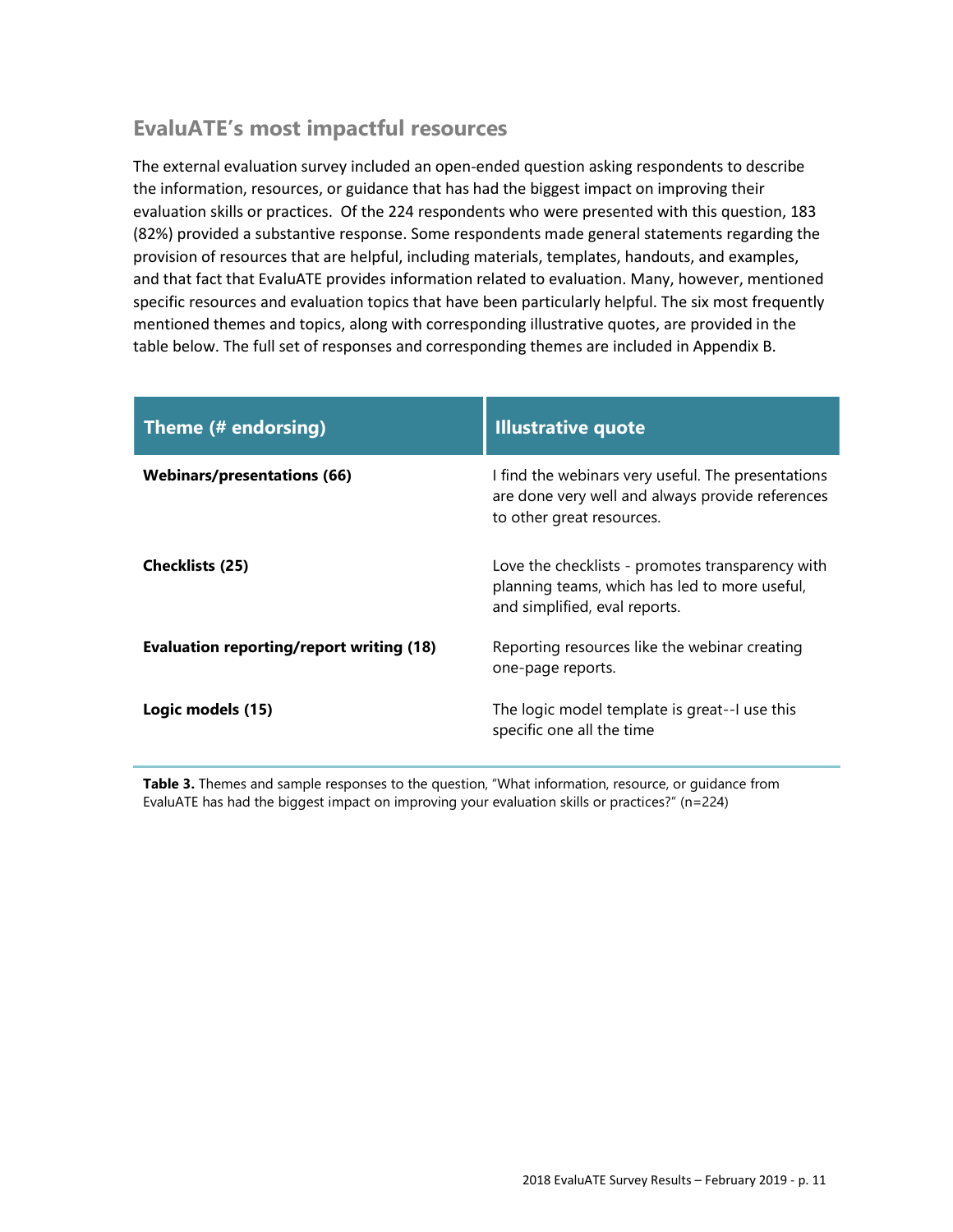## <span id="page-11-0"></span>**What EvaluATE is doing particularly well**

The external evaluation survey also included an open-ended question asking respondents to describe the one or two things EvaluATE is doing particularly well. One hundred fortyone (63%) of the 224 respondents identified at least one thing that they believe EvaluATE is doing particularly well.

As in the previous section describing the resources deemed to be the most impactful, most of the respondents (59%) cited webinars as the thing that EvaluATE does particularly well. Twenty-nine (20%) mentioned the materials, templates, handouts, and examples provided by EvaluATE with eight individuals specifically mentioning checklists. Many respondents also stated their appreciation for the approachability and responsiveness of the EvaluATE staff and the organization's communication practices. All responses to this question and corresponding themes are provided in Appendix C.

| Theme (# endorsing)                                                                            | <b>Illustrative quote</b>                                                                                                                  |
|------------------------------------------------------------------------------------------------|--------------------------------------------------------------------------------------------------------------------------------------------|
| <b>Webinars (83)</b>                                                                           | Webinars are fantastic - interesting, engaging,<br>and practical.                                                                          |
| Providing resources - materials, templates,<br>handouts, examples (29)                         | Resources are great, especially all the templates<br>and the willingness to share and let others use<br>freely.                            |
| Promoting awareness about evaluation<br>and its importance (16)                                | Explaining the need/benefit of incorporating the<br>evaluation process early on in proposal<br>development                                 |
| Staff who are approachable/responsive/<br>collaborative (16)                                   | I've also communicated with ATE staff personally<br>about four times and received very prompt and<br>useful guidance.                      |
| <b>Communication through initiating contact,</b><br>following up, and maintaining contact (15) | Reaching out to busy people like me with<br>webinars and following up with recordings of<br>them, with emails, and with surveys like this. |
| Serving as a single comprehensive source<br>for foundational information (13)                  | Being a clearinghouse for evaluation resources                                                                                             |

**Table 4.** Themes and sample responses to the question, "In your opinion, what are one or two things EvaluATE is doing particularly well?" (n=224)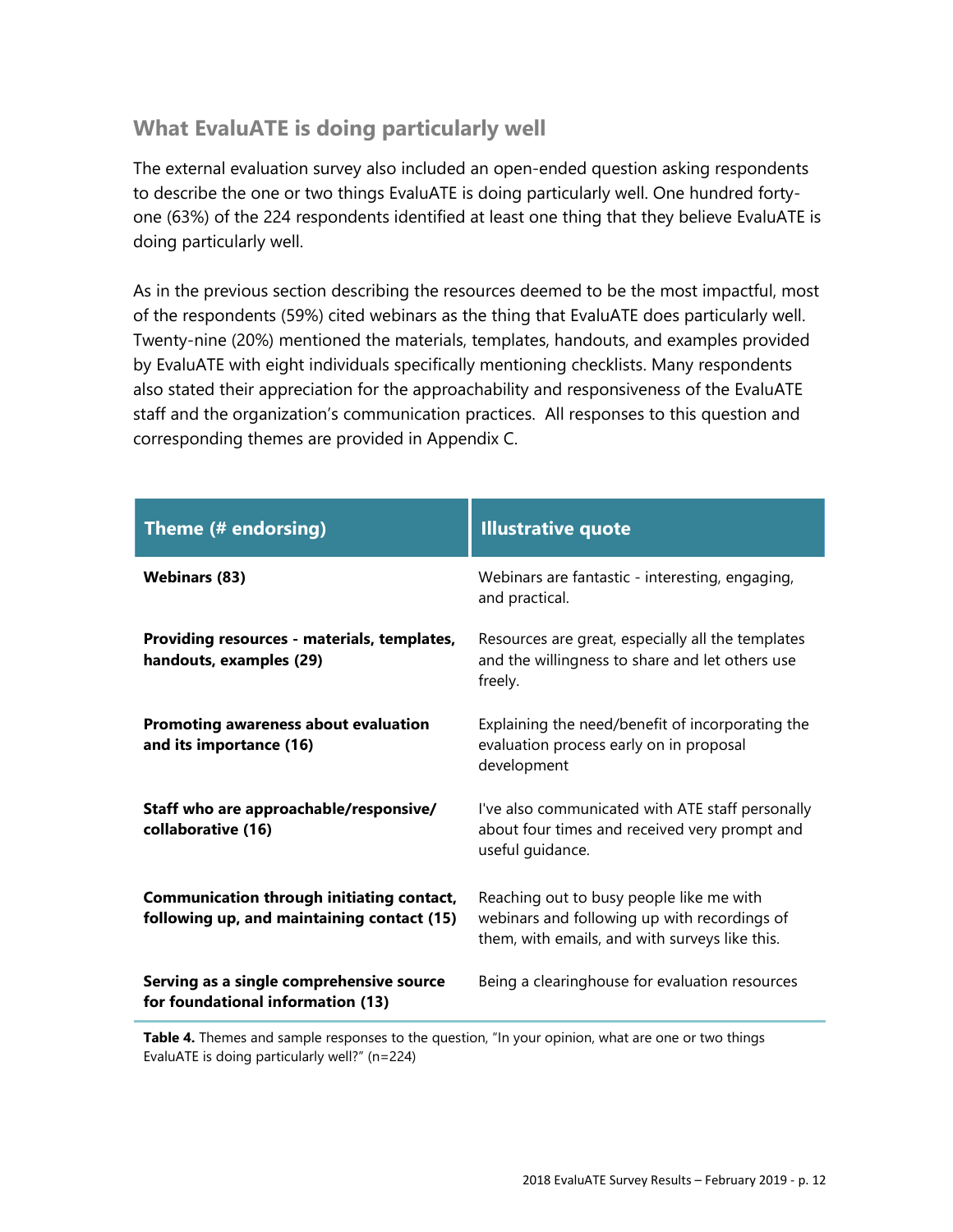### <span id="page-12-0"></span>**How EvaluATE could improve its work or increase its impact**

The external evaluation survey included an open‐ended question asking respondents to provide one or two suggestions regarding how EvaluATE could most improve its work or increase its impact. Ninety-five (42%) provided at least one suggestion. The table below identifies the six themes mentioned most by respondents. The full list of themes and individual responses found in Appendix D contains very specific views and suggestions that might be very useful to EvaluATE.

| Theme (# endorsing)                                                      | <b>Illustrative quote</b>                                                                                                                                                                                                                          |
|--------------------------------------------------------------------------|----------------------------------------------------------------------------------------------------------------------------------------------------------------------------------------------------------------------------------------------------|
| More marketing (8)                                                       | Market resources to evaluators outside of NSF<br>grants. For example, Kaiser, CDC, Ford<br>Foundation.                                                                                                                                             |
| More case studies and specific examples (6)                              | More case studies, and examples of specific<br>projects - everything stays on the very general<br>(101) level, and there would be enormous<br>learning via several well-chosen cases.                                                              |
| More webinars (5)                                                        | More webinars if possible; they are always<br>incredibly helpful!                                                                                                                                                                                  |
| <b>More information for experienced</b><br>evaluators (4)                | Offer more advanced info. Everything is geared<br>to beginners. There's really nothing helpful to<br>an experienced evaluator.                                                                                                                     |
| <b>Facilitate more networking and</b><br>collaboration opportunities (4) | To the extent that ATE can bring the evaluator<br>community together personally (ideal) and/or<br>online to collaborate, share, and problem-solve,<br>we all greatly benefit, including our projects and<br>the impact that they are striving for. |
| <b>Expand reach beyond NSF/ATE (4)</b>                                   | I am in the corporate world, and I think you<br>should raise awareness with more business<br>professionalsmaybe through LinkedIn.                                                                                                                  |

**Table 5.** Themes and sample responses to the question, "What one or two suggestions do you have for how EvaluATE could most improve its work or increase its impact?" (n=95)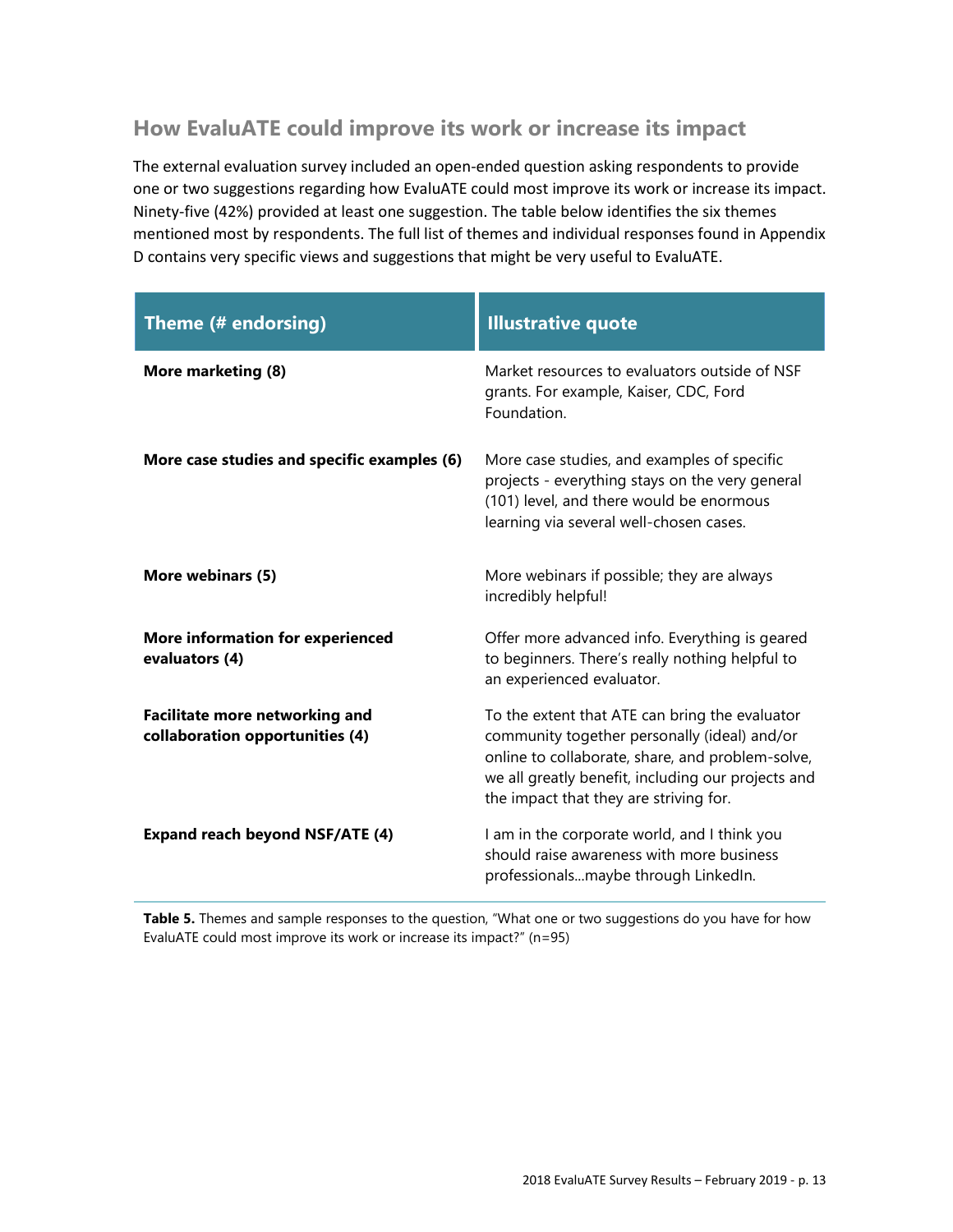## <span id="page-13-0"></span>**Summary**

The findings cited in this report provide evidence that EvaluATE is effectively reaching its intended audience of ATE PIs, Co‐PIs, and evaluators, as well as a broader audience both within and outside the ATE community. Most of those who use EvaluATE's resources also share some of this information with others, which indicates that EvaluATE's reach goes well beyond its documented user base. This sharing of information, along with users' positive ratings, are indications of the quality and usefulness of EvaluATE's resources. Also, the findings provide evidence that EvaluATE's resources are enhancing users' evaluation knowledge, prompting them to take new actions, and contributing to improvements in their evaluation practices. The richness and specificity of respondents' improvement suggestions are not only potentially useful for EvaluATE but – by taking the time to provide genuinely constructive ideas – respondents are showing their appreciation for EvaluATE's mission.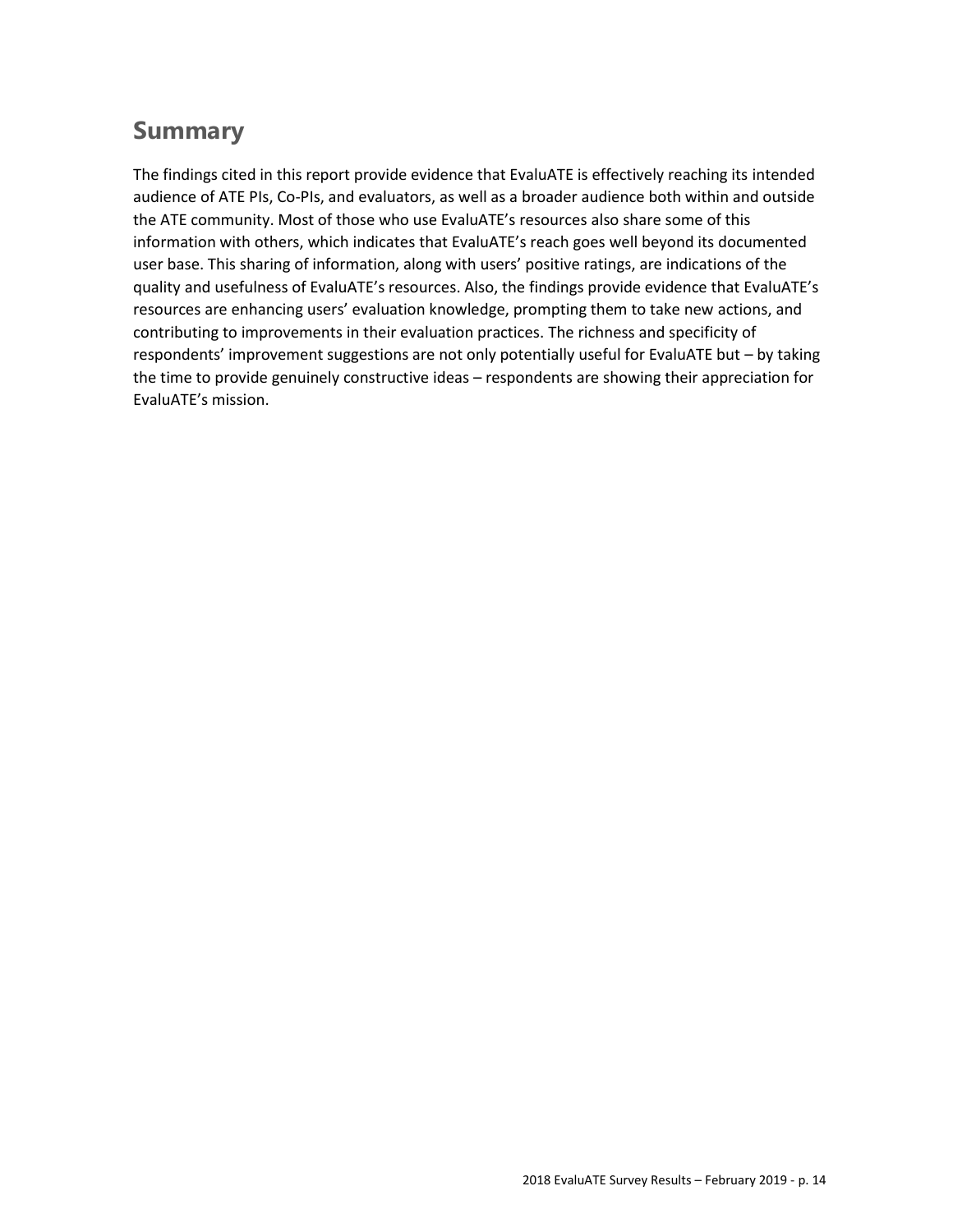## <span id="page-14-0"></span>**Appendix A: 2018 EvaluATE External Evaluation Survey**

Q2.1 Which of the following best describes your place of employment?

- o Education
- o Government
- o Community agency/Nonprofit
- o Independent consulting practice
- o Consulting, research, or evaluation firm
- o Other (Please specify) \_\_\_\_\_\_\_\_\_\_\_\_\_\_\_\_\_\_\_\_\_\_\_\_\_\_\_\_\_\_\_\_\_\_\_\_\_\_\_\_\_\_\_\_\_\_\_\_

#### *Display if Q2.1 = Education*

Q2.2 Type of educational institution

- o 4-year college/university
- o Technical or community college
- o K-12 school/system
- $\circ$  Other (Please specify)  $\_\_$

#### *Display if Q2.1 = Government*

Q2.3 Level/type of Government

- o Federal
- o State
- o County
- o Tribal
- o Municipal
- o Other (Please specify) \_\_\_\_\_\_\_\_\_\_\_\_\_\_\_\_\_\_\_\_\_\_\_\_\_\_\_\_\_\_\_\_\_\_\_\_\_\_\_\_

#### *Display if Q2.1 = Community agency/Nonprofit*

Q2.4 Type of Community agency/Nonprofit organization

- o Research or evaluation firm
- o Foundation
- o Service or advocacy organization
- o Other (Please specify)

Q3.1 Using your best estimation, please select how many years of experience you have conducting evaluations. *(Select "Not applicable" if appropriate.)*

- o Not applicable to my role
- o Less than 1
- o 1….20 (listed separately)
- o More than 20

Q3.2 Using your best estimation, please select how many years of experience you have being a member of a project being evaluated. *(Select "Not applicable" if appropriate.)*

- o Not applicable to my role
- o Less than 1
- o 1….20 (listed separately)
- o More than 20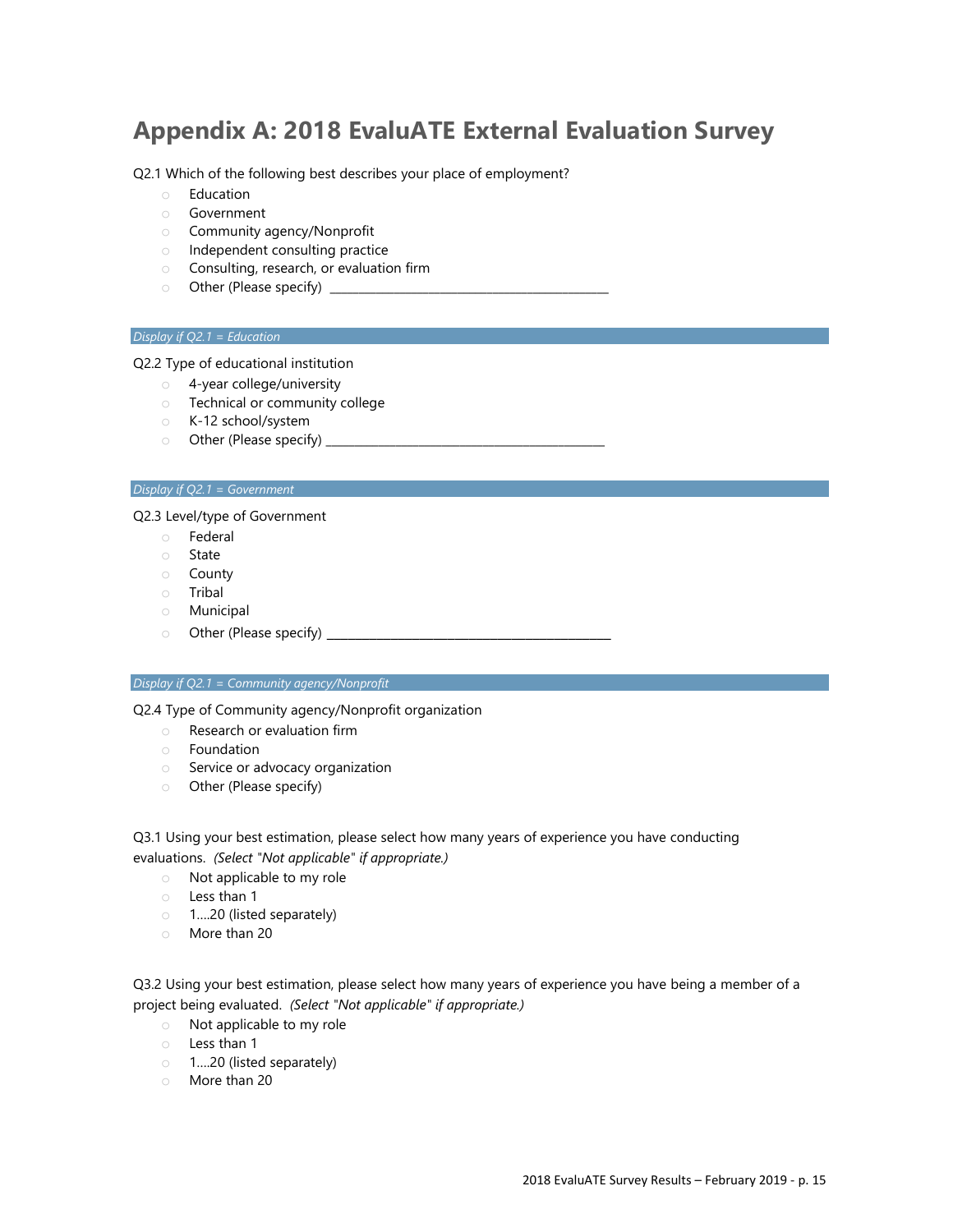Q4.1 Have you ever been involved - in any way - on an Advanced Technological Education (ATE) project or proposal?

- o Yes
- o No
- o Not sure

Q5.1 Are you planning to submit an ATE proposal in the future?

- o Yes
- o No
- o Not sure

Q5.2 Does any portion of your work responsibilities ever include conducting evaluations for a program or project?

- o Yes
- o No
- o No, but it has in the past

#### *Display if Q5.2 = Yes*

Q14.1 What is/was your primary role on the ATE project/proposal? (If you have worked on multiple ATE projects/proposals, then answer based on the one you spent the most time on.)

- o Principal investigator (PI)
- o Co-PI
- o Evaluator
- o Project staff (e.g., manager/coordinator or other role)
- o Grant specialist (e.g., grant writer, grant manager, institutional development officer)
- o Institutional researcher
- o College administrator (e.g., department chair, associate dean, dean, vice-president, president)
- $\circ$  Other, please specify  $\overline{\phantom{a}}$

#### *Display if Q5.2 = Yes*

Q14.2 Consider the most recent ATE proposal you worked on. To what extent were you involved in the development of the evaluation section?

- o Led the development
- o Provided substantial input
- o Provided minimal input
- o Not at all

#### *Display if Q14.1 does not = Evaluator*

Q14.3 Regardless of your primary role on your most recent project, have you ever served as an evaluator on an ATE project?

- o Yes
- o No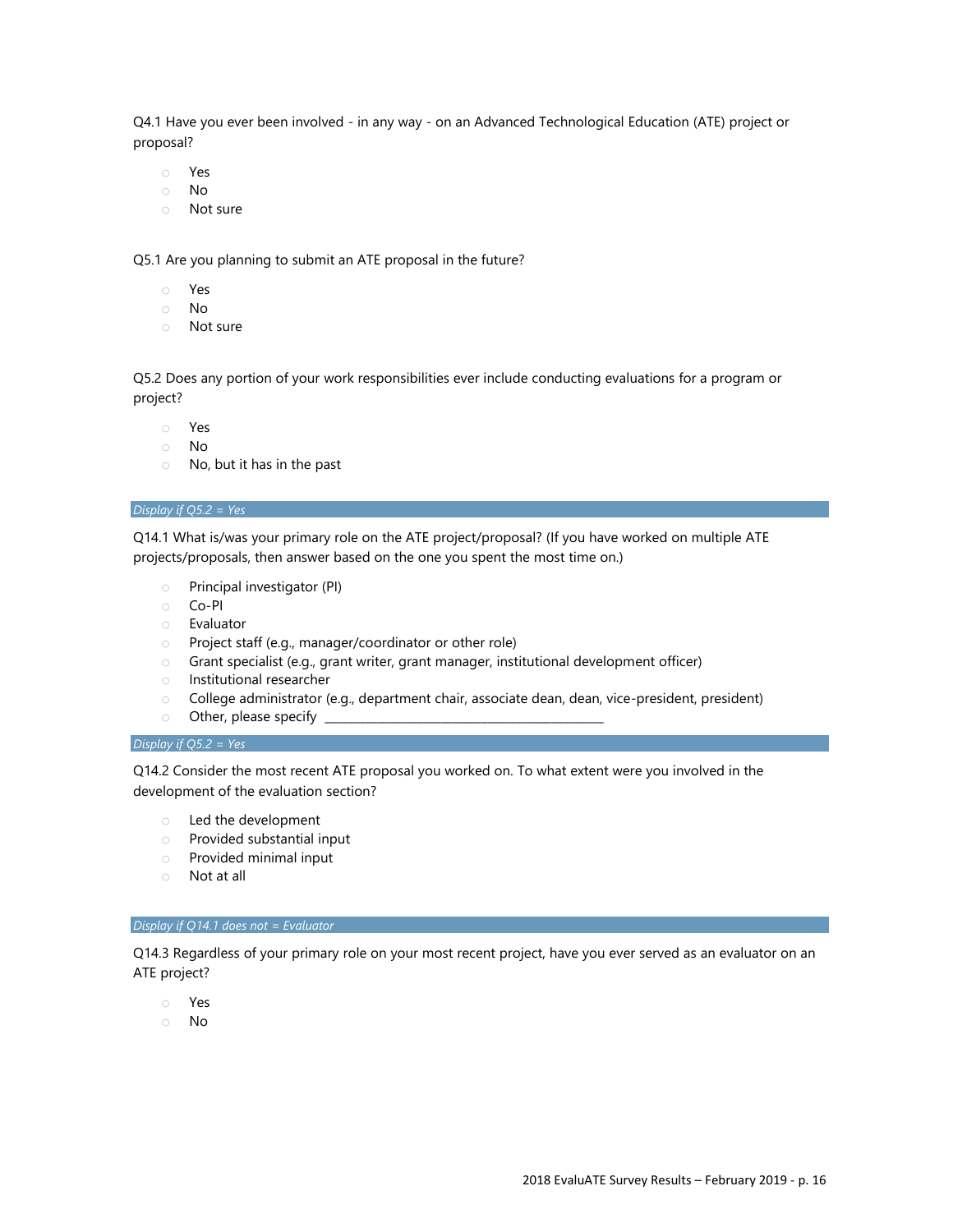Q6.1 In the past year, about how often did you visit EvaluATE's website or seek out information from EvaluATE?

- o Never
- o A few times
- o Once a month
- o Two or three times a month
- o Once a week
- o A few times a week

#### *Display if Q6.1 = Never*

Q6.2 Have you ever visited EvaluATE's website or sought out information from EvaluATE?

- o Yes
- o No
- o Unsure

Q8.1 How useful has each of the following EvaluATE resources been for you? *(Select "Can't rate" if you haven't used frequently enough to judge)*

| Not<br>useful at<br>all | useful                     | Very<br>useful | Can't<br>rate |
|-------------------------|----------------------------|----------------|---------------|
|                         |                            |                |               |
|                         |                            |                |               |
|                         |                            |                |               |
|                         |                            |                |               |
|                         |                            |                |               |
|                         | Only<br>slightly<br>useful | Moderately     |               |

Q8.2 Rate the overall quality of the information you have obtained from EvaluATE.

- o Poor
- o Fair
- o Good
- o Very good
- o Excellent
- o Can't rate

Q9.1 Have you shared information you obtained from EvaluATE with others?

- o Yes
- o No
- o Not sure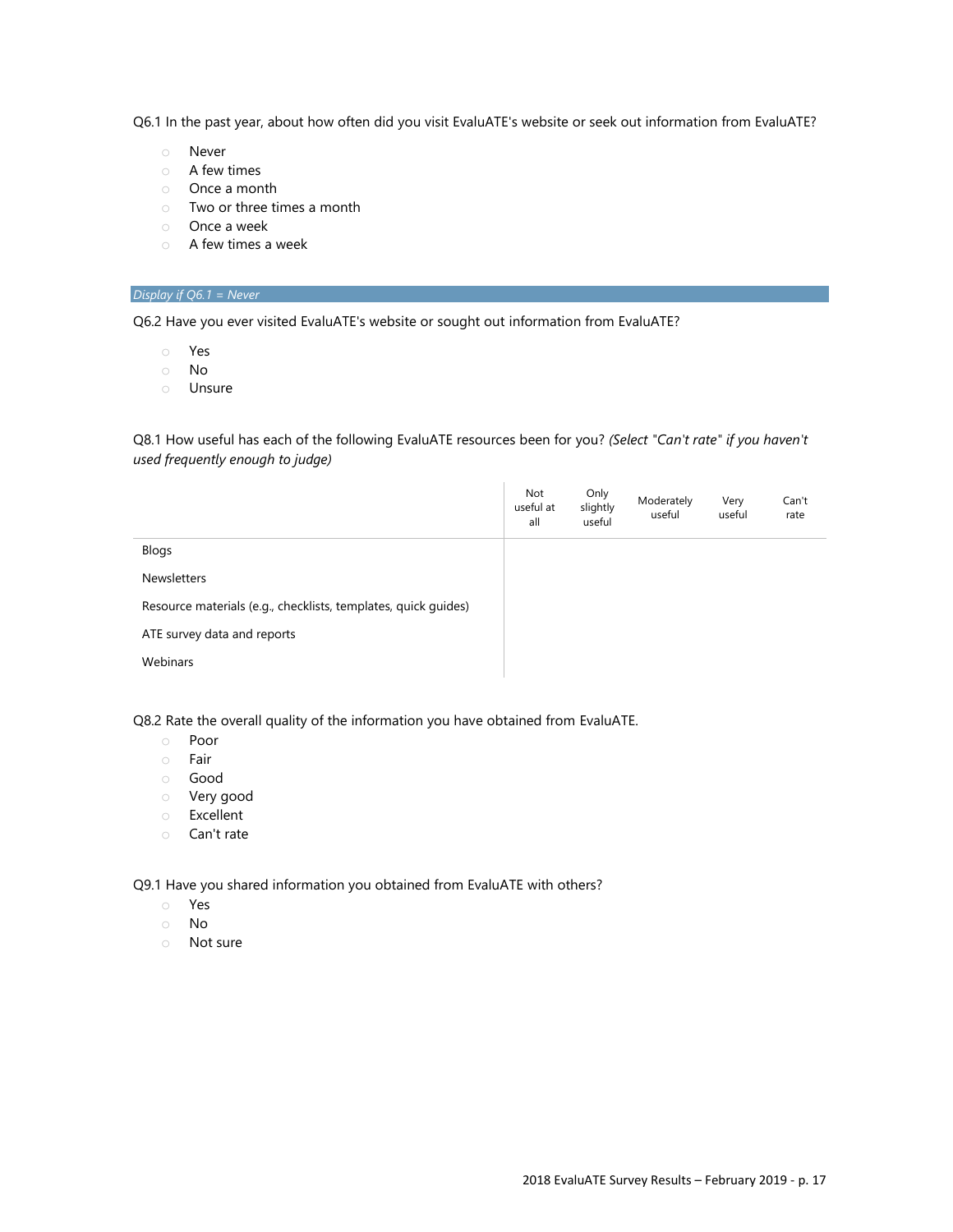*Display if Q9.1 = Yes*

Q9.2 How did you share the information from EvaluATE? *(Select all that apply)*

- ▢ Shared information through a formal presentation
- ▢ Provided information to one or more people directly (e.g., via email, hard copies)
- ▢ Posted information on a website
- ▢ Shared information on social media
- ▢ Other (please explain): \_\_\_\_\_\_\_\_\_\_\_\_\_\_\_\_\_\_\_\_\_\_\_\_\_\_\_\_\_\_\_\_\_\_\_\_\_\_\_\_\_\_\_\_\_\_\_\_

#### *Display if Q9.2 = Shared information through a formal presentation*

Q9.3 What was the context of the formal presentation in which you shared EvaluATE's content? (Please indicate the location, purpose, and audience.)

Q11.1 or 15.1 How much has your understanding of each of the following aspects of evaluation improved due to information you obtained from EvaluATE?

 $\overline{1}$ 

|                                                                                                | No change | Slightly<br>improved | Moderately<br>improved | Greatly<br>improved | Not<br>applicable<br>to my role |
|------------------------------------------------------------------------------------------------|-----------|----------------------|------------------------|---------------------|---------------------------------|
| The fundamental nature and purpose of evaluation                                               |           |                      |                        |                     |                                 |
| What NSF or other funders expect from evaluation                                               |           |                      |                        |                     |                                 |
| What should be included in an evaluation plan                                                  |           |                      |                        |                     |                                 |
| What should be included in an evaluation report                                                |           |                      |                        |                     |                                 |
| How to locate and select a qualified evaluator (if $Q14.1=$<br>Evaluator)                      |           |                      |                        |                     |                                 |
| What to expect from an evaluator. (if $Q14.1$ = Evaluator)                                     |           |                      |                        |                     |                                 |
| How to capture evidence of project outcomes ( $Q14.1$ = Evaluator<br>or $Q14.3 = Yes$          |           |                      |                        |                     |                                 |
| How to communicate effectively with project team members                                       |           |                      |                        |                     |                                 |
| How to communicate effectively with an evaluator. ( $Q14.1 =$<br>Evaluator and $Q14.3 = Yes$ ) |           |                      |                        |                     |                                 |

Q12.1 or 16.1 In the past year, did you do any of the following things?

|                                                                           | Yes | No |
|---------------------------------------------------------------------------|-----|----|
| Expanded my network of colleagues with evaluation experience or expertise |     |    |
| Took steps to learn more about evaluation                                 |     |    |
| Took a more active role in the evaluation process                         |     |    |
| Integrated evaluation more fully into my project                          |     |    |
| Reflected on my evaluation practice                                       |     |    |
| Considered evaluation results more when making decisions about my project |     |    |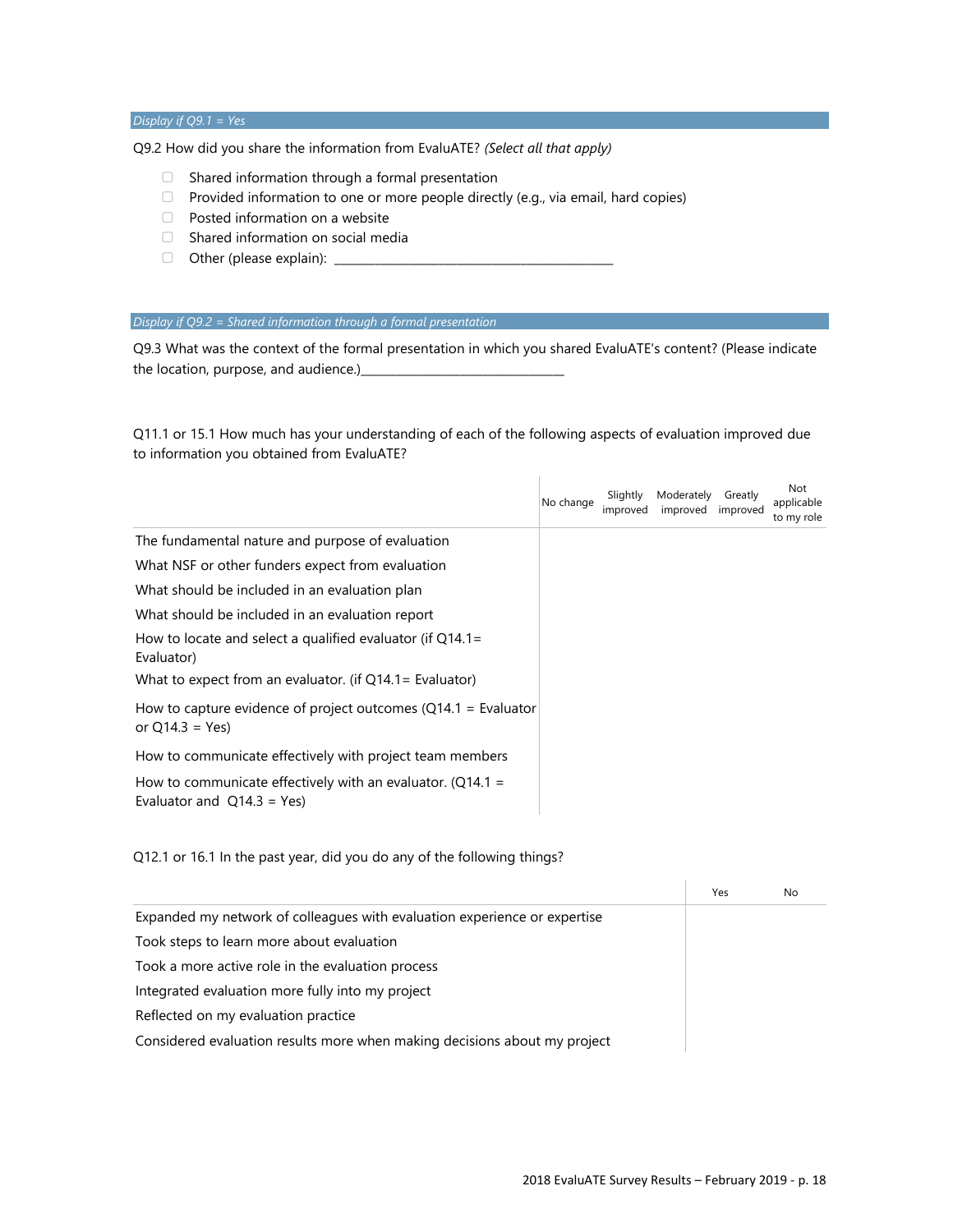#### *Display if Q12.1, 16.1 [ Yes] (Count) >= 1 Carry Forward Selected Choices from "Q12.1" "Q16.1"*

#### Q12.2 or 16.2 How much influence did information from EvaluATE have on your decision to do these things?

|                                                              | No<br>influence at<br>all | Only a<br>slight<br>influence | Moderate<br>influence | Large<br>influence |
|--------------------------------------------------------------|---------------------------|-------------------------------|-----------------------|--------------------|
| Expanded my network of colleagues with evaluation experience |                           |                               |                       |                    |
| Took steps to learn more about evaluation                    |                           |                               |                       |                    |
| Took a more active role in the evaluation process            |                           |                               |                       |                    |
| Integrated evaluation more fully into my project             |                           |                               |                       |                    |
| Reflected on my evaluation practice                          |                           |                               |                       |                    |
| Considered evaluation results more when making decisions     |                           |                               |                       |                    |

Q13.1 or 17.1 How much has each of the following aspects of your evaluation(s) improved as a result of information you obtained from EvaluATE?

 $\mathbf{I}$ 

|                                      | No<br>change | Slightly<br>improved | Moderately<br>improved | Greatly<br>improved | Not<br>applicable to<br>my role |
|--------------------------------------|--------------|----------------------|------------------------|---------------------|---------------------------------|
| Evaluation plans                     |              |                      |                        |                     |                                 |
| Project logic models                 |              |                      |                        |                     |                                 |
| Data collection instruments          |              |                      |                        |                     |                                 |
| Data collection methods              |              |                      |                        |                     |                                 |
| Data analysis or interpretation      |              |                      |                        |                     |                                 |
| Data visualization                   |              |                      |                        |                     |                                 |
| Evaluation reports                   |              |                      |                        |                     |                                 |
| Evaluation budgets (If $Q5.2 = No$ ) |              |                      |                        |                     |                                 |

Q13.2 & 17.2 What information, resource, or guidance from EvaluATE has had the biggest impact on improving your evaluation skills or practices?\_\_\_

Q10.1 In your opinion, what are one or two things that EvaluATE is doing particularly well?\_\_\_

Q10.2 What one or two suggestions do you have for how EvaluATE could most improve its work or increase its impact?

Q10.3 Would you be willing to provide further feedback to EvaluATE's external evaluator?

o Yes

o No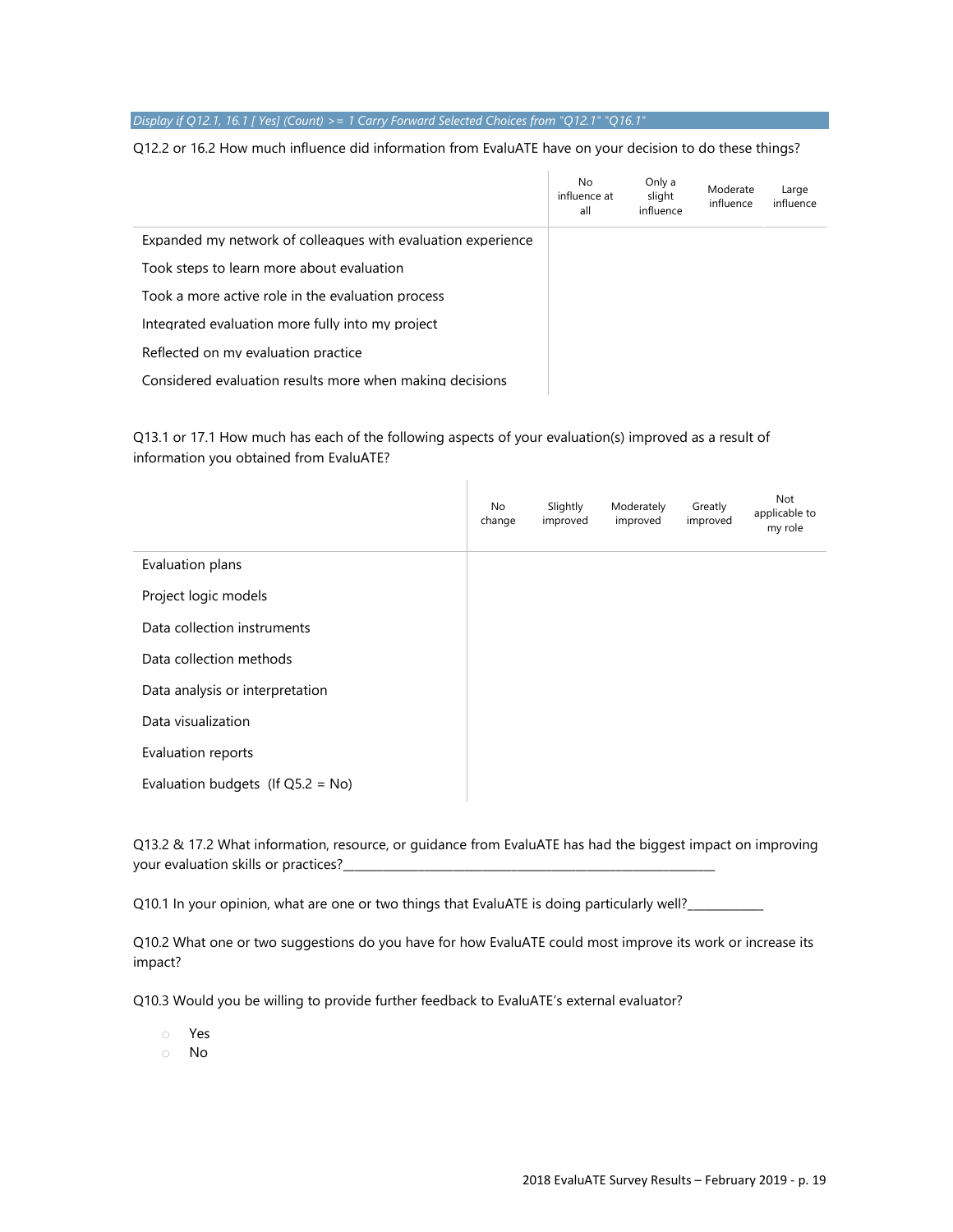## <span id="page-19-0"></span>**Appendix B: Most impactful information or resource**

| What information, resource, or guidance from                                                 | <b>Thematic code</b>          |
|----------------------------------------------------------------------------------------------|-------------------------------|
| <b>EvaluATE has had the biggest impact on</b>                                                |                               |
| improving your evaluation skills or practices?                                               |                               |
| Updates from evaluATE about changes in ATE                                                   | Being kept informed about NSF |
| evaluation requirements and expectations                                                     | requirements and expectations |
| What NSF is looking for in an evaluation                                                     | Being kept informed about NSF |
|                                                                                              | requirements and expectations |
| General information about NSF requirements re:                                               | Being kept informed about NSF |
| evaluation                                                                                   | requirements and expectations |
| Since I am newer to NSF ATE evaluations, EvaluATE                                            | Being kept informed about NSF |
| has been especially helpful in guiding my<br>understanding of what NSF is looking for in ATE | requirements and expectations |
| evaluation-related planning and implementation.                                              |                               |
| Blog                                                                                         | <b>Blogs</b>                  |
| Blogs and webinars                                                                           | <b>Blogs</b>                  |
| Blog posts, getting advise from the source.                                                  | <b>Blogs</b>                  |
| One resource drew me into others. I guess with the                                           | Blogs                         |
| blog first, and then, I prefer getting very solid                                            |                               |
| examples and guidance with the other resources.                                              |                               |
| webinars and tipsheets/checklists                                                            | Checklists                    |
| Several of the webinars have been exceptional and                                            | Checklists                    |
| I've shared those with others (not necessarily people                                        |                               |
| involved directly in ATE projects, however). The                                             |                               |
| checklist are incredibly helpful and I return to those                                       |                               |
| again and again. I also visit your well-organized                                            |                               |
| website of resources regularly and share those                                               |                               |
| materials.                                                                                   |                               |
| EvaluATE Checklist for Program Evaluation Report                                             | Checklists                    |
| Content                                                                                      |                               |
| Checklists for evaluation plans, sample logic models,                                        | Checklists                    |
| webinars - they're terrific!                                                                 |                               |
| The webinairs on reports as well as checklists on                                            | Checklists                    |
| reports is the most useful to me.                                                            |                               |
| Checklists. Step-by-step guidelines to keep                                                  | Checklists                    |
| evaluation efforts on track.                                                                 |                               |
| The webinars and checklists                                                                  | Checklists                    |
| Webinars and checklists on the website                                                       | Checklists                    |
| checklists (including recent one on ATE evaluation                                           | Checklists                    |
| plans), webinars live or archived                                                            |                               |
| checklists                                                                                   | Checklists                    |
| checklists, data visualization and evaluation report                                         | Checklists                    |
| Webinars and checklists                                                                      | Checklists                    |
| The checklists, data matrix, and sample evals has                                            | Checklists                    |
| been really helpful. I still am not sure what the role                                       |                               |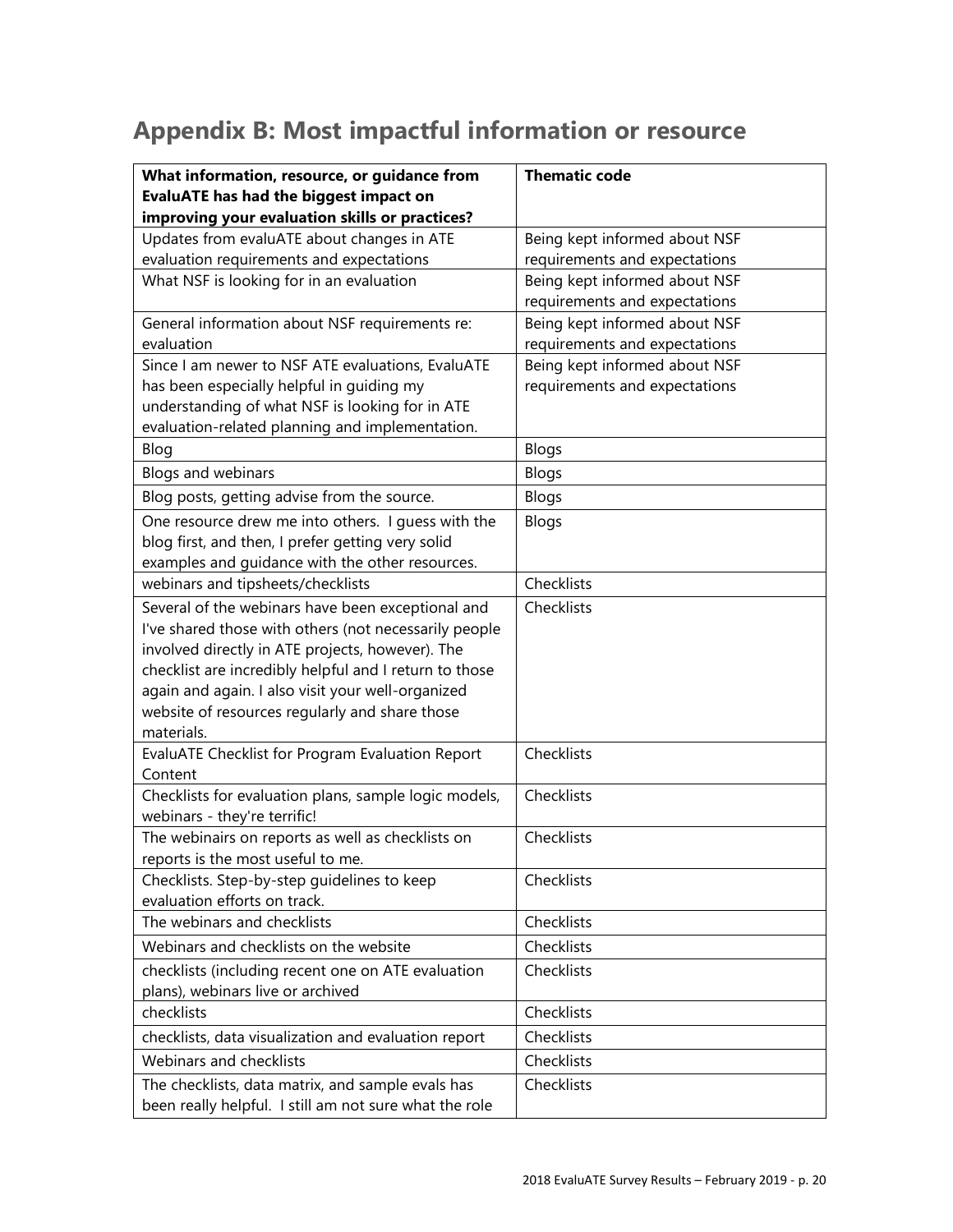| and responsibilities are for external evaluators or the<br>role of theory.                       |                                         |
|--------------------------------------------------------------------------------------------------|-----------------------------------------|
| Webinars and checklists                                                                          | Checklists                              |
| Love the checklists - promotes transparency with                                                 | Checklists                              |
| planning teams, which has lead to more useful, and                                               |                                         |
| simplified, eval reports.                                                                        |                                         |
| Checklists                                                                                       | Checklists                              |
| Checklist on The Common Guidelines for Education                                                 | Checklists                              |
| Research and Development                                                                         |                                         |
| Checklist for reports, how to present data                                                       | Checklists                              |
| The Checklist and related resources                                                              | Checklists                              |
| checklists                                                                                       | Checklists                              |
| <b>Evaluation checklist</b>                                                                      | Checklists                              |
| Webinars especially about retrospective pretest, and                                             | Checklists - for evaluation reports     |
| the reporting checklists.                                                                        |                                         |
| The evaluation report checklist has been a great help,                                           | Checklists - for evaluation reports     |
| I have created an annotated version which I share                                                |                                         |
| with my research assistants and evaluation                                                       |                                         |
| associates, and whenever we write a report we pull it                                            |                                         |
| up on a projector and go through the checklist                                                   |                                         |
| together, and discuss what we have included, what                                                |                                         |
| we are not including, and why. Beyond, that, the                                                 |                                         |
| webinars we have attended are great for onboarding                                               |                                         |
| people who do not come from an evaluation<br>educational background on evaluation practices, and |                                         |
| are a great reminder for those of us who do come                                                 |                                         |
| from an eval. educational background. Thank you!                                                 |                                         |
| Evaluation reporting checklist                                                                   | Checklists - for evaluation reports     |
| One page evaluation report and the evaluation plan                                               | Checklists - for evaluation reports and |
| and report checklist                                                                             | plans                                   |
| introduction to retrospective survey technique and                                               | Counterfactual technique                |
| use                                                                                              |                                         |
| The retrospective pretest method was very helpful to                                             | Counterfactual technique                |
| a project I worked on in the past year. I learned                                                |                                         |
| about it from one of your webinars and I used                                                    |                                         |
| material on your website.                                                                        |                                         |
| Personal feedback on my data visualizations. That                                                | Data visualization                      |
| was amazing.                                                                                     |                                         |
| Evaluation reporting and data visualization                                                      | Data visualization                      |
| One-page reports, data visualization                                                             | Data visualization                      |
| data visualization                                                                               | Data visualization                      |
| Data viz info                                                                                    | Data visualization                      |
| Checklist for reports, how to present data                                                       | Data visualization                      |
| Evaluation plan development webinar                                                              | Evaluation planning (webinar)           |
| Evaluation plan, data matrix, evaluation questions                                               | Evaluation planning - Data matrix and   |
|                                                                                                  | evaluation questions                    |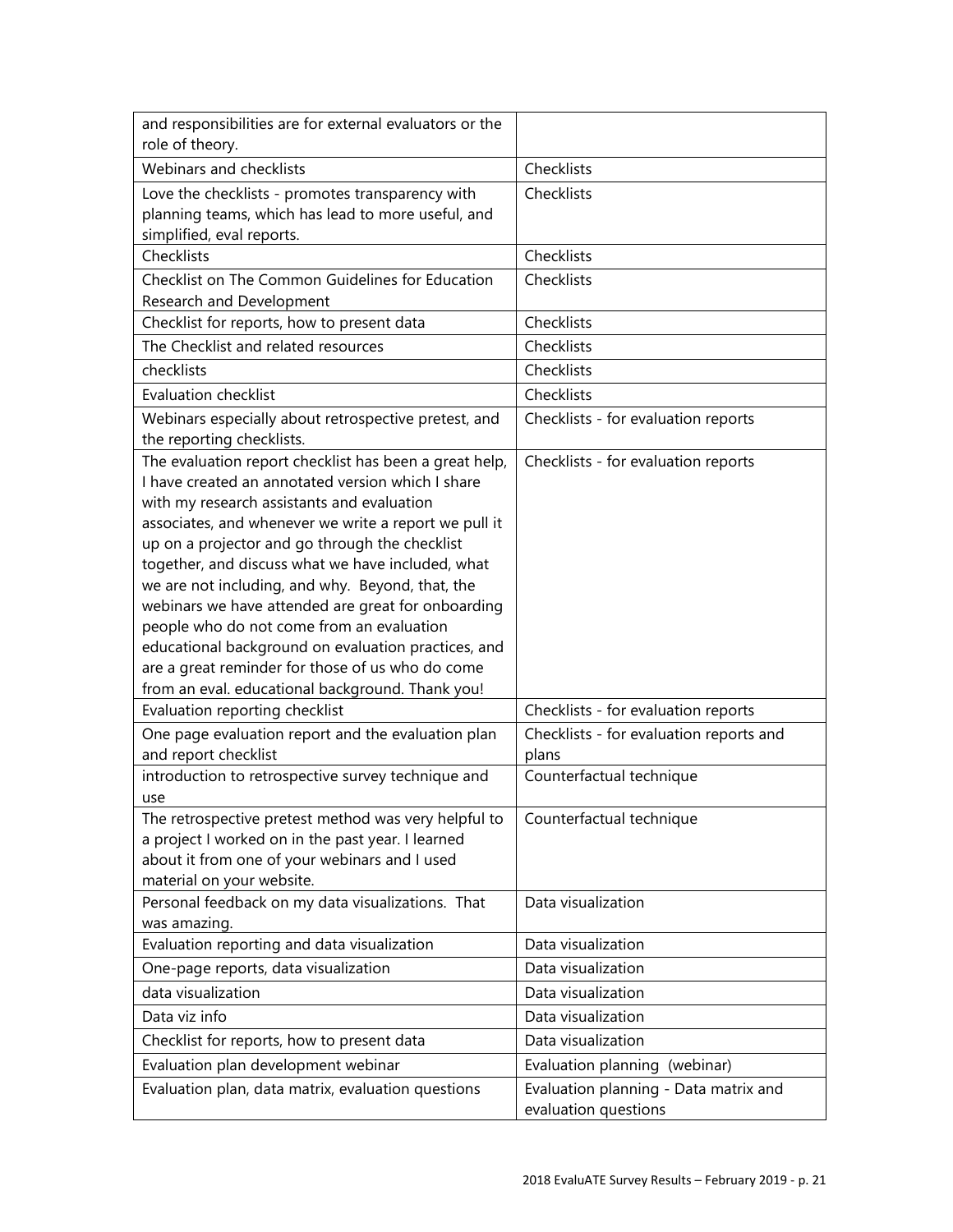| Evaluation planning for small projects                                                                                                                             | Evaluation planning - esp. for small<br>projects                  |
|--------------------------------------------------------------------------------------------------------------------------------------------------------------------|-------------------------------------------------------------------|
| what should be in the evaluation plan                                                                                                                              | Evaluation planning - General                                     |
| evaluation plans                                                                                                                                                   | Evaluation planning - General                                     |
| Planning and reporting                                                                                                                                             | Evaluation planning - General                                     |
| Evaluation plans                                                                                                                                                   | Evaluation planning - General                                     |
| insights on evaluation plan                                                                                                                                        | Evaluation planning - General                                     |
| <b>Evaluation Plan templates</b>                                                                                                                                   | Evaluation planning (materials, templates,<br>handouts, examples) |
| how to communicate evaluation findings in a brief<br>report                                                                                                        | Evaluation reporting/report writing - Brief<br>reports            |
| Evaluation reporting and data visualization                                                                                                                        | Evaluation reporting/report writing -<br>General                  |
| How to write a report                                                                                                                                              | Evaluation reporting/report writing -<br>General                  |
| The resources and guidance on evaluation reports.                                                                                                                  | Evaluation reporting/report writing -<br>General                  |
| the resources realted to writing an evaluation report.                                                                                                             | Evaluation reporting/report writing -<br>General                  |
| How to design an effective evaluation report                                                                                                                       | Evaluation reporting/report writing -<br>General                  |
| Annual Report                                                                                                                                                      | Evaluation reporting/report writing -<br>General                  |
| The webinar on one-page reports. Game changer!                                                                                                                     | Evaluation reporting/report writing - One-<br>page reports        |
| You all did a webinar on developing one pagers<br>(which I need to do frequently) the materials<br>provided and the content of the webinar were really<br>helpful. | Evaluation reporting/report writing - One-<br>page reports        |
| One-page reports, data visualization                                                                                                                               | Evaluation reporting/report writing - One-<br>page reports        |
| One page evaluation report and the evaluation plan<br>and report checklist                                                                                         | Evaluation reporting/report writing - One-<br>page reports        |
| reporting resources like the webinar creating one-<br>page reports                                                                                                 | Evaluation reporting/report writing - One-<br>page reports        |
| Planning and reporting                                                                                                                                             | Evaluation reporting/report writing - One-<br>page reports        |
| One pager                                                                                                                                                          | Evaluation reporting/report writing - One-<br>page reports        |
| 1 page report samples                                                                                                                                              | Evaluation reporting/report writing - One-<br>page reports        |
| Report format                                                                                                                                                      | Evaluation reporting/report writing - One-<br>page reports        |
| one page report.                                                                                                                                                   | Evaluation reporting/report writing - One-<br>page reports        |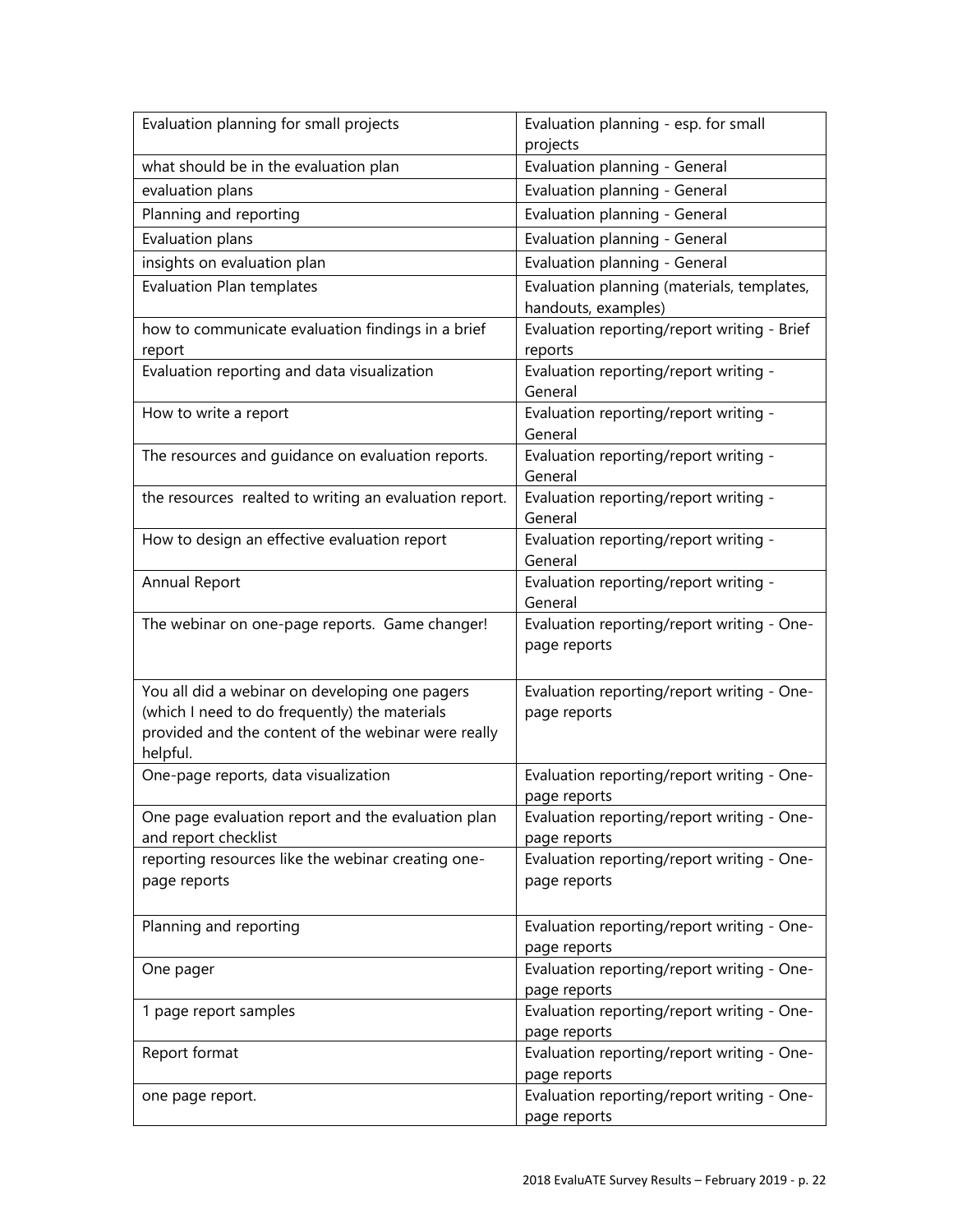| The "One Page Report" webinar                                                                                                                                                                                                                                                                                                                                                                                                                                                                                                                                                                                                                   | Evaluation reporting/report writing - One-<br>page reports |
|-------------------------------------------------------------------------------------------------------------------------------------------------------------------------------------------------------------------------------------------------------------------------------------------------------------------------------------------------------------------------------------------------------------------------------------------------------------------------------------------------------------------------------------------------------------------------------------------------------------------------------------------------|------------------------------------------------------------|
| material to share with clients to educate them                                                                                                                                                                                                                                                                                                                                                                                                                                                                                                                                                                                                  | Helps me teach others about evaluation                     |
| I use your resources to teach others about<br>evaluation: I increase the number of people who<br>understand evaluation concepts when I present<br>evaluation material in different ways.                                                                                                                                                                                                                                                                                                                                                                                                                                                        | Helps me teach others about evaluation                     |
| The evaluation report checklist has been a great help,<br>I have created an annotated version which I share<br>with my research assistants and evaluation<br>associates, and whenever we write a report we pull it<br>up on a projector and go through the checklist<br>together, and discuss what we have included, what<br>we are not including, and why. Beyond, that, the<br>webinars we have attended are great for onboarding<br>people who do not come from an evaluation<br>educational background on evaluation practices, and<br>are a great reminder for those of us who do come<br>from an eval. educational background. Thank you! | Helps me teach others about evaluation<br>(webinars)       |
| Finding an evaluator                                                                                                                                                                                                                                                                                                                                                                                                                                                                                                                                                                                                                            | How to select/find an evaluator                            |
| What needs to be consider when involving in outside<br>evaluators?                                                                                                                                                                                                                                                                                                                                                                                                                                                                                                                                                                              | How to select/find an evaluator                            |
| love the webinars and the accompanying resources<br>on the website                                                                                                                                                                                                                                                                                                                                                                                                                                                                                                                                                                              | Information and resources - Generally<br>stated            |
| library of resources                                                                                                                                                                                                                                                                                                                                                                                                                                                                                                                                                                                                                            | Information and resources - Generally<br>stated            |
| Just information about the process.                                                                                                                                                                                                                                                                                                                                                                                                                                                                                                                                                                                                             | Information and resources - Generally<br>stated            |
| Resources available on the website                                                                                                                                                                                                                                                                                                                                                                                                                                                                                                                                                                                                              | Information and resources - Generally<br>stated            |
| Learning what evaluation is all about                                                                                                                                                                                                                                                                                                                                                                                                                                                                                                                                                                                                           | Information and resources - Generally<br>stated            |
| I think that the website has information in so many<br>areas - it's a great resource for me.                                                                                                                                                                                                                                                                                                                                                                                                                                                                                                                                                    | Information and resources - Generally<br>stated            |
| Availability of information and resources on<br>evaluation                                                                                                                                                                                                                                                                                                                                                                                                                                                                                                                                                                                      | Information and resources - Generally<br>stated            |
| Generally, information presented on the EvaluATE<br>website.                                                                                                                                                                                                                                                                                                                                                                                                                                                                                                                                                                                    | Information and resources - Generally<br>stated            |
| Overall evaluation insights                                                                                                                                                                                                                                                                                                                                                                                                                                                                                                                                                                                                                     | Information and resources - Generally<br>stated            |
| News, Archives                                                                                                                                                                                                                                                                                                                                                                                                                                                                                                                                                                                                                                  | Learning new/improved methods - staying<br>current         |
| News, Archives                                                                                                                                                                                                                                                                                                                                                                                                                                                                                                                                                                                                                                  | Learning new/improved methods - staying<br>current         |
| I enjoy keeping up with what EvaluATE is doing as a<br>way to stay in touch with evaluation methodology,                                                                                                                                                                                                                                                                                                                                                                                                                                                                                                                                        | Learning new/improved methods - staying<br>current         |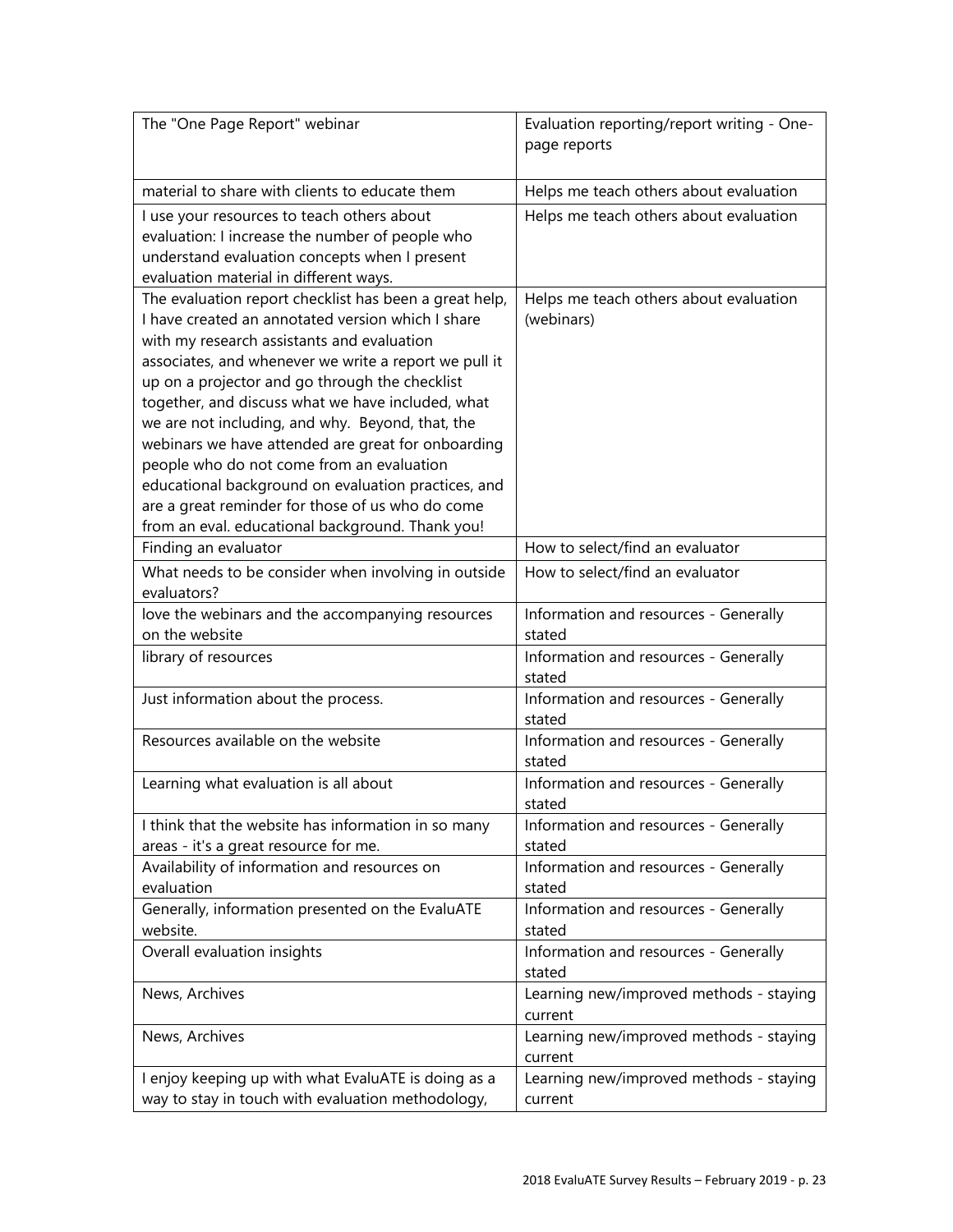| techniques, tools, reporting, etc. In my current job, I      |                                                    |
|--------------------------------------------------------------|----------------------------------------------------|
| do not conduct program evaluation and I miss it.             |                                                    |
| Valuable resource for new/improved methods                   | Learning new/improved methods - staying<br>current |
| Logic Model                                                  | Logic models - General                             |
| My evaluation role is related to evaluating impact of        | Logic models - General                             |
| educational encounters. I have frequently accessed           |                                                    |
| the logic model resources I received when I attended         |                                                    |
| an EvaluATE webinar some time ago. We used the               |                                                    |
| logic model in thinking through how to organize a            |                                                    |
| workshop on how to incorporate lifestyle medicine            |                                                    |
| into your curriculum and as the framework for                |                                                    |
| reporting on an internally funded project.                   |                                                    |
| Logic models                                                 | Logic models - General                             |
| logic model discussions                                      | Logic models - General                             |
| logic model and the many evaluation instruments<br>available | Logic models - General                             |
| logic model and the many evaluation instruments<br>available | Logic models - General                             |
| Learning about logic models                                  | Logic models - General                             |
| EvaluATE webinars and products allowed me to                 | Logic models - General                             |
| improve practice in my office around selecting               |                                                    |
| evaluators and setting expectations for reporting as         |                                                    |
| well as evaluation budgets. It also refreshed my             |                                                    |
| memory on logic models.                                      |                                                    |
| Logic Model Creation                                         | Logic models - General                             |
| Information on logic models and project evaluation.          | Logic models - General                             |
| The logic model template is great--I use this specific       | Logic models (materials, templates,                |
| one all the time                                             | handouts, examples)                                |
| The logic model templates, though I usually                  | Logic models (materials, templates,                |
| customize them for the project. Saves time.                  | handouts, examples)                                |
| Webinars and handouts on developing logic models.            | Logic models (materials, templates,                |
|                                                              | handouts, examples)                                |
| logic model materials to help inform those I work<br>with    | Logic models (materials, templates,                |
| Logic model webinars                                         | handouts, examples)<br>Logic models (webinars)     |
| printed reference materials and examples                     | Materials, templates, handouts, examples           |
| Sample templates and models have been key to help            | Materials, templates, handouts, examples           |
| my early attempts with evaluation report writing.            |                                                    |
| Templates provided so work can be easilty replicated         | Materials, templates, handouts, examples           |
| Templates. For example, logic models                         | Materials, templates, handouts, examples           |
| Templates                                                    | Materials, templates, handouts, examples           |
| Guidance documents, webinar                                  | Materials, templates, handouts, examples           |
| Templates                                                    | Materials, templates, handouts, examples           |
| One resource drew me into others. I guess with the           | Materials, templates, handouts, examples           |
| blog first, and then, I prefer getting very solid            |                                                    |
| examples and guidance with the other resources.              |                                                    |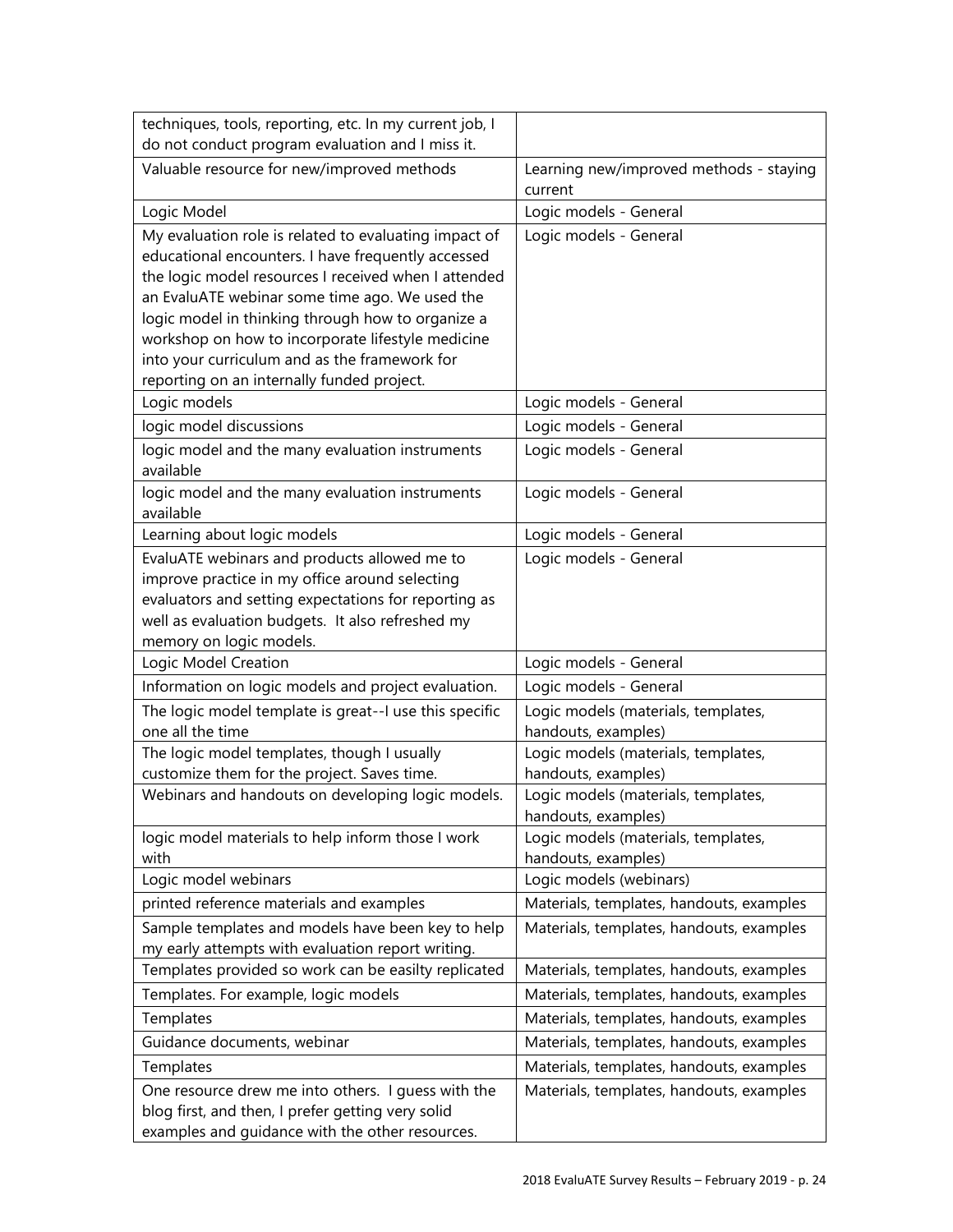| Examples of evaluation scales for questions                                                             | Materials, templates, handouts, examples              |
|---------------------------------------------------------------------------------------------------------|-------------------------------------------------------|
| Networking opportunities                                                                                | Networking opportunities                              |
| The network as a resource                                                                               | Networking opportunities                              |
| Network relationships with others in the EvaluATE                                                       | Networking opportunities                              |
| circle.                                                                                                 |                                                       |
| Opportunities to interact with ATE grantees and,                                                        | Networking opportunities                              |
| especially, with evaluators.                                                                            |                                                       |
| While i selected slightly improved for a number of                                                      | Resources (single easily accessible                   |
| the previous measures, it was because i already<br>regularly run program evaluations. Thus, the biggest | comprehensive source for foundational<br>information) |
| impact was in having resources available to help me                                                     |                                                       |
| make these slight improvements (they add up) to do                                                      |                                                       |
| what i do better.                                                                                       |                                                       |
| Having EvaluATE as a readily available resources for                                                    | Resources (single easily accessible                   |
| my ATE and other NSF projects has been very useful.                                                     | comprehensive source for foundational                 |
| I have a new ATE grant and am helping to write an                                                       | information)                                          |
| evaluation plan for another proposal. I have referred                                                   |                                                       |
| to EvaluATE for both of these projects.                                                                 |                                                       |
| The amount of resources available. I am a first timer                                                   | Resources (single easily accessible                   |
| and learned a lot of the processes need. I am actually<br>looking forward to working on another grant.  | comprehensive source for foundational<br>information) |
| General accessibility                                                                                   | Resources (single easily accessible                   |
|                                                                                                         | comprehensive source for foundational                 |
|                                                                                                         | information)                                          |
| I find the webinars very useful. The presentations are                                                  | Resources and materials - that can be                 |
| done very well and always provide references to                                                         | shared                                                |
| other great resources. I know that I can find good                                                      |                                                       |
| tools to support evaluation efforts on the EvaluATE                                                     |                                                       |
| website!                                                                                                | Resources and materials - that can be                 |
| Library resources and webinars on evaluation and<br>data collection                                     | shared                                                |
| The importance of finding a really good evaluator.                                                      | Understanding the importance of                       |
|                                                                                                         | evaluation                                            |
| realize importance of eval                                                                              | Understanding the importance of                       |
|                                                                                                         | evaluation                                            |
| I think the notion that when developing a proposal                                                      | Understanding the importance of                       |
| you should start with evaluation. It's not something                                                    | evaluation                                            |
| that you tack on at the end. It should be integral                                                      |                                                       |
| throughout.                                                                                             |                                                       |
| Workshop at annual PI meeting and the Webinars.                                                         | Webinars/presentations                                |
| webinars including the question and answer periods                                                      | Webinars/presentations                                |
| immediately following webinar presentations                                                             |                                                       |
| Attending ATE annual conference presentations<br>Webinar                                                | Webinars/presentations                                |
|                                                                                                         | Webinars/presentations                                |
| the worksheets improved my practice                                                                     | Webinars/presentations                                |
| The webinairs have been a huge help.                                                                    | Webinars/presentations                                |
| Webinars                                                                                                | Webinars/presentations                                |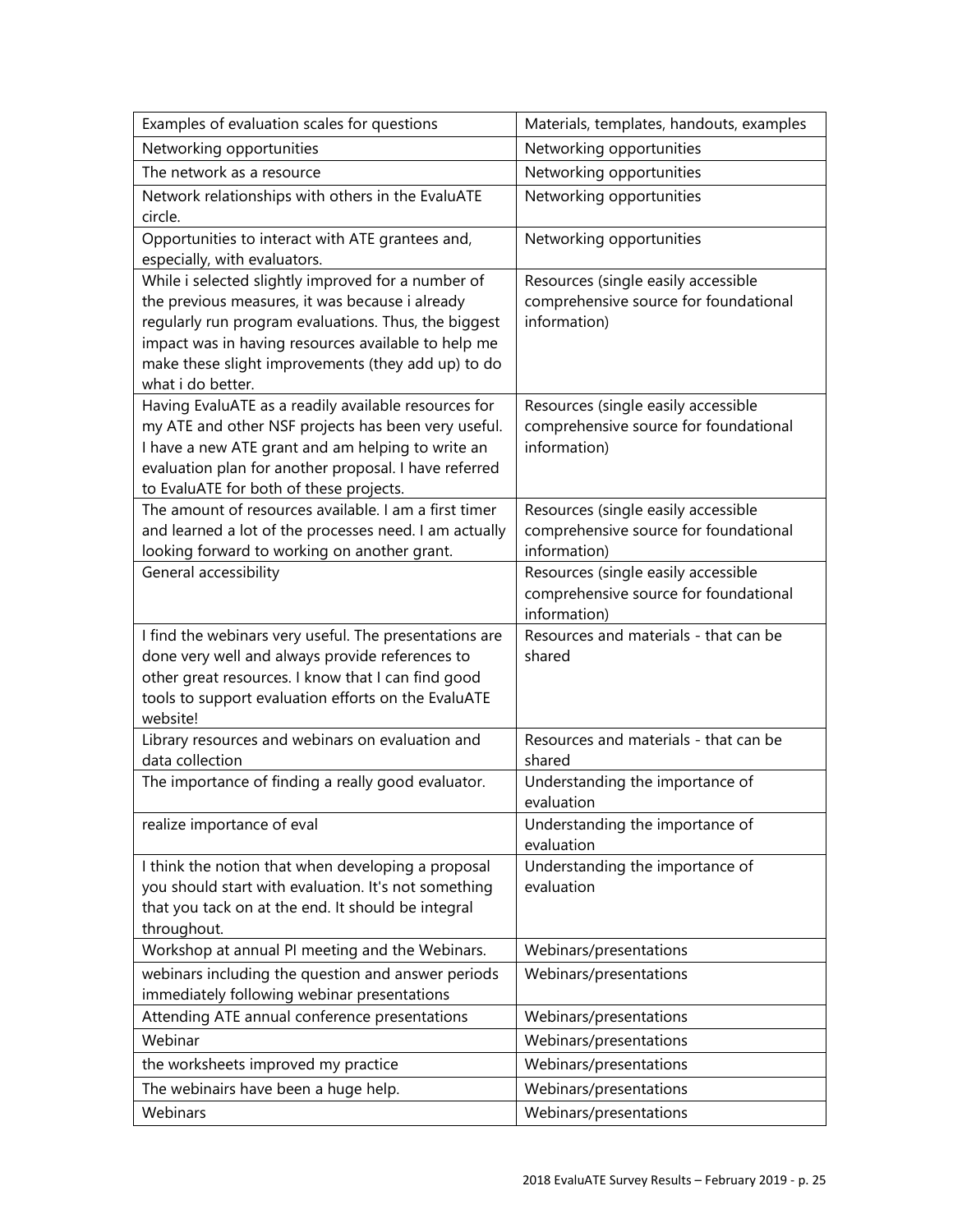| webinars and tipsheets/checklists                     | Webinars/presentations |
|-------------------------------------------------------|------------------------|
| Several of the webinars have been exceptional and     | Webinars/presentations |
| I've shared those with others (not necessarily people |                        |
| involved directly in ATE projects, however). The      |                        |
| checklist is incredibly helpful and I return to those |                        |
| again and again. I also visit your well-organized     |                        |
| website of resources regularly and share those        |                        |
| materials.                                            |                        |
| webinars                                              | Webinars/presentations |
| Resources (including Webinars)                        | Webinars/presentations |
| love the webinars and the accompanying resources      | Webinars/presentations |
| on the website                                        |                        |
| webinars                                              | Webinars/presentations |
| Webinars especially about retrospective pretest, and  | Webinars/presentations |
| the reporting checklists.                             |                        |
| The webinairs on reports as well as checklists on     | Webinars/presentations |
| reports is the most useful to me.                     |                        |
| The webinars and checklists                           | Webinars/presentations |
| webinars                                              | Webinars/presentations |
| the webinars are very helpful and always well done    | Webinars/presentations |
| Webinars and checklists on the website                | Webinars/presentations |
| Webinars                                              | Webinars/presentations |
| Repetition of message via webinars!                   | Webinars/presentations |
| the webinars have been particularly useful            | Webinars/presentations |
| webinars on logframes                                 | Webinars/presentations |
| Webinar and templates                                 | Webinars/presentations |
| webinars                                              | Webinars/presentations |
| webinars (I always learn something) and documents     | Webinars/presentations |
| (checklists, worksheets, etc.)                        |                        |
| I appreciate the webinars offered and have referred   | Webinars/presentations |
| others to attend. It's always nice to be reminded of  |                        |
| different aspects of evaluation and this is a good    |                        |
| reminder to not get into patterns.                    |                        |
| Blogs and webinars                                    | Webinars/presentations |
| Guidance documents, webinar                           | Webinars/presentations |
| Webinar and tools on website                          | Webinars/presentations |
| webinar about evaluating participation of business    | Webinars/presentations |
| and industry in education program implementation      |                        |
| The webinars have been an excellent resource. I       | Webinars/presentations |
| know that the information will be useful for future   |                        |
| work, although I am not currently an evaluator. The   |                        |
| material is straightfoward and useful. I have book    |                        |
| marked EvaluATE and hope it continues to be           |                        |
| available in the future.                              |                        |
| Webinars and handouts on developing logic models.     | Webinars/presentations |
| Webinars and checklists                               | Webinars/presentations |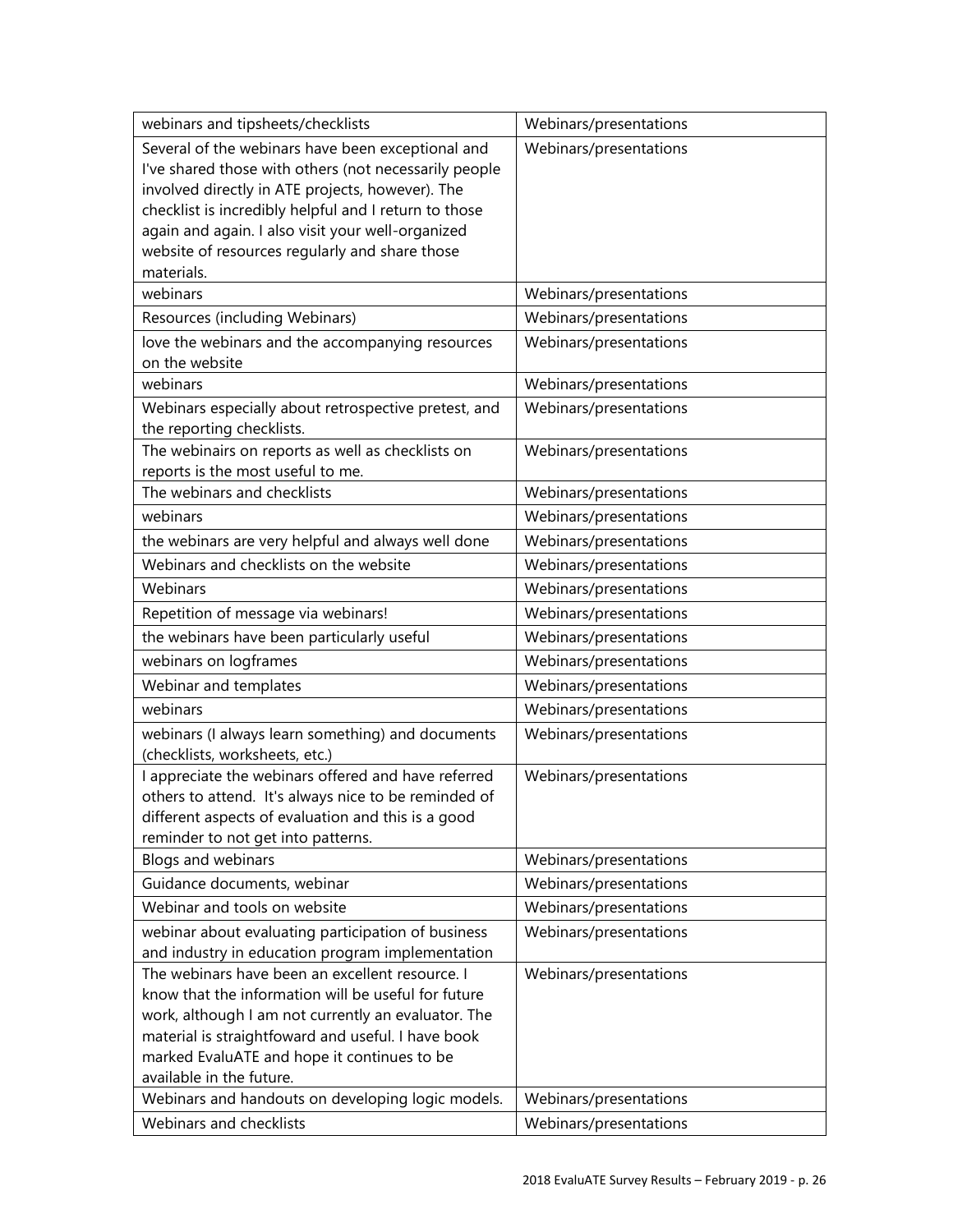| Webinars                                                                                                  | Webinars/presentations                           |
|-----------------------------------------------------------------------------------------------------------|--------------------------------------------------|
| Webinar resource of NSF-ATE Evaluation, Logic                                                             | Webinars/presentations                           |
| Model development, Evaluate reference resources                                                           |                                                  |
| Likely the webinars.                                                                                      | Webinars/presentations                           |
| Comprehensive, high quality webinars.                                                                     | Webinars/presentations                           |
| webinars                                                                                                  | Webinars/presentations                           |
| I find the webinars very useful. The presentations are                                                    | Webinars/presentations                           |
| done very well and always provide references to                                                           |                                                  |
| other great resources. I know that I can find good<br>tools to support evaluation efforts on the EvaluATE |                                                  |
| website!                                                                                                  |                                                  |
| I have uttered the phrase "really useful webinar" only                                                    | Webinars/presentations                           |
| a handful of times in my life. The webinar presenting                                                     |                                                  |
| the checklist of what to present in an evaluation                                                         |                                                  |
| report, and how to split between overview and                                                             |                                                  |
| technical material, was one of them. I've                                                                 |                                                  |
| recommended this to/referred others in my federal                                                         |                                                  |
| evaluation office.<br>webinars                                                                            |                                                  |
| Webinars and checklists                                                                                   | Webinars/presentations<br>Webinars/presentations |
|                                                                                                           |                                                  |
| Sessions at the NSF ATE conference                                                                        | Webinars/presentations                           |
| The webinar about Straightforward Evaluation<br>Reports                                                   | Webinars/presentations                           |
| Webinars                                                                                                  | Webinars/presentations                           |
| Webinars and resources                                                                                    | Webinars/presentations                           |
| Webinars                                                                                                  | Webinars/presentations                           |
| Webinars and presentations                                                                                | Webinars/presentations                           |
| Webinars and presentations                                                                                | Webinars/presentations                           |
| Webinars                                                                                                  | Webinars/presentations                           |
| Webinars                                                                                                  | Webinars/presentations                           |
| webinars                                                                                                  | Webinars/presentations                           |
| Webinars                                                                                                  | Webinars/presentations                           |
| Presentation at conferences                                                                               | Webinars/presentations                           |
| the webinars                                                                                              | Webinars/presentations                           |
| Conference sessions                                                                                       | Webinars/presentations                           |
| EvaluATE webinars and products allowed me to                                                              | Webinars/presentations                           |
| improve practice in my office around selecting                                                            |                                                  |
| evaluators and setting expectations for reporting as                                                      |                                                  |
| well as evaluation budgets. It also refreshed my                                                          |                                                  |
| memory on logic models.                                                                                   |                                                  |
| Webinars                                                                                                  | Webinars/presentations                           |
| The webinars were most helpful.                                                                           | Webinars/presentations                           |
| Webinar                                                                                                   | Webinars/presentations                           |
| Webinars                                                                                                  | Webinars/presentations                           |
| webinars                                                                                                  | Webinars/presentations                           |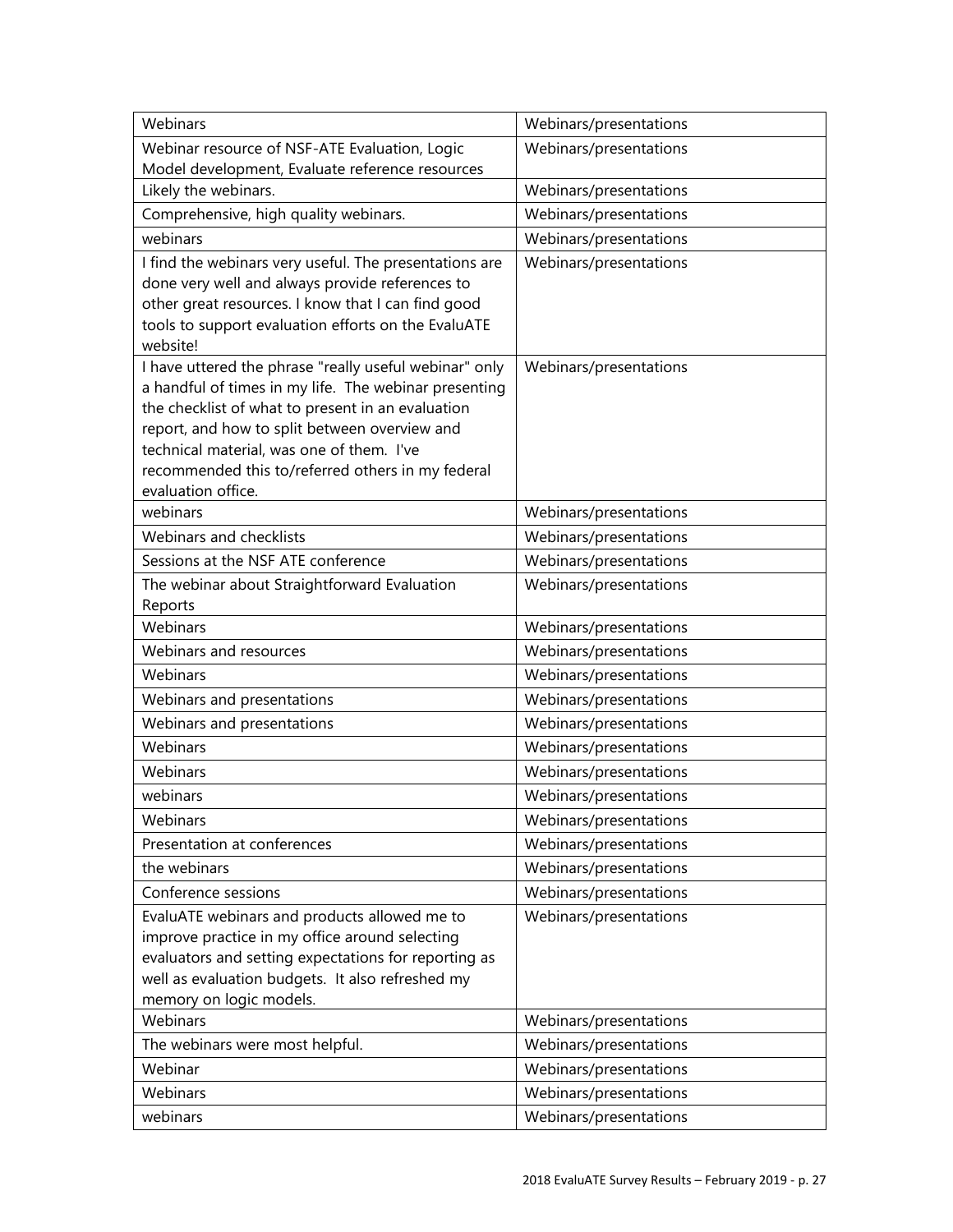| webinars with Emma Perk                                  | Webinars/presentations                   |
|----------------------------------------------------------|------------------------------------------|
| Library resources and webinars on evaluation and         | Webinars/presentations                   |
| data collection                                          |                                          |
| I've always enjoyed the webinars. Most recently, the     | Webinars/presentations                   |
| one on one-page reports was excellent.                   |                                          |
| website resources                                        | Website                                  |
| Several of the webinars have been exceptional and        | Website                                  |
| I've shared those with others (not necessarily people    |                                          |
| involved directly in ATE projects, however). The         |                                          |
| checklist are incredibly helpful and I return to those   |                                          |
| again and again. I also visit your well-organized        |                                          |
| website of resources regularly and share those           |                                          |
| materials.                                               |                                          |
| website                                                  | Website                                  |
| Evaluator role                                           | Website                                  |
| EvaluATE website                                         | Website                                  |
| Options for evaluating                                   | Z-MISC - Better understanding of         |
|                                                          | evaluation                               |
| <b>Evaluation Design</b>                                 | Z-MISC - Evaluation design               |
| Evaluation capacity building or evaluation policy        | Z-MISC - Evaluation policy               |
| Interacting with the knowledgeable staff at EvaluATE     | Z-MISC - Knowledgeable staff             |
| Being listed in EvaluATE data base improved my           | Z-MISC - List of evaluators              |
| network                                                  |                                          |
| proposal development                                     | Z-MISC - Proposal development            |
| thinking about sustainability                            | Z-MISC - Thinking about sustainability   |
| To be able to interpret data analyzed and use in         | Z-MISC -Data analysis and interpretation |
| project outcomes                                         |                                          |
| Discussions at the conferences                           | Z-MISC -Discussions at conferences       |
| Emails                                                   | Z-MISC - Emails                          |
| Evaluation capacity building or evaluation policy        | Z-MISC - Evaluation capacity building    |
| Providing expertise that assisted in the overall quality | Z-MISC -Provided personal expertise      |
| of evaluation being done at my college.                  |                                          |
| Using it as a tool to improve program and class          | Z-MISC -Using evaluation for formative   |
| structure.                                               | purposes                                 |
| communicating WWC standards                              | Z-MISC-WWC standards                     |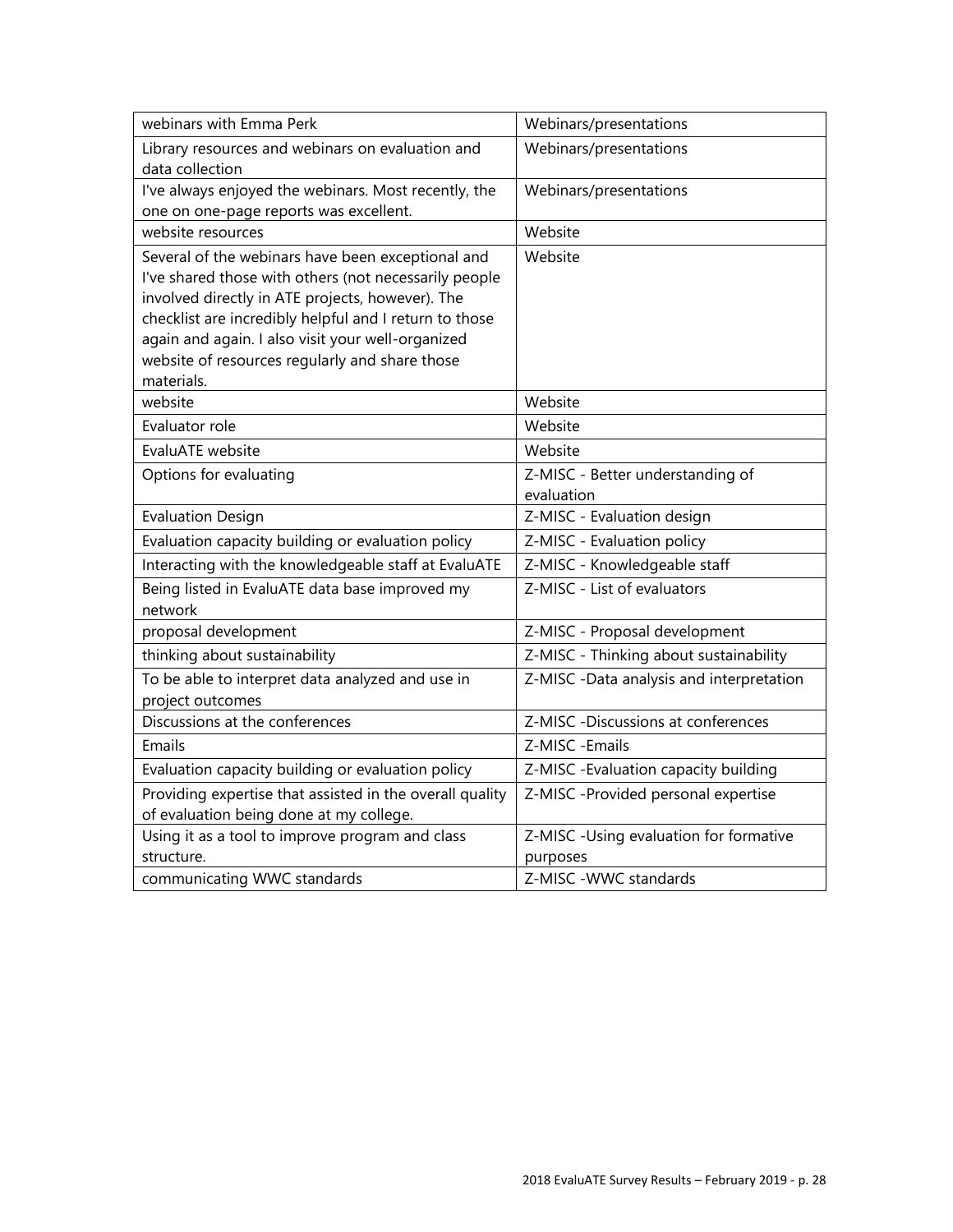## <span id="page-28-0"></span>**Appendix C: What EvaluATE is doing particularly well**

| In your opinion, what are one or two<br>things that EvaluATE is doing particularly<br>well?                                                                                                   | <b>Thematic code</b>                                                    |
|-----------------------------------------------------------------------------------------------------------------------------------------------------------------------------------------------|-------------------------------------------------------------------------|
| Reach out to people, help to archive results<br>and share with others                                                                                                                         | Archiving resources and making accessible                               |
| Archiving webinars and resources for later<br>use.                                                                                                                                            | Archiving resources and making accessible                               |
| Best practice sharing and development of<br>resources.                                                                                                                                        | Best-practice sharing                                                   |
| Updating best practices                                                                                                                                                                       | Best-practice sharing                                                   |
| The webinars and blog discussions can be<br>really helpful if it is a topic you need to<br>explore in more detail.                                                                            | Blogs                                                                   |
| The webinars are very good these days. The<br>website/blogs improved greatly in the past<br>year or so.                                                                                       | Blogs                                                                   |
| the blog and newsletter are also valuable                                                                                                                                                     | Blogs                                                                   |
| Checklists and general guidance                                                                                                                                                               | Providing resources - Checklists                                        |
| webinars and check lists                                                                                                                                                                      | Providing resources - Checklists                                        |
| Excellent coordination, outreach, & resources<br>(checklists) is a trifecta for me!! Have also<br>used information with other NSF funding<br>proposals (Innovations in Graduate<br>Education) | Providing resources - Checklists                                        |
| conducting webinars & creating checklists                                                                                                                                                     | Providing resources - Checklists                                        |
| <b>Check lists</b>                                                                                                                                                                            | Providing resources - Checklists                                        |
| I like the checklists                                                                                                                                                                         | Providing resources - Checklists                                        |
| checklists and webinars                                                                                                                                                                       | Providing resources - Checklists                                        |
| Have checklist; what to include in report                                                                                                                                                     | Providing resources - Checklists                                        |
| outreach and breadth of material                                                                                                                                                              | Communication<br>- reaching out - following up - maintaining<br>contact |
| Communication; promoting evaluation<br>awareness and skill to both PIs and<br>evaluators; building a community of practice<br>for evaluations.                                                | Communication<br>- reaching out - following up - maintaining<br>contact |
| Continuous outreach to participants and the<br>tools/examples they provide                                                                                                                    | Communication<br>- reaching out - following up - maintaining<br>contact |
| Consistent interaction with grant recipients,<br>but not too much.                                                                                                                            | Communication<br>- reaching out - following up - maintaining<br>contact |
| webinars communication with members                                                                                                                                                           | Communication<br>- reaching out - following up - maintaining<br>contact |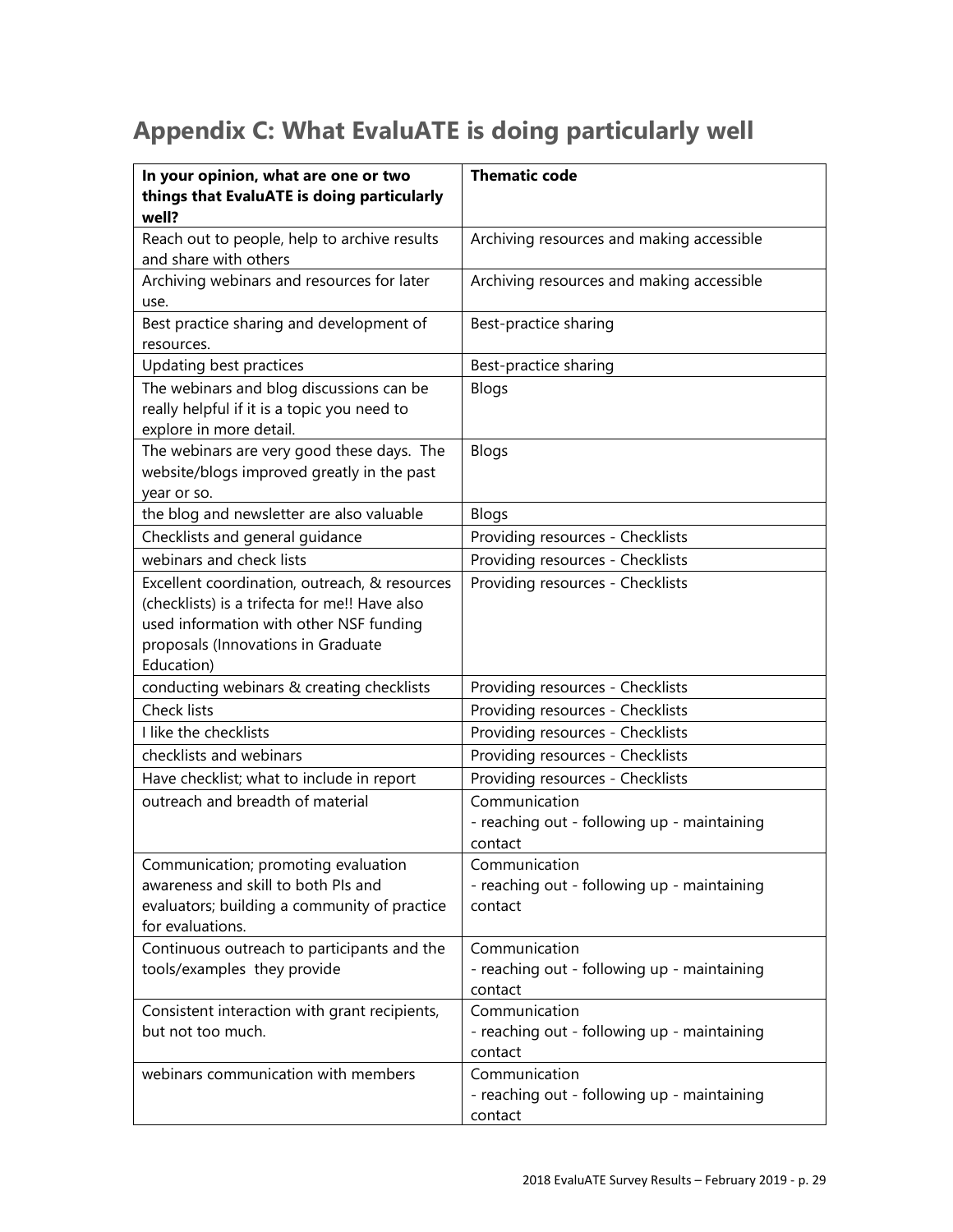| Excellent coordination, outreach, & resources      | Communication                                          |
|----------------------------------------------------|--------------------------------------------------------|
| (checklists) is a trifecta for me!! Have also      | - reaching out - following up - maintaining            |
| used information with other NSF funding            | contact                                                |
| proposals (Innovations in Graduate                 |                                                        |
| Education)                                         |                                                        |
| outreach                                           | Communication                                          |
|                                                    | - reaching out - following up - maintaining            |
|                                                    | contact                                                |
| outreach to people like me                         | Communication                                          |
|                                                    | - reaching out - following up - maintaining            |
|                                                    | contact                                                |
| Communication with the network.                    | Communication                                          |
|                                                    | - reaching out - following up - maintaining            |
|                                                    | contact                                                |
| Connecting with the ATE community. Giving          | Communication                                          |
| constructive advice on the avenues for             | - reaching out - following up - maintaining            |
| evaluation.                                        | contact                                                |
| Communicating with evaluators and                  | Communication                                          |
| expanding the knowledge base in the field          | - reaching out - following up - maintaining            |
|                                                    | contact                                                |
| outreach                                           | Communication                                          |
|                                                    | - reaching out - following up - maintaining            |
|                                                    | contact                                                |
| Sending out emails and holding webinars            | Communication                                          |
|                                                    | - reaching out - following up - maintaining            |
|                                                    | contact                                                |
| Communications with stakeholders. Outreach         | Communication                                          |
|                                                    |                                                        |
| with support for faculty and new grantees          | - reaching out - following up - maintaining<br>contact |
| Reaching out to busy people like me with           | Communication                                          |
| webinars and following up with recordings of       |                                                        |
|                                                    | - reaching out - following up - maintaining<br>contact |
| them, with emails, and with surveys like this.     | Communication re available resources                   |
| communicate resources available responsive         |                                                        |
| to emails/questions                                |                                                        |
| Collaborating with all of the ATE centers and      | Communication re available resources                   |
| projects. Educating others about the               |                                                        |
| resources available to support their projects.     |                                                        |
| Curating and communicating quality                 | Communication re available resources                   |
| resources - I love that we are (finally) publicly  |                                                        |
| funding projects which are dedicated to            |                                                        |
| SHARING quality resources - not hoarding           |                                                        |
| them.                                              |                                                        |
| Development/posting of guidelines,                 | Communication re available resources                   |
| checklists, etc. (i.e., easily applicable to real- |                                                        |
| world use)                                         |                                                        |
| Webinars and Workshop at PI conference.            | Conference presentations/workshops                     |
| Webinars. Sessions at ATE                          | Conference presentations/workshops                     |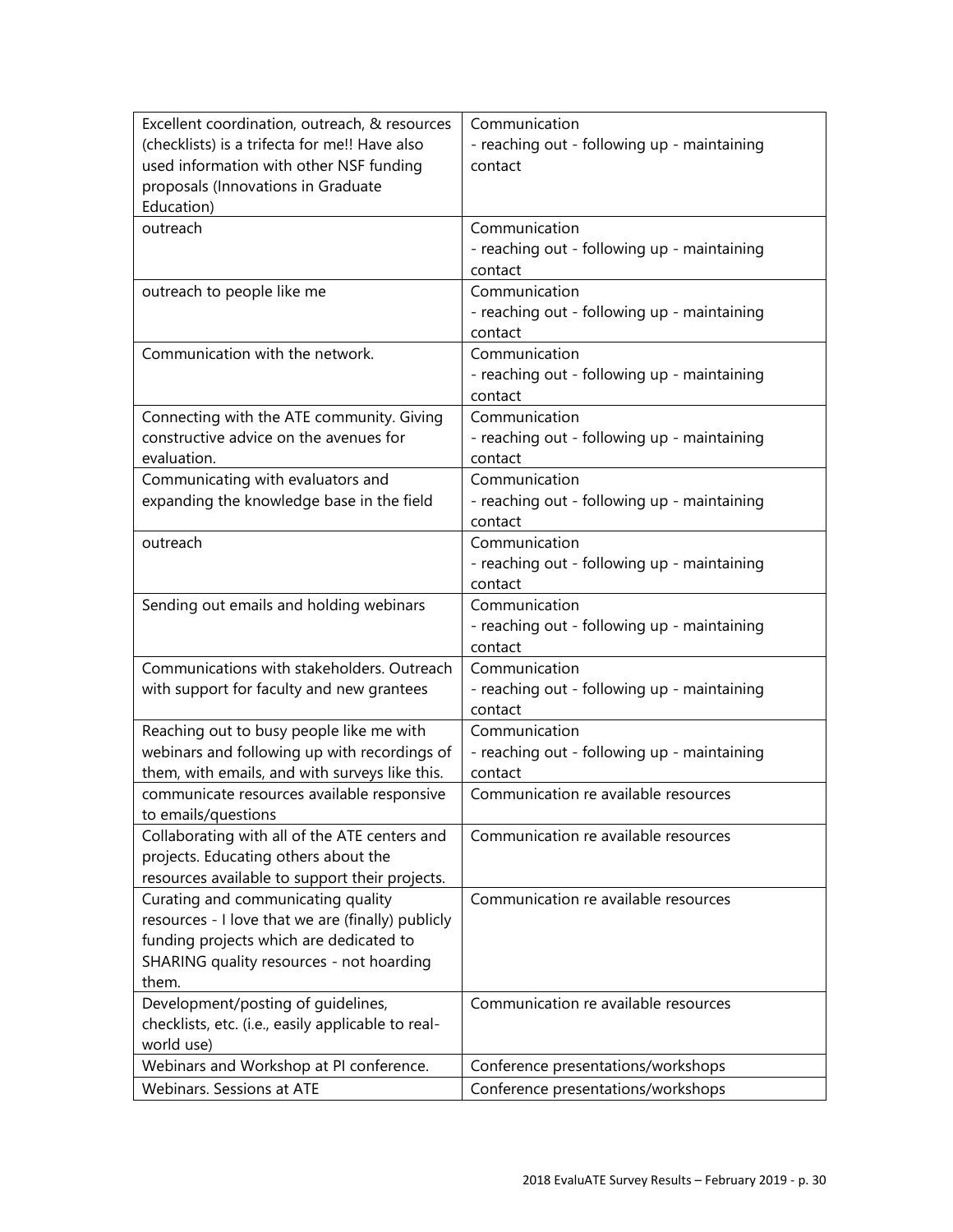| 1. Their presentations are good                | Conference presentations/workshops                |
|------------------------------------------------|---------------------------------------------------|
| 2. Their resources are easy to find/website is |                                                   |
| easy to navigate                               |                                                   |
| Conference                                     | Conference presentations/workshops                |
| assisting evaluators of ATE projects with      | Conference presentations/workshops                |
| tools and resources for evaluation,            |                                                   |
| workshops                                      |                                                   |
| Webinars and conferences                       | Conference presentations/workshops                |
| Evaluation resources and tools that we can     | Conference presentations/workshops                |
| use to design our projects                     |                                                   |
| - Webinars and presentations at conferences    |                                                   |
| such as HiTec to disseminate information       |                                                   |
| Conferences and resources                      | Conference presentations/workshops                |
| Help with data visualizations. Being           | Data visualization techniques                     |
| personally accessible.                         |                                                   |
| infographics and reporting                     | Data visualization techniques                     |
| Data visualization techniques and              | Data visualization techniques                     |
| opportunities to network.                      |                                                   |
| Data viz and reporting                         | Data visualization techniques                     |
| Data visualization                             | Data visualization techniques                     |
| presentations, data visualization web page,    | Data visualization techniques                     |
| everything is fantastic                        |                                                   |
| Helping understand creation and use of logic   | Guidance - on logic models                        |
| models                                         |                                                   |
| Webinars and developing useful guides for      | Guidance for communicating results to client/non- |
| evaluators to improve how we communicate       | evaluators                                        |
| our results to non-evaluators.                 |                                                   |
| Helping relay information effectively about    | Guidance for communicating results to client/non- |
| evaluation and how to communicate the          | evaluators                                        |
| results of evaluation to clients               |                                                   |
| infographics and reporting                     | How to share, disseminate, report results         |
| Keeping currrent with NSF; disseminate info    | How to share, disseminate, report results         |
| Data viz and reporting                         | How to share, disseminate, report results         |
| Offerings various opportunities for            | How to share, disseminate, report results         |
| evaluation information to be disseminated.     |                                                   |
| Packaging and dissemination of evaluation      | How to share, disseminate, report results         |
| information.                                   |                                                   |
| Marketing and branding to the ATE audience     | Marketing - about evaluation practices            |
| about evaluation practices                     |                                                   |
| Disseminating information about its            | Marketing - general                               |
| existence. Providing free evaluation           |                                                   |
| materials.                                     |                                                   |
| Marketing/Communication - I find most          | Marketing - general                               |
| people experienced in evaluation of NSF        |                                                   |
| grants to be familiar with EvaluATE.           |                                                   |
| Marketing                                      | Marketing - general                               |
| the blog and newsletter are also valuable      | Newsletters                                       |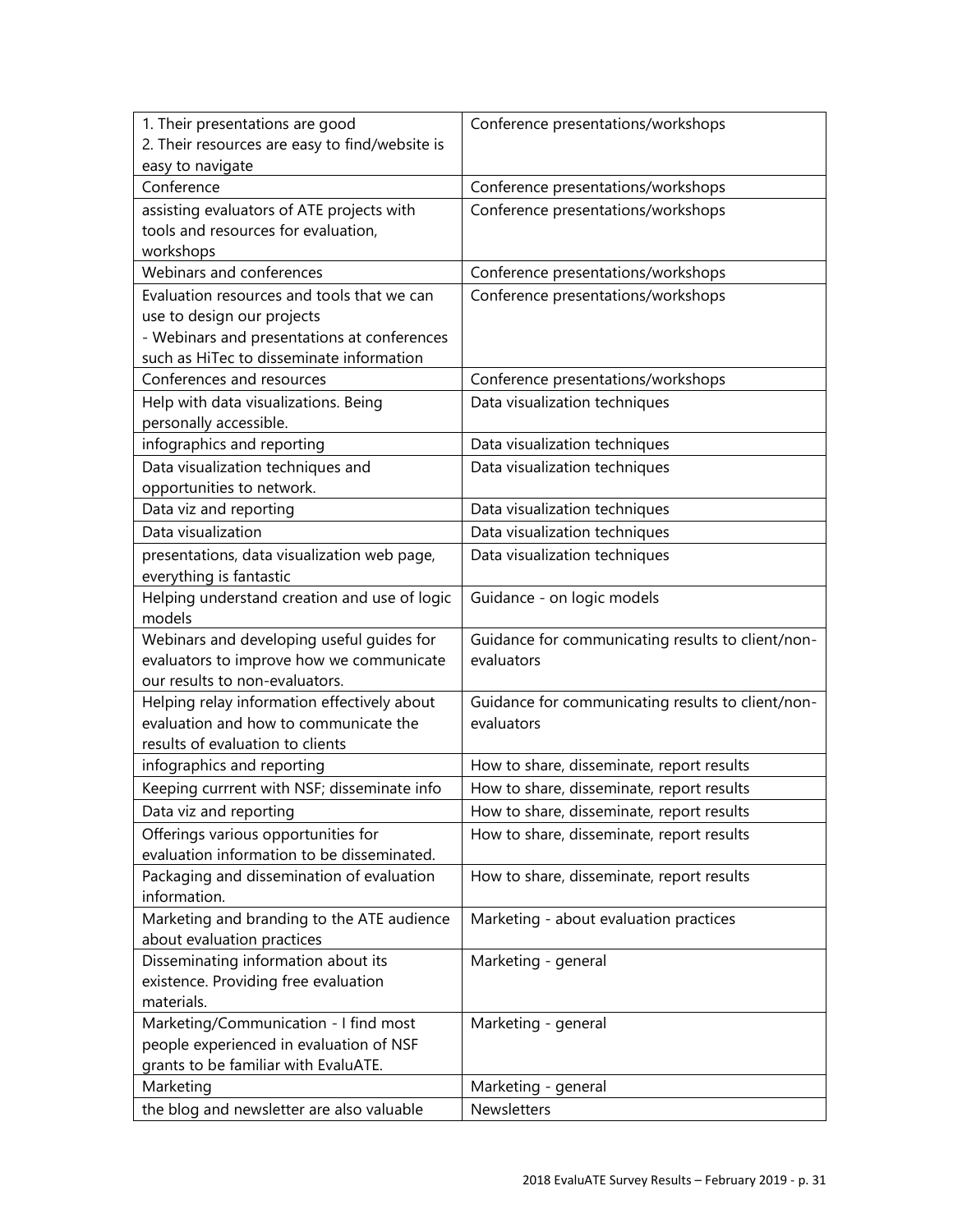| newsletters                                                                | Newsletters                                                                   |
|----------------------------------------------------------------------------|-------------------------------------------------------------------------------|
| Newsletter, webinars                                                       | Newsletters                                                                   |
| Newsletters and webinars.                                                  | Newsletters                                                                   |
| Newsletter, support to evaluaters                                          | Newsletters                                                                   |
| Distributing information about evaluation in                               | Promoting awareness of and information about                                  |
| multiple formats                                                           | evaluation and its importance                                                 |
| Teaching/disseminating good evaluation                                     | Promoting awareness of and information about                                  |
| information and techniques. Expanding the                                  | evaluation and its importance                                                 |
| role of evaluators so that grantees                                        |                                                                               |
| understand the importance of good                                          |                                                                               |
| evaluation of their projects.                                              |                                                                               |
| Teaching/disseminating good evaluation                                     | Promoting awareness of and information about                                  |
| information and techniques. Expanding the                                  | evaluation and its importance                                                 |
| role of evaluators so that grantees                                        |                                                                               |
| understand the importance of good                                          |                                                                               |
| evaluation of their projects.                                              |                                                                               |
| 1. Creating better understandings of                                       | Promoting awareness of and information about                                  |
| evaluations: why they are important, how                                   | evaluation and its importance                                                 |
| they are conducted, how they make the                                      |                                                                               |
| project better.                                                            |                                                                               |
| 2. Creating a network of people across the                                 |                                                                               |
| country with expertise in evaluation that we                               |                                                                               |
| can call on for assistance or support with our                             |                                                                               |
| evaluation efforts.                                                        |                                                                               |
| Explaining the need/benefit of incorporating                               | Promoting awareness of and information about                                  |
| the evaluation process early on in proposal                                | evaluation and its importance                                                 |
| development                                                                |                                                                               |
| Communication; promoting evaluation<br>awareness and skill to both PIs and | Promoting awareness of and information about<br>evaluation and its importance |
| evaluators; building a community of practice                               |                                                                               |
| for evaluations.                                                           |                                                                               |
| Teaching about evaluation Creating tangible                                | Promoting awareness of and information about                                  |
| resources                                                                  | evaluation and its importance                                                 |
| general education and being a resource                                     | Promoting awareness of and information about                                  |
| when needed                                                                | evaluation and its importance                                                 |
| Helping relay information effectively about                                | Promoting awareness of and information about                                  |
| evaluation and how to communicate the                                      | evaluation and its importance                                                 |
| results of evaluation to clients                                           |                                                                               |
| Providing the information and answering                                    | Promoting awareness of and information about                                  |
| questions                                                                  | evaluation and its importance                                                 |
| The overall approach to evaluation and                                     | Promoting awareness of and information about                                  |
| delineating the various aspects of designing                               | evaluation and its importance                                                 |
| evaluation, implementing evaluation plans,                                 |                                                                               |
| and reporting to various audiences.                                        |                                                                               |
| Supporting evaluation of projects as an                                    | Promoting awareness of and information about                                  |
| integral part of project planning.                                         | evaluation and its importance                                                 |
| Participation with ATE Central in                                          |                                                                               |
| disseminating contact information                                          |                                                                               |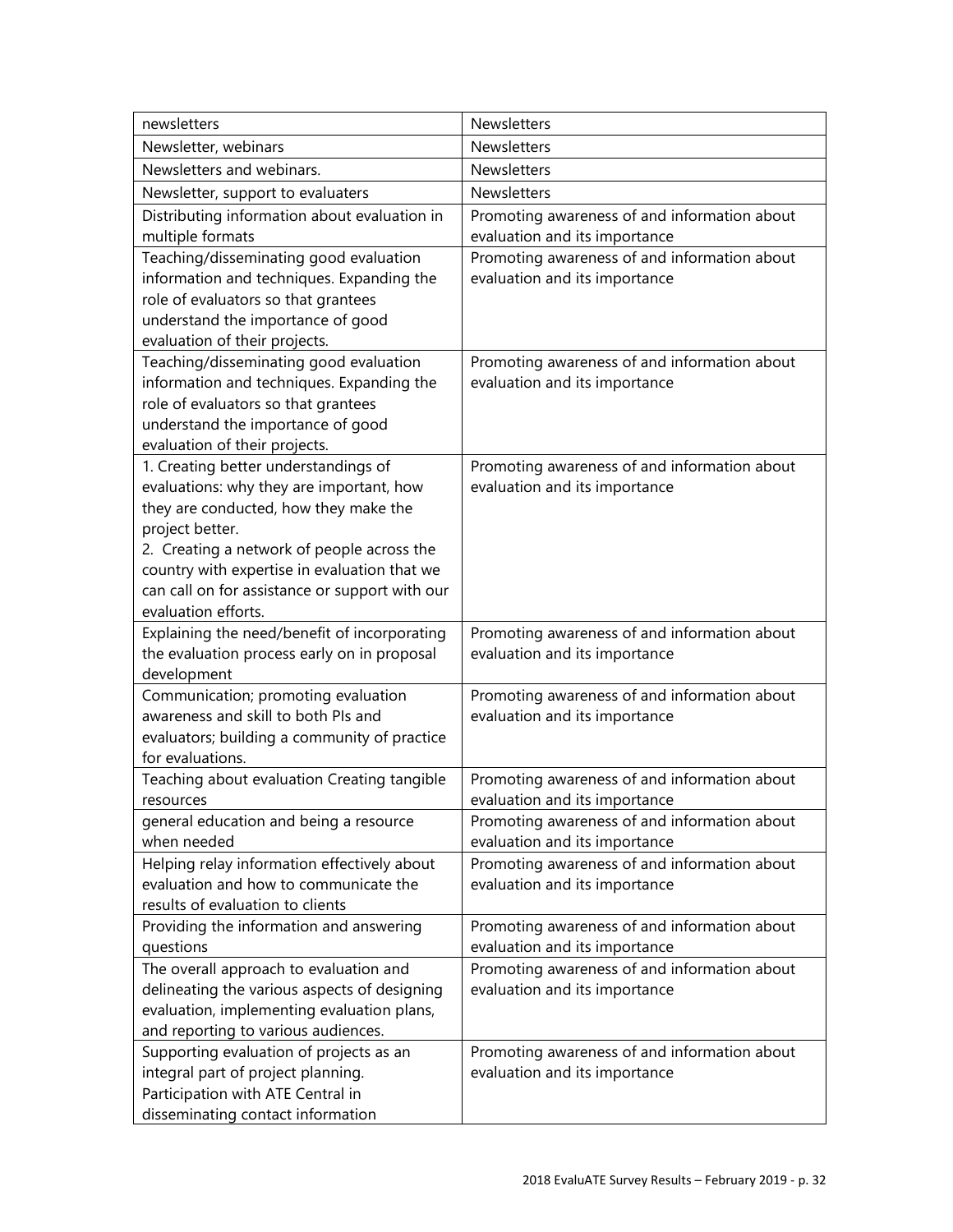| Assisting grantees in understanding the       | Promoting awareness of and information about                     |
|-----------------------------------------------|------------------------------------------------------------------|
| process and value of it.                      | evaluation and its importance                                    |
| Helping colleges understand the purpose of    | Promoting awareness of and information about                     |
| evaluation and the importance of not having   | evaluation and its importance                                    |
| evaluation planning become a secondary        |                                                                  |
| consideration in grant development            |                                                                  |
| Explaining the role of the evaluator          | Promoting awareness of and information about                     |
|                                               | evaluation and its importance                                    |
| Reinforcing solid principles of evaluation    | Promoting awareness of and information about                     |
| methodology                                   | evaluation and its importance                                    |
| Data visualization techniques and             | Provides and facilitates professional networks and               |
| opportunities to network.                     | discussion                                                       |
| Serving as a repository and connecting        | Provides and facilitates professional networks and               |
| people                                        | discussion                                                       |
| Communication; promoting evaluation           | Provides and facilitates professional networks and               |
| awareness and skill to both Pls and           | discussion                                                       |
| evaluators; building a community of practice  |                                                                  |
| for evaluations.                              |                                                                  |
| Sharing information, linking colleagues.      | Provides and facilitates professional networks and               |
|                                               | discussion                                                       |
| Providing a free networking and resource      | Provides and facilitates professional networks and<br>discussion |
| hub for evaluators to improve their practice. |                                                                  |
| Recommend evaluators                          | Providing guidance - for finding evaluators                      |
| Webinars and helping to select evaluators     | Providing guidance - for finding evaluators                      |
| Being an open resource for writing proposals  | Providing guidance - for finding evaluators                      |
| and connecting with potential evaluators      |                                                                  |
| Have checklist; what to include in report     | Providing guidance - for reports                                 |
| Checklists and general guidance               | Providing guidance - general                                     |
| Guidelines                                    | Providing guidance - general                                     |
| Newsletter, support to evaluaters             | Providing guidance - general                                     |
| Keeping currrent with NSF; disseminate info   | Providing guidance - re NSF expectations                         |
| Providing templates. Providing very basic     | Providing guidance - re NSF expectations                         |
| evaluations guidelines that meet NSF          |                                                                  |
| requirementscutting out the guess work.       |                                                                  |
| Acting as a conduit for information from NSF  | Providing guidance - re NSF expectations                         |
| about what they expect to see in evaluations  |                                                                  |
| Online and easily accessible resources,       | Providing guidance - re NSF expectations                         |
| webinars, helpful and timely information,     |                                                                  |
| translating what NSF is looking for in        |                                                                  |
| evaluation studies. I've also communicated    |                                                                  |
| with ATE staff personally about 4 times and   |                                                                  |
| received very prompt and useful guidance.     |                                                                  |
| <b>Communicating NSF requirements</b>         | Providing guidance - re NSF expectations                         |
| Providing information on picking evaluation   | Providing guidance - re NSF expectations                         |
| methods and what NSF-ATE expects in           |                                                                  |
| evaluation and assessment.                    |                                                                  |
| Outlining expectations for NSF project        | Providing guidance - re NSF expectations                         |
| evaluations.                                  |                                                                  |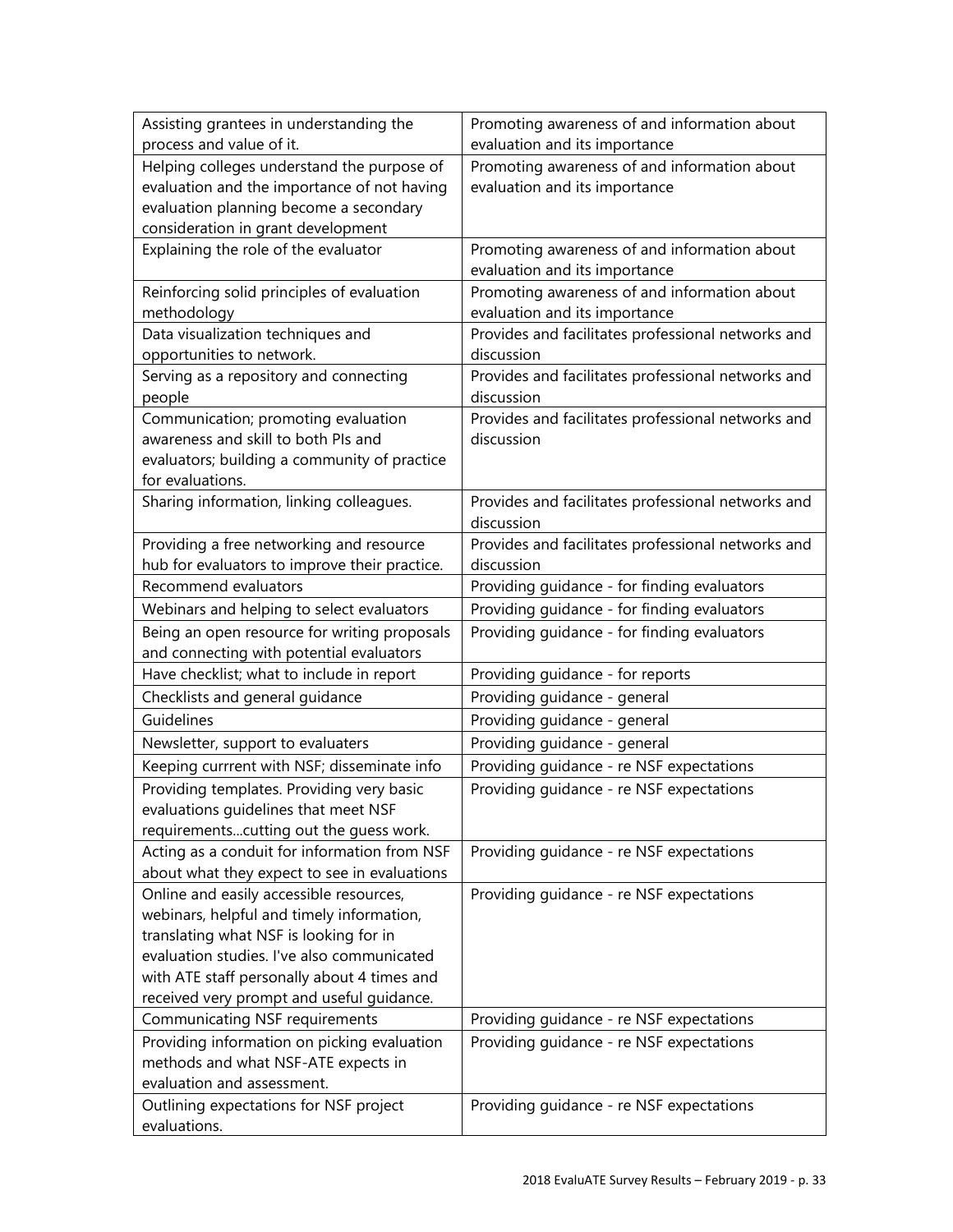| Providing high-quality, digestible information<br>about evaluation to those with evaluation<br>responsibilities who may not have lots of | Providing information - clear/detailed/easy to use |
|------------------------------------------------------------------------------------------------------------------------------------------|----------------------------------------------------|
| knowledge or skills about evaluation.                                                                                                    |                                                    |
| Gathering and organizing information from                                                                                                | Providing information - clear/detailed/easy to use |
| community; sharing information in easy to                                                                                                |                                                    |
| digest ways                                                                                                                              |                                                    |
| Speaking to evaluation in a very                                                                                                         | Providing information - clear/detailed/easy to use |
| approachable way Providing tools/templates                                                                                               |                                                    |
| to reinforce the learning in the Webinars                                                                                                |                                                    |
| Providing basic information about the role                                                                                               | Providing information - clear/detailed/easy to use |
| and process of evaluation for people without                                                                                             |                                                    |
| prior NSF experience.                                                                                                                    |                                                    |
| Providing relevent, clear and concise                                                                                                    | Providing information - clear/detailed/easy to use |
| resources and templates for immediate                                                                                                    |                                                    |
| application.                                                                                                                             |                                                    |
| Providing templates and detailed information                                                                                             | Providing information - clear/detailed/easy to use |
| about evaluation                                                                                                                         |                                                    |
| providing user-friendly guides and examples                                                                                              | Providing information - clear/detailed/easy to use |
| Making the content easy to understand.                                                                                                   | Providing information - clear/detailed/easy to use |
| Providing good explanations of basic                                                                                                     | Providing information - clear/detailed/easy to use |
| evaluation concepts, addressing a variety of                                                                                             |                                                    |
| evaluation concepts, and presenting                                                                                                      |                                                    |
| information in more than 1 format.                                                                                                       |                                                    |
| Provides information about evaluation that                                                                                               | Providing information - clear/detailed/easy to use |
| lay people can understand                                                                                                                |                                                    |
| Provide detail information                                                                                                               | Providing information - clear/detailed/easy to use |
| Provide training in basic evaluation                                                                                                     | Providing information - clear/detailed/easy to use |
| competencies in a highly accessible manner                                                                                               |                                                    |
| They communicate ideas very clearly,                                                                                                     | Providing information - clear/detailed/easy to use |
| information is useful and easy to implement.                                                                                             |                                                    |
| providing resources that are user-friendly                                                                                               | Providing information - clear/detailed/easy to use |
| and practical to implement                                                                                                               |                                                    |
| Providing training that is readily                                                                                                       | Providing information - clear/detailed/easy to use |
| understandable.                                                                                                                          |                                                    |
| Disseminate information.                                                                                                                 | Providing information - general                    |
| disseminating evaluation methods and                                                                                                     | Providing information - general                    |
| information                                                                                                                              |                                                    |
| webinars & sharing information                                                                                                           | Providing information - general                    |
| Providing high-quality, digestible information                                                                                           | Providing information - high quality               |
| about evaluation to those with evaluation                                                                                                |                                                    |
| responsibilities who may not have lots of                                                                                                |                                                    |
| knowledge or skills about evaluation.                                                                                                    |                                                    |
| Excellent information and resources                                                                                                      | Providing information - high quality               |
| Accessible                                                                                                                               |                                                    |
| putting info out to the field                                                                                                            | Providing information -                            |
|                                                                                                                                          | practical/applicable/relevant/useful/timely        |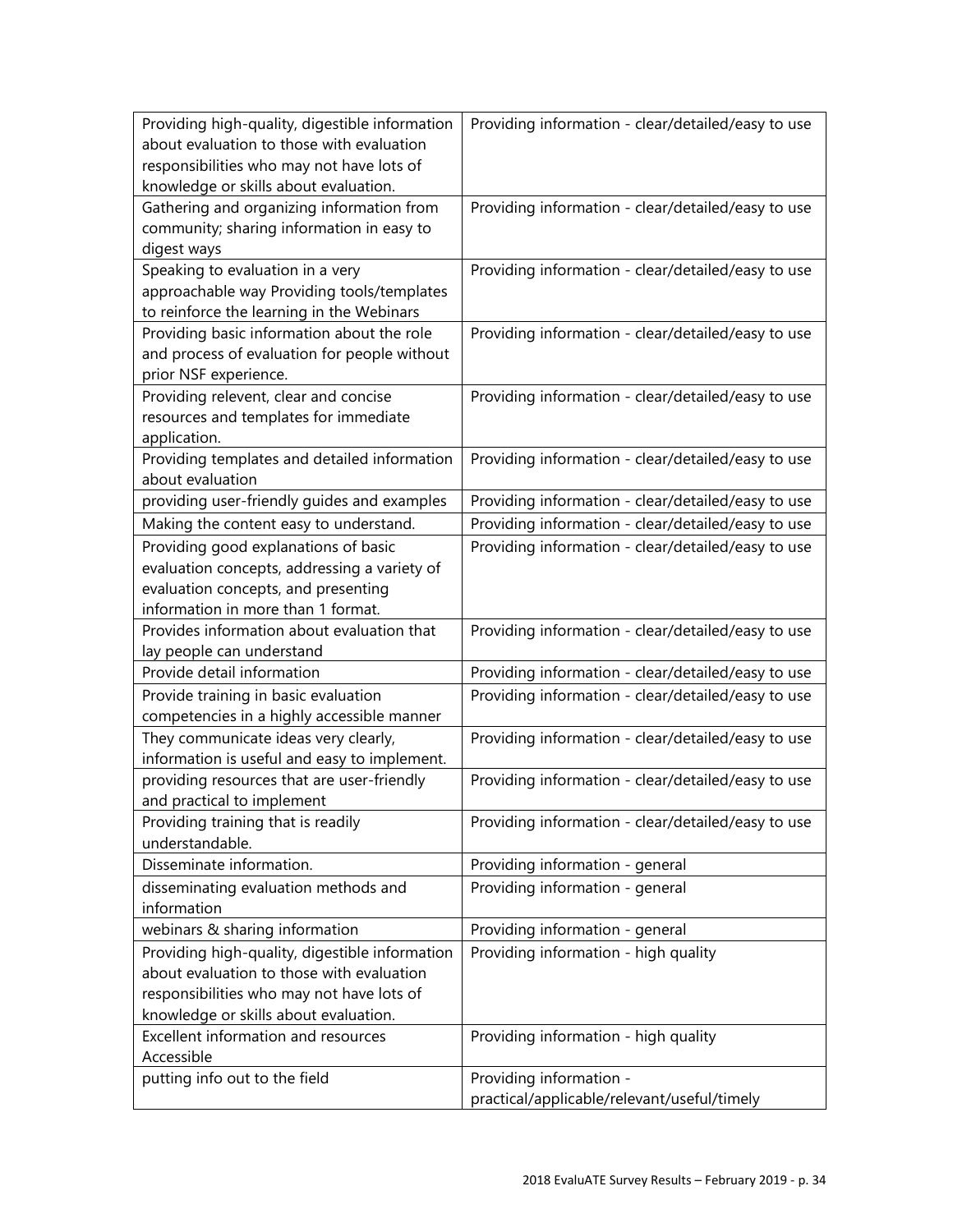| Dissemination of information. Listening to                                                    | Providing information -                                  |
|-----------------------------------------------------------------------------------------------|----------------------------------------------------------|
| the needs of the ATE community                                                                | practical/applicable/relevant/useful/timely              |
| Resources being produced are very good to                                                     | Providing information -                                  |
| help developing to new evaluators with                                                        | practical/applicable/relevant/useful/timely              |
| developing the background, skills, and                                                        |                                                          |
| content to produce/lead evaluation projects.                                                  |                                                          |
| I literally based my annual reports off                                                       |                                                          |
| <b>EvaluATE Report Templates.</b>                                                             |                                                          |
| Teaching about evaluation Creating tangible                                                   | Providing information -                                  |
| resources                                                                                     | practical/applicable/relevant/useful/timely              |
| Continuing to design and revise evaluation                                                    | Providing information -                                  |
| methods to measure project outcomes and                                                       | practical/applicable/relevant/useful/timely              |
| to make sure it is making sense.                                                              |                                                          |
| Excellent coordination, outreach, & resources                                                 | Providing information -                                  |
| (checklists) is a trifecta for me!! Have also                                                 | practical/applicable/relevant/useful/timely              |
| used information with other NSF funding                                                       |                                                          |
| proposals (Innovations in Graduate                                                            |                                                          |
| Education)                                                                                    |                                                          |
| Providing information on picking evaluation                                                   | Providing information -                                  |
| methods and what NSF-ATE expects in                                                           | practical/applicable/relevant/useful/timely              |
| evaluation and assessment.                                                                    |                                                          |
| Providing with: 1) information on evaluation                                                  | Providing information -                                  |
| strategies and 2) templates                                                                   | practical/applicable/relevant/useful/timely              |
| Excellent information and resources                                                           | Providing information -                                  |
| Accessible                                                                                    | practical/applicable/relevant/useful/timely              |
| They communicate ideas very clearly,                                                          | Providing information -                                  |
| information is useful and easy to implement.                                                  | practical/applicable/relevant/useful/timely              |
| Bringing forward important and timely topics                                                  | Providing information -                                  |
| for a wide range of consumers-from                                                            | practical/applicable/relevant/useful/timely              |
| seasoned evaluators to Pls.                                                                   |                                                          |
| applying evaluation directly to real projects -                                               | Providing information -                                  |
| making it easy to apply what I learn to my                                                    | practical/applicable/relevant/useful/timely              |
| projects                                                                                      |                                                          |
| Providing information when needed and                                                         | Providing information -                                  |
| keeping current.                                                                              | practical/applicable/relevant/useful/timely              |
| Good updates/information on website                                                           | Providing information -                                  |
|                                                                                               | practical/applicable/relevant/useful/timely              |
| Disseminating information about its                                                           | Providing resources - accessible, helpful, and           |
| existence. Providing free evaluation<br>materials.                                            | timely                                                   |
|                                                                                               |                                                          |
| I appreciated having the resources available,<br>even just for referring our faculty to them. | Providing resources - accessible, helpful, and<br>timely |
|                                                                                               |                                                          |
| Online and easily accessible resources,                                                       | Providing resources - accessible, helpful, and           |
| webinars, helpful and timely information,<br>translating what NSF is looking for in           | timely                                                   |
| evaluation studies. I've also communicated                                                    |                                                          |
| with ATE staff personally about 4 times and                                                   |                                                          |
| received very prompt and useful guidance.                                                     |                                                          |
|                                                                                               |                                                          |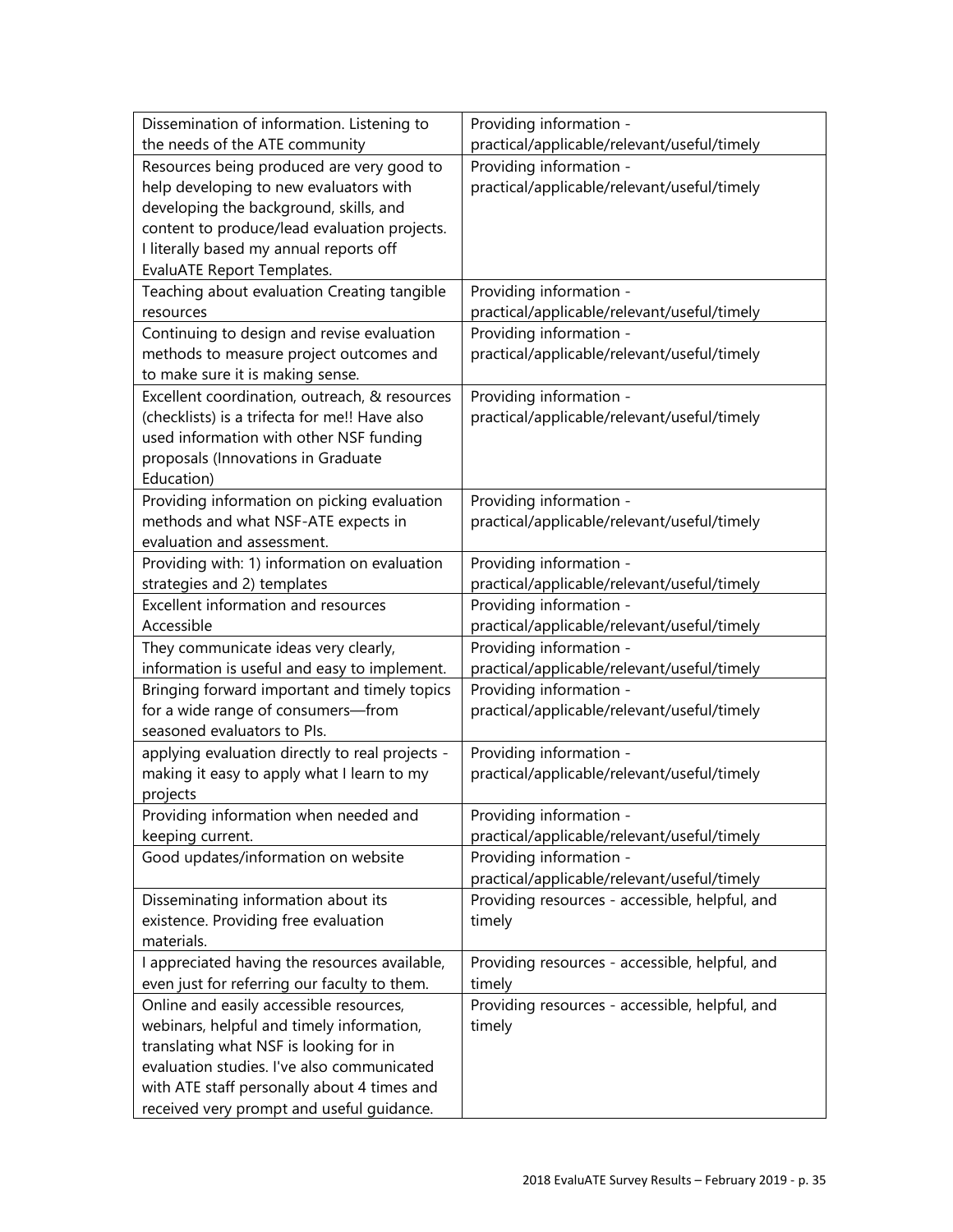| making valuable resource readily accessible   | Providing resources - accessible, helpful, and |
|-----------------------------------------------|------------------------------------------------|
| and affordable                                | timely                                         |
| The resources I have accessed have been       | Providing resources - accessible, helpful, and |
| very helpful.                                 | timely                                         |
| Access. EvaluATE staff are available,         | Providing resources - accessible, helpful, and |
| approachable, and answer questions. The       | timely                                         |
| website is enormously helpful with the        |                                                |
| number of tools and links to resources.       |                                                |
| Organization of resources, readily available  | Providing resources - accessible, helpful, and |
| and easy to find                              | timely                                         |
| The EvaluATE webinars are consistently well-  | Providing resources - accessible, helpful, and |
| delivered and seem to have far less technical | timely                                         |
| difficulties than other webinars I have       |                                                |
| attended. The information is valuable and     |                                                |
| timely. The online resources are also         |                                                |
| particularly valuable.                        |                                                |
| Being an open resource for writing proposals  | Providing resources - accessible, helpful, and |
| and connecting with potential evaluators      | timely                                         |
| Evaluation resources and tools that we can    | Providing resources - accessible, helpful, and |
| use to design our projects                    | timely                                         |
| - Webinars and presentations at conferences   |                                                |
| such as HiTec to disseminate information      |                                                |
| Resources -- thank you!                       | Providing resources - general                  |
| The resources available on the website. The   | Providing resources - general                  |
| webinars are excellent and a great resource.  |                                                |
|                                               |                                                |
| webinars and online resources                 | Providing resources - general                  |
| Resource-Technical Assistance - Webinars      | Providing resources - general                  |
| Best practice sharing and development of      | Providing resources - general                  |
| resources.                                    |                                                |
| Sharing information, linking colleagues.      | Providing resources - general                  |
| The resources and webinar                     | Providing resources - general                  |
| webinars/resources/ tools                     | Providing resources - general                  |
| Providing valuable resources and training     | Providing resources - general                  |
| Sharing of the various resources (webinars,   | Providing resources - general                  |
| blogs, recommended readings,) to support      |                                                |
| good project evaluation practices.            |                                                |
| webinars and resources                        | Providing resources - general                  |
| free resources                                | Providing resources - general                  |
| sharing knowledge                             | Providing resources - general                  |
| I have always found the webinars to be both   | Providing resources - general                  |
| informative and engaging. I also look to the  |                                                |
| resource library regularly for evaluation     |                                                |
| information.                                  |                                                |
| Webinars, providing good resources.           | Providing resources - general                  |
| Conferences and resources                     | Providing resources - general                  |
|                                               |                                                |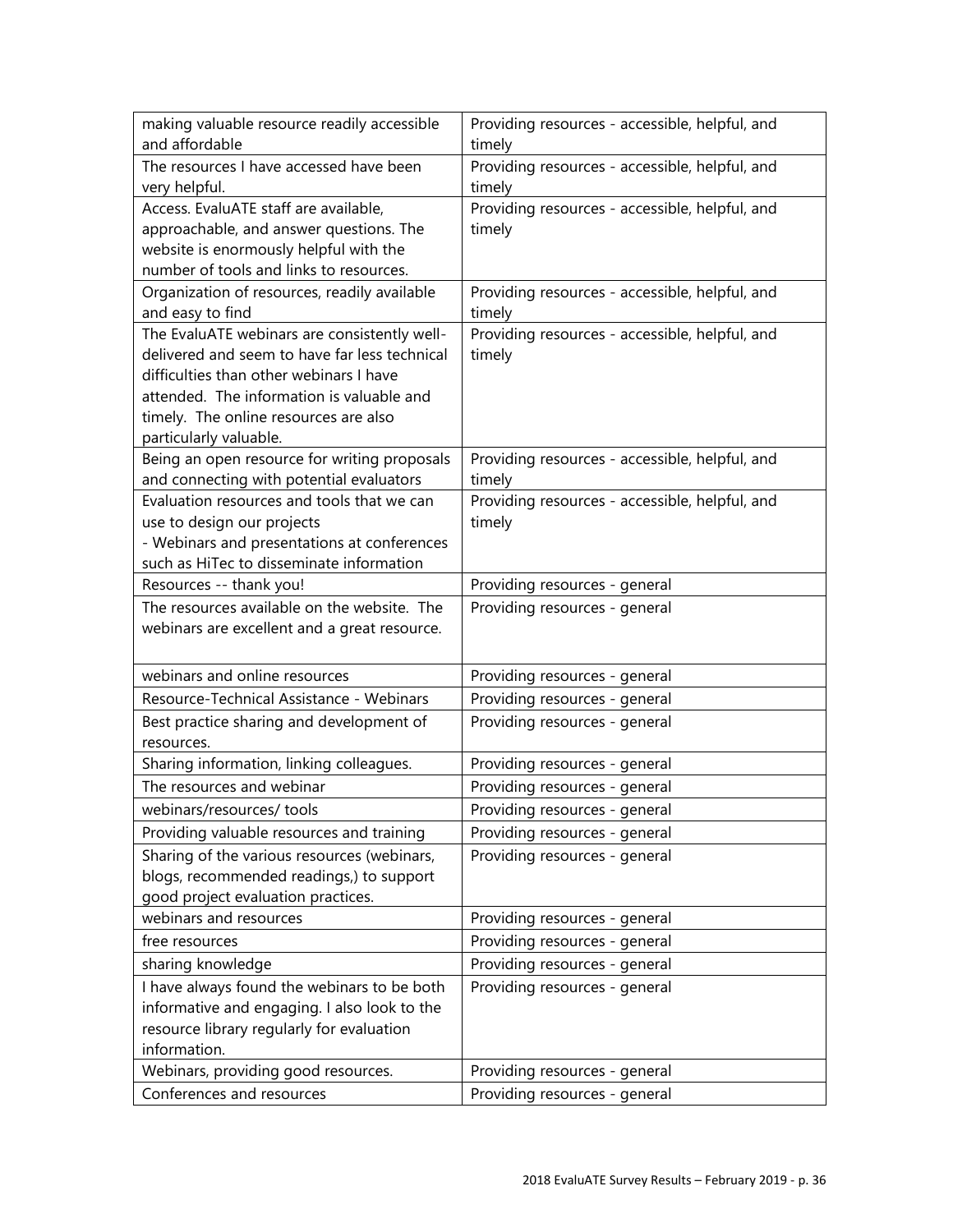| I think it's a great resource for new            | Providing resources - good for all levels   |
|--------------------------------------------------|---------------------------------------------|
| evaluators, I referred my replacement to the     |                                             |
| website. It's also a reminder to us more         |                                             |
| seasoned evaluators to not get into a rut        |                                             |
| with our evaluations and reports.                |                                             |
| Bringing forward important and timely topics     | Providing resources - good for all levels   |
| for a wide range of consumers-from               |                                             |
| seasoned evaluators to Pls.                      |                                             |
| Information for people unfamiliar with           | Providing resources - good for novices in   |
| evaluation                                       | particular                                  |
| Fabulous website and resources, great            | Providing resources - high quality          |
| webinars                                         |                                             |
| Website is well organized and easy to find       | Providing resources - high quality          |
| the high quality resources I'm looking for.      |                                             |
| Webinars are well produced, enjoyable to         |                                             |
| participate in, and informative.                 |                                             |
| Providing excellent resources                    | Providing resources - high quality          |
| Providing excellent evaluation resources.        | Providing resources - high quality          |
| Providing workshops to help evaluators           |                                             |
| Webinar content and delivery approach is         | Providing resources - high quality          |
| excellent. Resources are polished, concise       |                                             |
| and great models for others to emulate.          |                                             |
| The EvaluATE webinars are consistently well-     | Providing resources - high quality          |
| delivered and seem to have far less technical    |                                             |
| difficulties than other webinars I have          |                                             |
| attended. The information is valuable and        |                                             |
| timely. The online resources are also            |                                             |
| particularly valuable.                           |                                             |
| Great evaluation resources under 'Library' in    | Providing resources - high quality          |
| EvaluATE's website                               |                                             |
| Presenting high quality, relevant resources      | Providing resources - high quality          |
| I only engage with EvaluATE in two ways:         | Providing resources - materials, templates, |
| resource materials and webinars. Both are        | handouts, examples                          |
| excellent--so good that non-ATE people join      |                                             |
| and use them all the time.                       |                                             |
| webinars and providing checklists/templates      | Providing resources - materials, templates, |
|                                                  | handouts, examples                          |
| Webinars are high quality and not time           | Providing resources - materials, templates, |
| wasters; resources are great, especially all the | handouts, examples                          |
| templates and the willingness to share and       |                                             |
| let others use freely.                           |                                             |
| Choose relevant topics for webinars. Develop     | Providing resources - materials, templates, |
| tools to assist in evaluation                    | handouts, examples                          |
| planning/implementation.                         |                                             |
| Providing templates. Providing very basic        | Providing resources - materials, templates, |
| evaluations guidelines that meet NSF             | handouts, examples                          |
| requirementscutting out the guess work.          |                                             |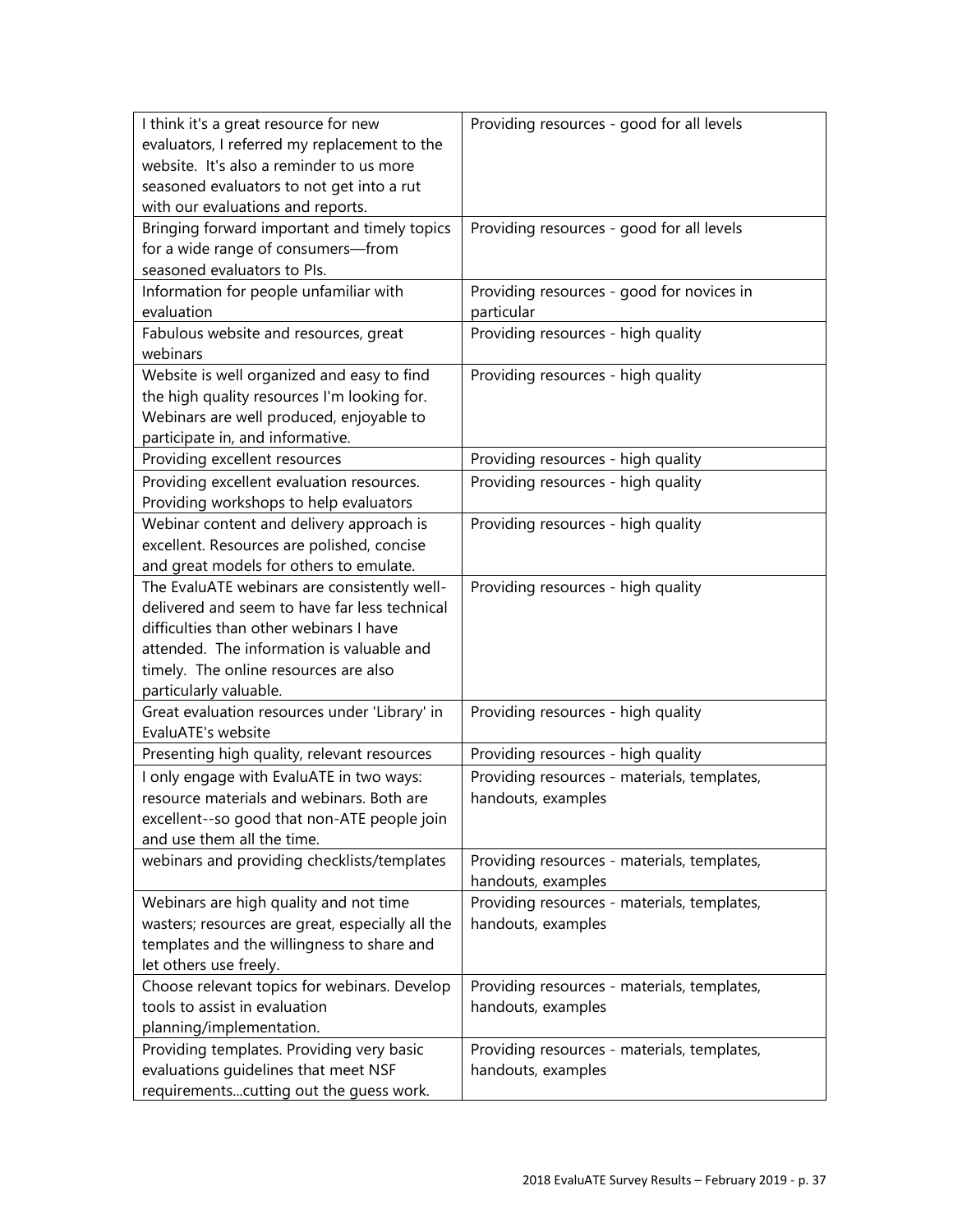| Continuous outreach to participants and the   | Providing resources - materials, templates, |
|-----------------------------------------------|---------------------------------------------|
| tools/examples they provide                   | handouts, examples                          |
| Speaking to evaluation in a very              | Providing resources - materials, templates, |
| approachable way Providing tools/templates    | handouts, examples                          |
| to reinforce the learning in the Webinars     |                                             |
| Providing relevent, clear and concise         | Providing resources - materials, templates, |
| resources and templates for immediate         | handouts, examples                          |
| application.                                  |                                             |
| Providing templates and detailed information  | Providing resources - materials, templates, |
| about evaluation                              | handouts, examples                          |
| Sharing tools on their website and webinars   | Providing resources - materials, templates, |
|                                               | handouts, examples                          |
| Webinars and resources (e.g., checklists and  | Providing resources - materials, templates, |
| samples)                                      | handouts, examples                          |
| Providing with: 1) information on evaluation  | Providing resources - materials, templates, |
| strategies and 2) templates                   | handouts, examples                          |
| Great webinars and very useful tools.         | Providing resources - materials, templates, |
|                                               | handouts, examples                          |
| webinars/resources/ tools                     | Providing resources - materials, templates, |
|                                               | handouts, examples                          |
| webinars and templates                        | Providing resources - materials, templates, |
|                                               | handouts, examples                          |
| I have found the handouts that can be         | Providing resources - materials, templates, |
| shared with faculty and staff valuable to the | handouts, examples                          |
| work I have done in the past.                 |                                             |
| the webinars and template, factsheets         | Providing resources - materials, templates, |
|                                               | handouts, examples                          |
| the webinars and template, factsheets         | Providing resources - materials, templates, |
|                                               | handouts, examples                          |
| Webinars are great and                        | Providing resources - materials, templates, |
| resources/checklist/templates are very        | handouts, examples                          |
| helpful                                       |                                             |
| Webinars and resource materials               | Providing resources - materials, templates, |
|                                               | handouts, examples                          |
| Webinars and handouts                         | Providing resources - materials, templates, |
|                                               | handouts, examples                          |
| Great at maintaining attention. I'm always    | Providing resources - serving as a single   |
| aware of the resources available when I need  | comprehensive source for foundational       |
| them                                          | information                                 |
| Serving as a repository and connecting        | Providing resources - serving as a single   |
| people                                        | comprehensive source for foundational       |
|                                               | information                                 |
| outreach and breadth of material              | Providing resources - serving as a single   |
|                                               | comprehensive source for foundational       |
|                                               | information                                 |
| Being a clearing house for evaluation         | Providing resources - serving as a single   |
| resources                                     | comprehensive source for foundational       |
|                                               | information                                 |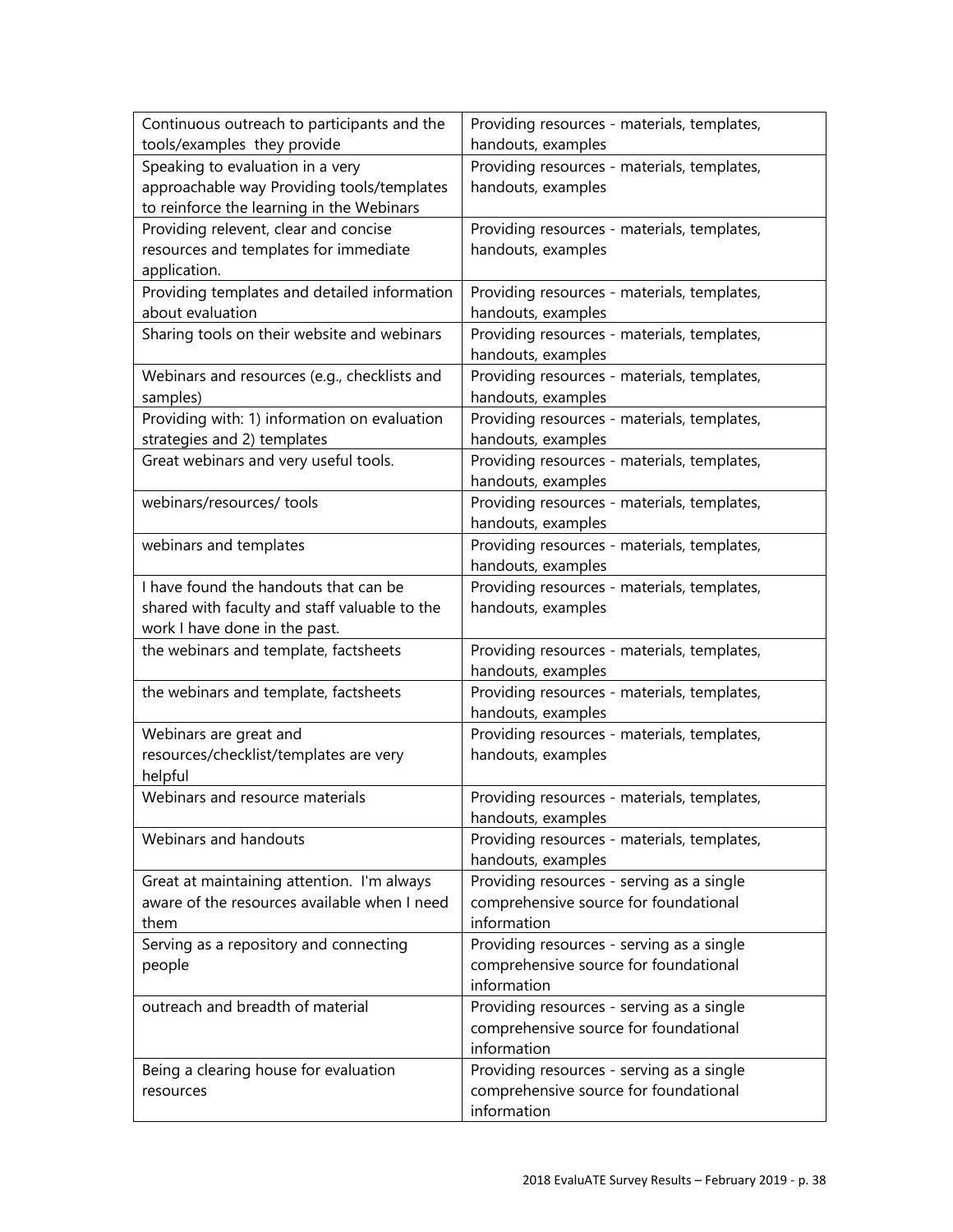| Gathering and organizing information from                                                    | Providing resources - serving as a single            |
|----------------------------------------------------------------------------------------------|------------------------------------------------------|
| community; sharing information in easy to                                                    | comprehensive source for foundational                |
| digest ways                                                                                  | information                                          |
| general education and being a resource                                                       | Providing resources - serving as a single            |
| when needed                                                                                  | comprehensive source for foundational                |
|                                                                                              | information                                          |
| Website is well organized and full of                                                        | Providing resources - serving as a single            |
| resources                                                                                    | comprehensive source for foundational                |
|                                                                                              | information                                          |
| Providing a substantial number of resources                                                  | Providing resources - serving as a single            |
| freely available is so helpful. I have also                                                  | comprehensive source for foundational                |
| called with specific questions and feel sure                                                 | information                                          |
| that EvaluATE staff would be willing to work<br>with me any time I reach out for assistance. |                                                      |
| Providing good explanations of basic                                                         | Providing resources - serving as a single            |
| evaluation concepts, addressing a variety of                                                 | comprehensive source for foundational                |
| evaluation concepts, and presenting                                                          | information                                          |
| information in more than 1 format.                                                           |                                                      |
| Curating and communicating quality                                                           | Providing resources - serving as a single            |
| resources - I love that we are (finally) publicly                                            | comprehensive source for foundational                |
| funding projects which are dedicated to                                                      | information                                          |
| SHARING quality resources - not hoarding                                                     |                                                      |
| them.                                                                                        |                                                      |
| Repository of information searchable when                                                    | Providing resources - serving as a single            |
| needed.                                                                                      | comprehensive source for foundational                |
|                                                                                              | information                                          |
| Good resource of reference material                                                          | Providing resources - serving as a single            |
| regarding evaluation approaches                                                              | comprehensive source for foundational                |
|                                                                                              | information                                          |
| Resources listing.                                                                           | Providing resources - serving as a single            |
|                                                                                              | comprehensive source for foundational<br>information |
| assisting evaluators of ATE projects with                                                    | Resources and tools - general                        |
| tools and resources for evaluation,                                                          |                                                      |
| workshops                                                                                    |                                                      |
| Help with data visualizations. Being                                                         | Staff                                                |
| personally accessible.                                                                       | - approachable/responsive/collaborative              |
| Dissemination of information. Listening to                                                   | Staff                                                |
| the needs of the ATE community                                                               | - approachable/responsive/collaborative              |
| Online and easily accessible resources,                                                      | Staff                                                |
| webinars, helpful and timely information,                                                    | - approachable/responsive/collaborative              |
| translating what NSF is looking for in                                                       |                                                      |
| evaluation studies. I've also communicated                                                   |                                                      |
| with ATE staff personally about 4 times and                                                  |                                                      |
| received very prompt and useful guidance.                                                    |                                                      |
| Reach out to people, help to archive results                                                 | Staff                                                |
| and share with others                                                                        | - approachable/responsive/collaborative              |
| Access. EvaluATE staff are available,                                                        | Staff                                                |
| approachable, and answer questions. The                                                      | - approachable/responsive/collaborative              |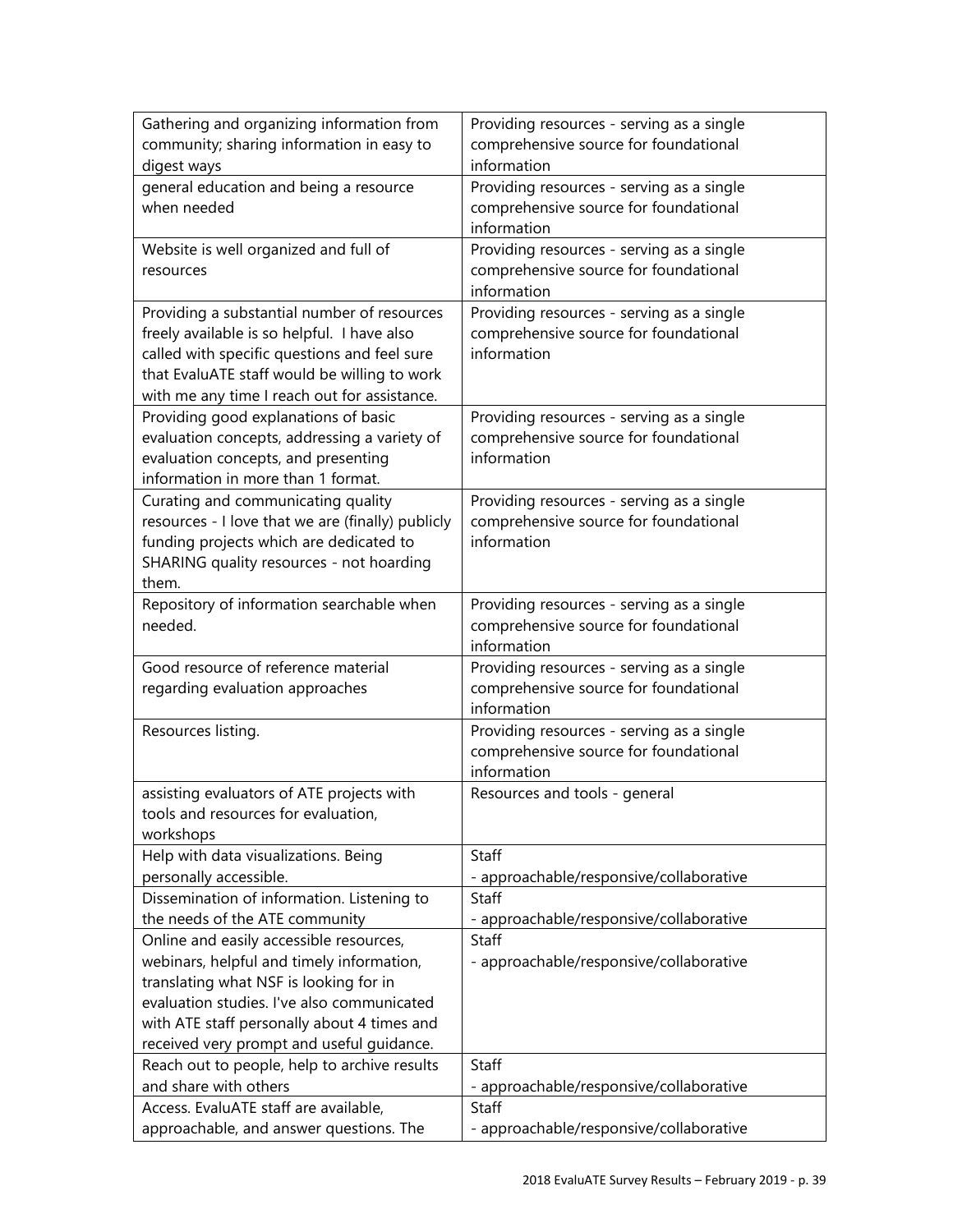| website is enormously helpful with the         |                                               |
|------------------------------------------------|-----------------------------------------------|
| number of tools and links to resources.        |                                               |
| communicate resources available responsive     | Staff                                         |
| to emails/questions                            | - approachable/responsive/collaborative       |
| Providing the information and answering        | Staff                                         |
| questions                                      | - approachable/responsive/collaborative       |
| Collaborating with all of the ATE centers and  | Staff                                         |
| projects. Educating others about the           | - approachable/responsive/collaborative       |
| resources available to support their projects. |                                               |
| (1) Sharing information on the NSF ATE         | Staff                                         |
| programs                                       | - approachable/responsive/collaborative       |
| (2) EvalATE responding to request for          |                                               |
| assistance -- GREAT STAFF!                     | Staff                                         |
| Staff is amazing                               |                                               |
| Providing a substantial number of resources    | - great<br>Staff                              |
| freely available is so helpful. I have also    | - knowledgeable/experienced/helpful/available |
| called with specific questions and feel sure   |                                               |
| that EvaluATE staff would be willing to work   |                                               |
| with me any time I reach out for assistance.   |                                               |
| Consistent message and delivery                | Staff                                         |
| Knowledgeable staff                            | - knowledgeable/experienced/helpful/available |
| Providing support in the evaluation process.   | Staff                                         |
|                                                | - knowledgeable/experienced/helpful/available |
| Connecting with the ATE community. Giving      | Staff                                         |
| constructive advise on the avenues for         | - knowledgeable/experienced/helpful/available |
| evaluation.                                    |                                               |
| Have obvious, extensive expertise and          | Staff                                         |
| communicate it clearly                         | - knowledgeable/experienced/helpful/available |
| Communications with stakeholders. Outreach     | Staff                                         |
| with support for faculty and new grantees      | - knowledgeable/experienced/helpful/available |
| Webinar content and delivery approach is       | Webinars - content and delivery               |
| excellent. Resources are polished, concise     |                                               |
| and great models for others to emulate.        |                                               |
| Informative and engaging webinars              | Webinars - engaging and informative           |
| I have always found the webinars to be both    | Webinars - engaging and informative           |
| informative and engaging. I also look to the   |                                               |
| resource library regularly for evaluation      |                                               |
| information.                                   |                                               |
| Webinars are fantastic - interesting,          | Webinars - engaging and practical             |
| engaging and practical.                        |                                               |
| Well-organized, engaging webinars; and         | Webinars - engaging and well-organized        |
| effective summaries of the material            |                                               |
| presented.                                     |                                               |
| Webinars and Workshop at PI conference.        | Webinars - general                            |
| The webinars and blog discussions can be       | Webinars - general                            |
| really helpful if it is a topic you need to    |                                               |
| explore in more detail.                        |                                               |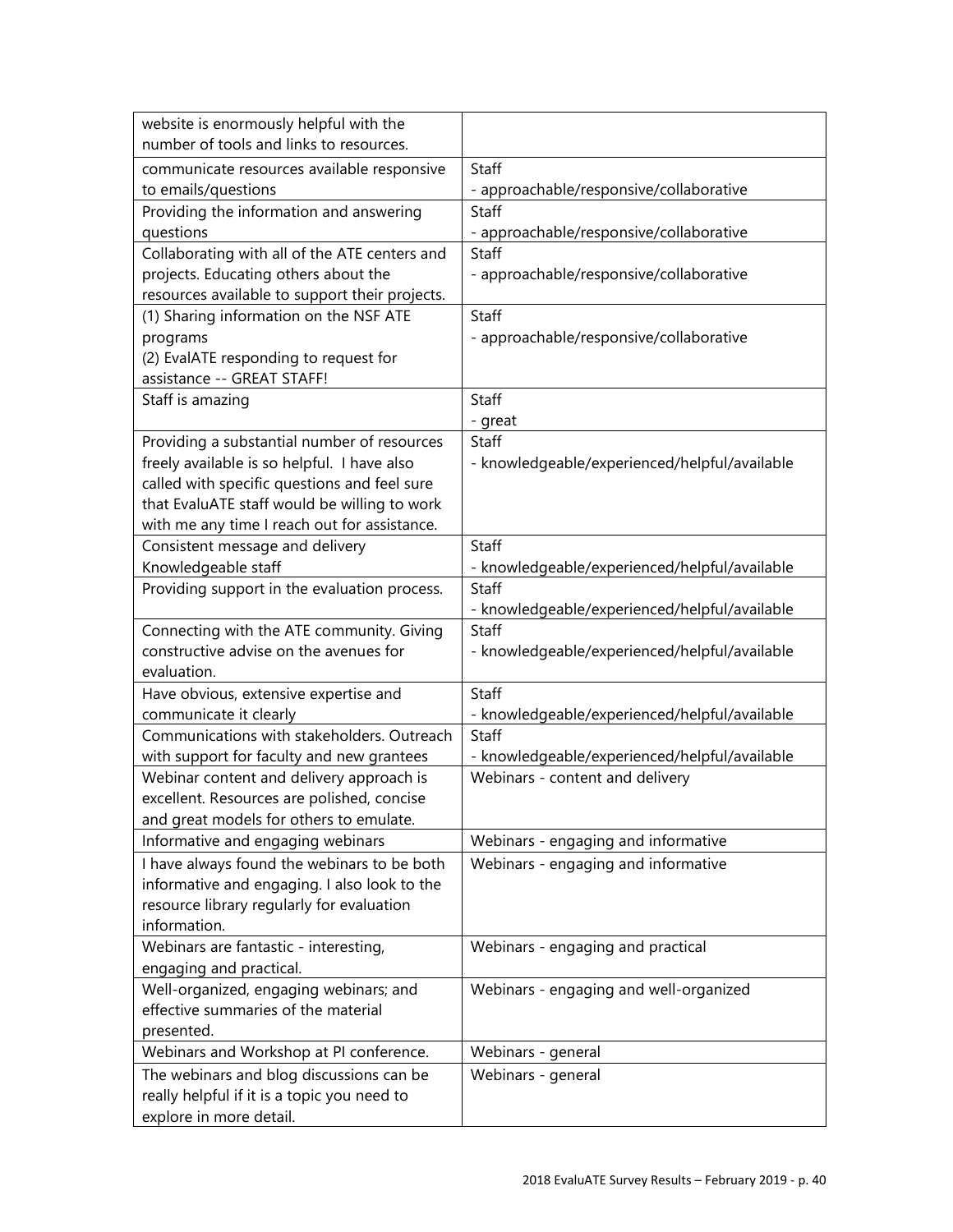| Fabulous website and resources, great                                     | Webinars - general |
|---------------------------------------------------------------------------|--------------------|
| webinars                                                                  |                    |
| <b>Conducting Webinars</b>                                                | Webinars - general |
| webinars                                                                  | Webinars - general |
| Webinars                                                                  | Webinars - general |
| news, webinars (ie - regular communication)                               | Webinars - general |
| Meeting people where they are (webinars are                               | Webinars - general |
| step by step with examples) and providing                                 |                    |
| easy to use followup resources.                                           |                    |
| The resources available on the website. The                               | Webinars - general |
| webinars are excellent and a great resource.                              |                    |
| I enjoy the webinars.                                                     | Webinars - general |
| I only engage with EvaluATE in two ways:                                  | Webinars - general |
| resource materials and webinars. Both are                                 |                    |
| excellent--so good that non-ATE people join<br>and use them all the time. |                    |
| webinars and providing checklists/templates                               | Webinars - general |
| Webinars                                                                  |                    |
| webinars and online resources                                             | Webinars - general |
|                                                                           | Webinars - general |
| webinars and check lists                                                  | Webinars - general |
| The webinars are very good these days. The                                | Webinars - general |
| website/blogs improved greatly in the past                                |                    |
| year or so.<br>Webinars. Sessions at ATE                                  | Webinars - general |
| Webinars and helping to select evaluators                                 | Webinars - general |
| Resource-Technical Assistance - Webinars                                  | Webinars - general |
| Resource-Technical Assistance - Webinars                                  | Webinars - general |
| Webinars and developing useful guides for                                 | Webinars - general |
| evaluators to improve how we communicate                                  |                    |
| our results to non-evaluators.                                            |                    |
| webinars communication with members                                       | Webinars - general |
| Webinars                                                                  | Webinars - general |
| webinars on evaluation topics                                             | Webinars - general |
| Webinars have been greatly helpful. Website                               | Webinars - general |
| provides additional info as needed.                                       |                    |
| The interactive webinars are great, engaging                              | Webinars - general |
| and the right length of time.                                             |                    |
| conducting webinars & creating checklists                                 | Webinars - general |
| Wonderful webinars and their website is very                              | Webinars - general |
| valuable.                                                                 |                    |
| The resources and webinar                                                 | Webinars - general |
| Sharing tools on their website and webinars                               | Webinars - general |
| Providing excellent evaluation resources.                                 | Webinars - general |
| Providing workshops to help evaluators                                    |                    |
| good webinars                                                             | Webinars - general |
| Webinars and resources (e.g., checklists and                              | Webinars - general |
| samples)                                                                  |                    |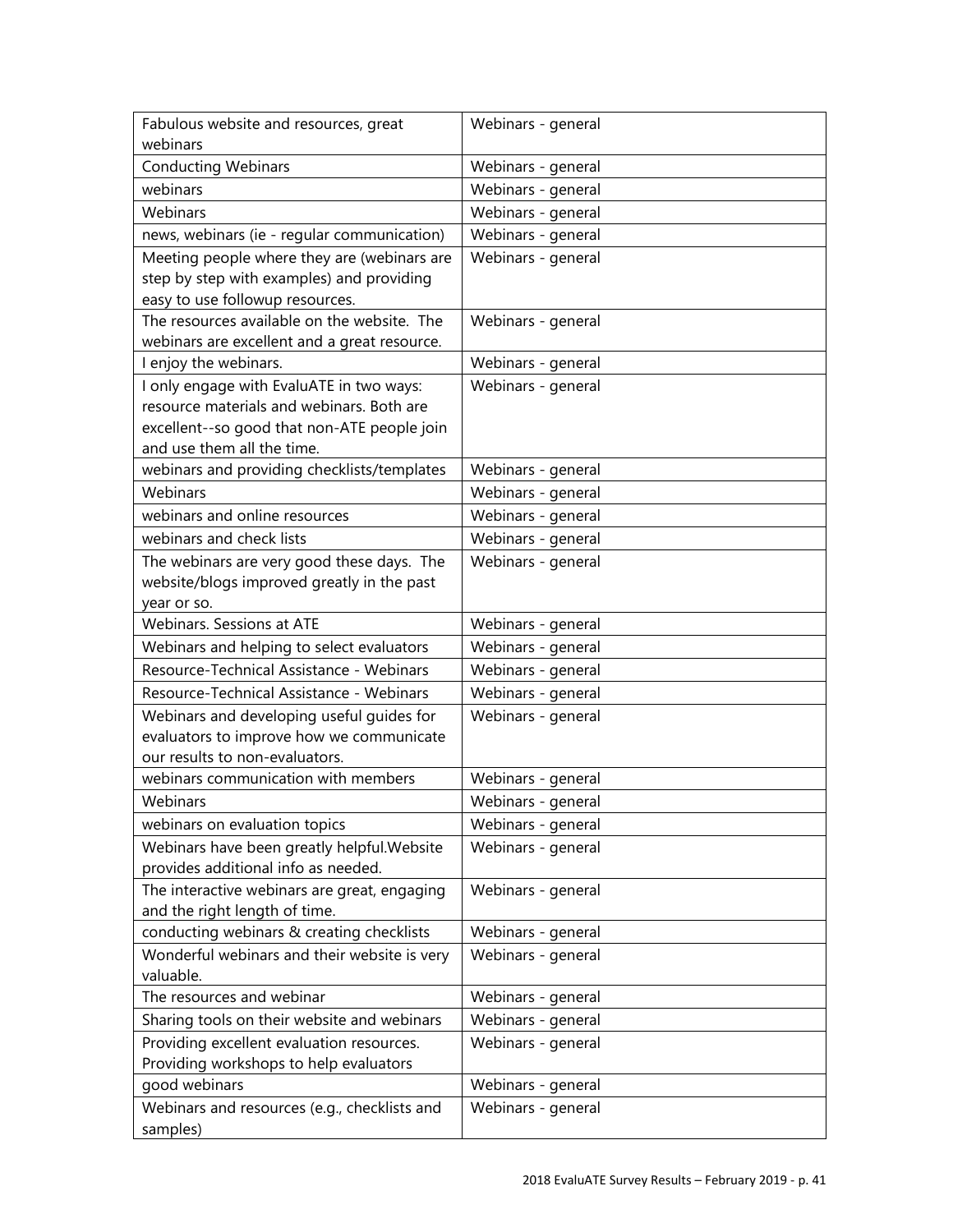| Great webinars and very useful tools.                                     | Webinars - general |
|---------------------------------------------------------------------------|--------------------|
| webinars/resources/ tools                                                 | Webinars - general |
| Webinars are generally excellent in                                       | Webinars - general |
| presentation and content.                                                 |                    |
| Providing valuable resources and training                                 | Webinars - general |
| webinars and templates                                                    | Webinars - general |
| webinars & sharing information                                            | Webinars - general |
| I have enjoyed the webinars                                               | Webinars - general |
| Newsletter, webinars                                                      | Webinars - general |
| webinars and resources                                                    | Webinars - general |
| webinars                                                                  | Webinars - general |
| Webinars                                                                  | Webinars - general |
| Webinars                                                                  | Webinars - general |
| the webinars and template, factsheets                                     | Webinars - general |
| Webinars                                                                  | Webinars - general |
| The webinars are great!                                                   | Webinars - general |
| Website access with updated information                                   | Webinars - general |
| and webinars                                                              |                    |
| Webinars are great and                                                    | Webinars - general |
| resources/checklist/templates are very                                    |                    |
| helpful                                                                   |                    |
| Newsletters and webinars.                                                 | Webinars - general |
| Webinars and resource materials                                           | Webinars - general |
| Sending out emails and holding webinars                                   | Webinars - general |
| The EvaluATE webinars are consistently well-                              | Webinars - general |
| delivered and seem to have far less technical                             |                    |
| difficulties than other webinars I have                                   |                    |
| attended. The information is valuable and                                 |                    |
| timely. The online resources are also                                     |                    |
| particularly valuable.                                                    |                    |
| Webinars - Building understanding in the                                  | Webinars - general |
| ATE community around evaluation within the                                |                    |
| ATE context                                                               |                    |
| Webinars, providing good resources.                                       | Webinars - general |
| Webinars and conferences                                                  | Webinars - general |
| even though i haven't used as many as i                                   | Webinars - general |
| would like to, the webinars seems to be a                                 |                    |
| great addition to your overall mission. i need                            |                    |
| to find time to review some of these and                                  |                    |
| participate in them!                                                      |                    |
| the website is very informative and one of                                | Webinars - general |
| my go-to resources. The webinars are some                                 |                    |
| of the best I've ever attended.                                           |                    |
| Evaluation resources and tools that we can                                | Webinars - general |
| use to design our projects<br>- Webinars and presentations at conferences |                    |
| such as HiTec to disseminate information                                  |                    |
|                                                                           |                    |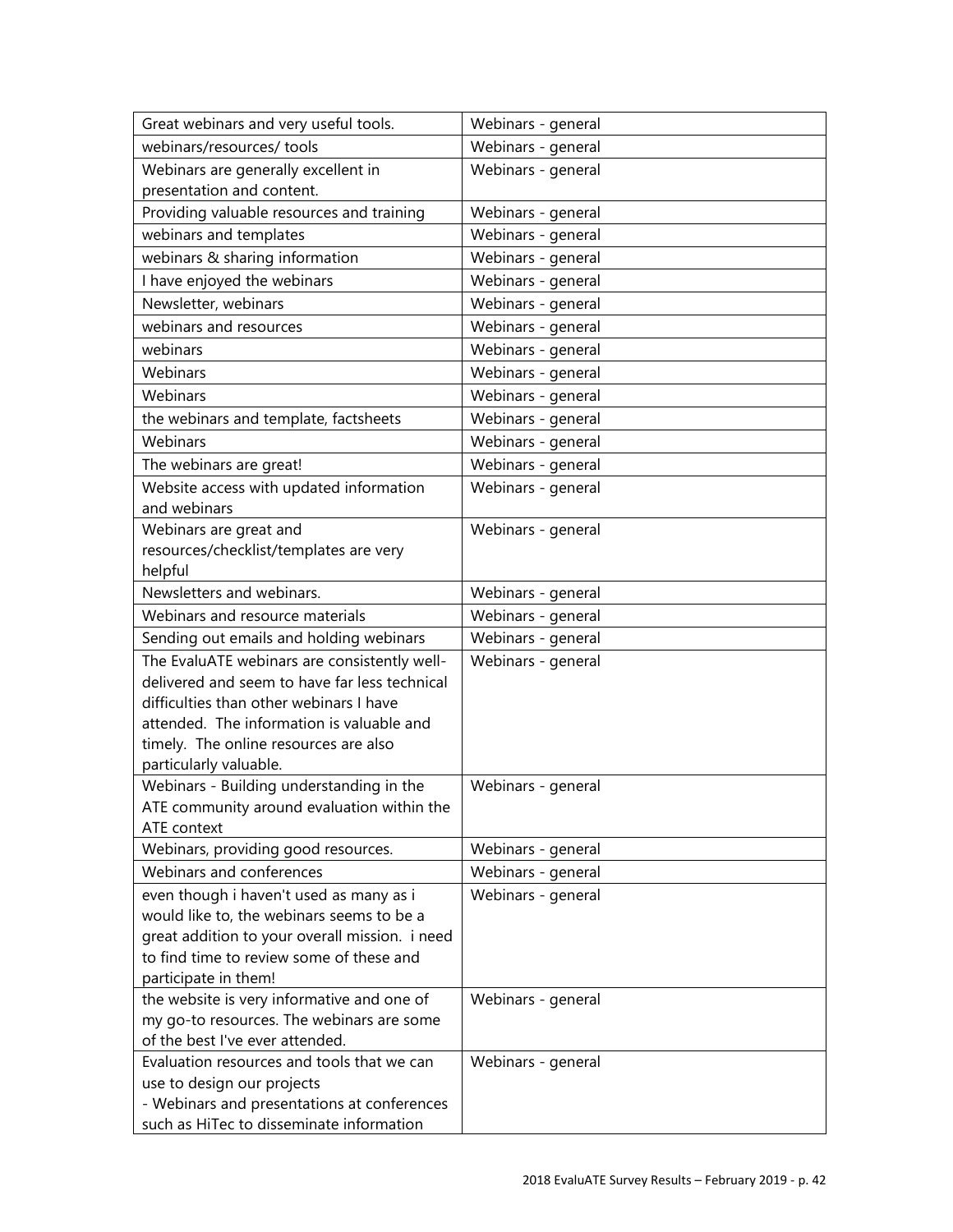| checklists and webinars                                             | Webinars - general                       |
|---------------------------------------------------------------------|------------------------------------------|
| Webinars are great!                                                 | Webinars - general                       |
| webinars                                                            | Webinars - general                       |
| Webinars and handouts                                               | Webinars - general                       |
| Webinar was one of the best I have every                            | Webinars - high quality                  |
| participated in as a healthcare professional.                       |                                          |
| Webinars are high quality and not time                              | Webinars - high quality                  |
| wasters; resources are great, especially all the                    |                                          |
| templates and the willingness to share and                          |                                          |
| let others use freely.                                              |                                          |
| Offer quality and free webinars and<br>evaluation tips.             | Webinars - high quality                  |
| The webinars are among the best I have                              | Webinars - high quality                  |
| seen.                                                               |                                          |
| The website is well organized and it is easy to                     | Webinars - informative and useful        |
| find information.                                                   |                                          |
| The webinars are informative and provide                            |                                          |
| useful information.                                                 |                                          |
| good webinars on practical evaluation                               | Webinars - informative and useful        |
| applications                                                        |                                          |
| Website is well organized and easy to find                          | Webinars - informative and well-produced |
| the high quality resources I'm looking for.                         |                                          |
| Webinars are well produced, enjoyable to                            |                                          |
| participate in, and informative.                                    |                                          |
| Choose relevant topics for webinars. Develop                        | Webinars - relevant/timely               |
| tools to assist in evaluation                                       |                                          |
| planning/implementation.<br>Online and easily accessible resources, | Webinars - relevant/timely               |
| webinars, helpful and timely information,                           |                                          |
| translating what NSF is looking for in                              |                                          |
| evaluation studies. I've also communicated                          |                                          |
| with ATE staff personally about 4 times and                         |                                          |
| received very prompt and useful quidance.                           |                                          |
| Excellent webinars. Excellent "take home"                           | Webinars - useful handouts as resources  |
| resources from those webinars.                                      |                                          |
| EvaluATE's webinars are outstanding and the                         | Webinars - useful handouts as resources  |
| companion handouts are useful even as a                             |                                          |
| standalone resource.                                                |                                          |
| conducting a very comprehensive webinars                            | Webinars - useful handouts as resources  |
| with good resources shared                                          |                                          |
| Webinars on a variety of topics Website                             | Webinars - variety of topics             |
| based resources                                                     |                                          |
| The webinars are especially helpful and well                        | Webinars - well-organized                |
| organized!                                                          |                                          |
| Fabulous website and resources, great<br>webinars                   | Website - general                        |
|                                                                     |                                          |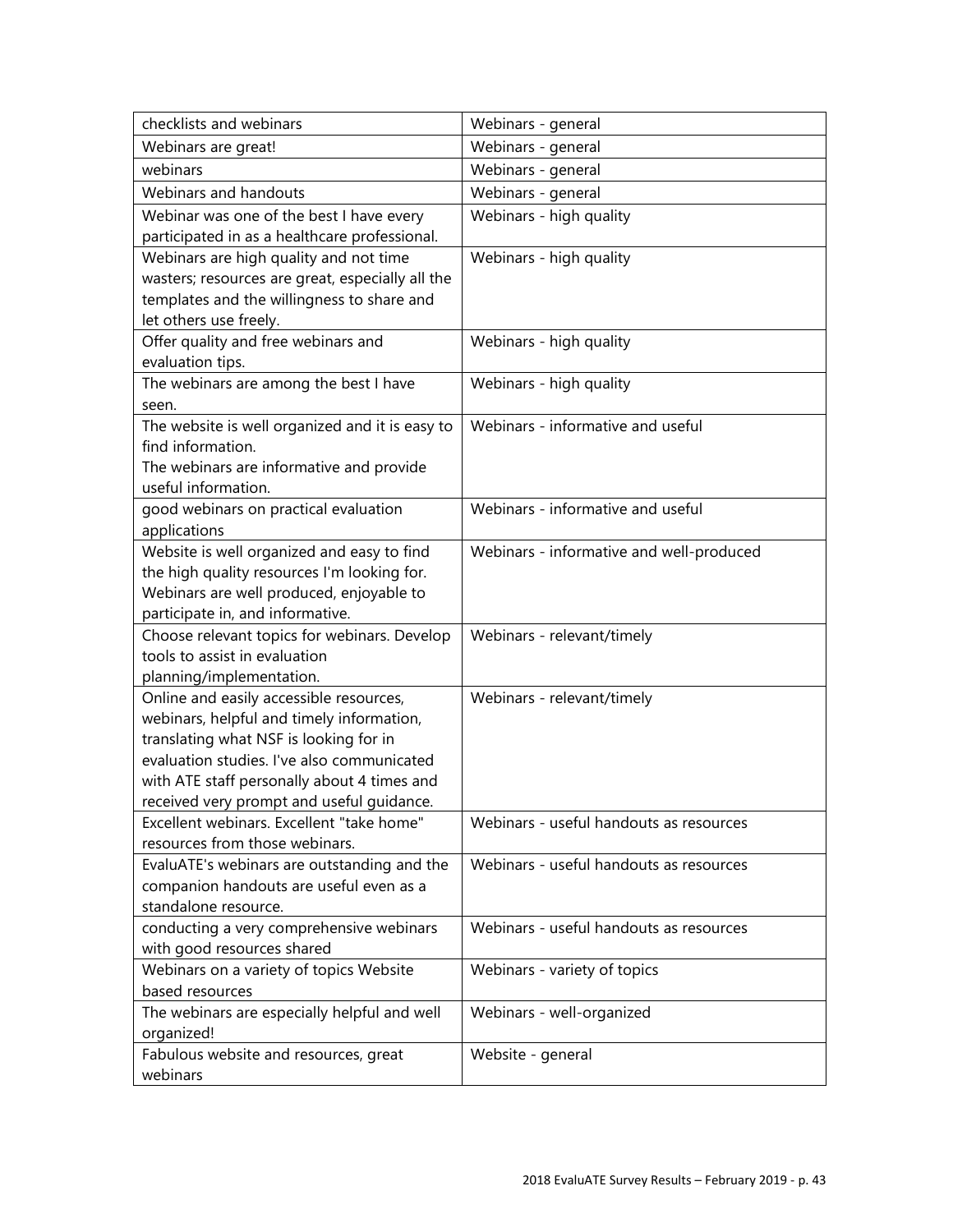| The webinars are very good these days. The      | Website - general                               |
|-------------------------------------------------|-------------------------------------------------|
| website/blogs improved greatly in the past      |                                                 |
| year or so.                                     |                                                 |
| Webinars have been greatly helpful. Website     | Website - general                               |
| provides additional info as needed.             |                                                 |
| the website is very informative and one of      | Website - informative                           |
| my go-to resources. The webinars are some       |                                                 |
| of the best I've ever attended.                 |                                                 |
| Website access with updated information         | Website - updated information                   |
| and webinars                                    |                                                 |
| Wonderful webinars and their website is very    | Website - valuable useful                       |
| valuable.                                       |                                                 |
| The website is well organized and it is easy to | Website - well-organized                        |
| find information.                               |                                                 |
| The webinars are informative and provide        |                                                 |
| useful information.                             |                                                 |
| Website is well organized and easy to find      | Website - well-organized                        |
| the high quality resources I'm looking for.     |                                                 |
| Webinars are well produced, enjoyable to        |                                                 |
| participate in, and informative.                |                                                 |
| 1. Their presentations are good                 | Website - well-organized                        |
| 2. Their resources are easy to find/website is  |                                                 |
| easy to navigate                                |                                                 |
| Website is well organized and full of           | Website - well-organized                        |
| resources                                       |                                                 |
| Working to be a leader among evaluators         | Z-MISC - being a leader among evaluator related |
| related to NSF/ATE funding.                     | to NSF/ATE funding                              |
| Communicating evaluation information to         | Z-MISC - communicating to evaluators and non-   |
| evaluators and non-evaluators alike             | evaluators                                      |
| Consistent message and delivery                 | Z-MISC - consistent messaging                   |
| Knowledgeable staff                             |                                                 |
| 1. Creating better understandings of            | Z-MISC - Creating a network of people with      |
| evaluations: why they are important, how        | expertise in evaluation                         |
| they are conducted, how they make the           |                                                 |
| project better.                                 |                                                 |
| 2. Creating a network of people across the      |                                                 |
| country with expertise in evaluation that we    |                                                 |
| can call on for assistance or support with our  |                                                 |
| evaluation efforts.                             |                                                 |
| Supporting evaluation of projects as an         | Z-MISC - Disseminating contact information      |
| integral part of project planning.              |                                                 |
| Participation with ATE Central in               |                                                 |
| disseminating contact information               |                                                 |
| Webinars - Building understanding in the        | Z-MISC - Educating ATE community re eval        |
| ATE community around evaluation within the      |                                                 |
| ATE context                                     |                                                 |
| Offer quality and free webinars and             | Z-MISC - Evaluation tips                        |
| evaluation tips.                                |                                                 |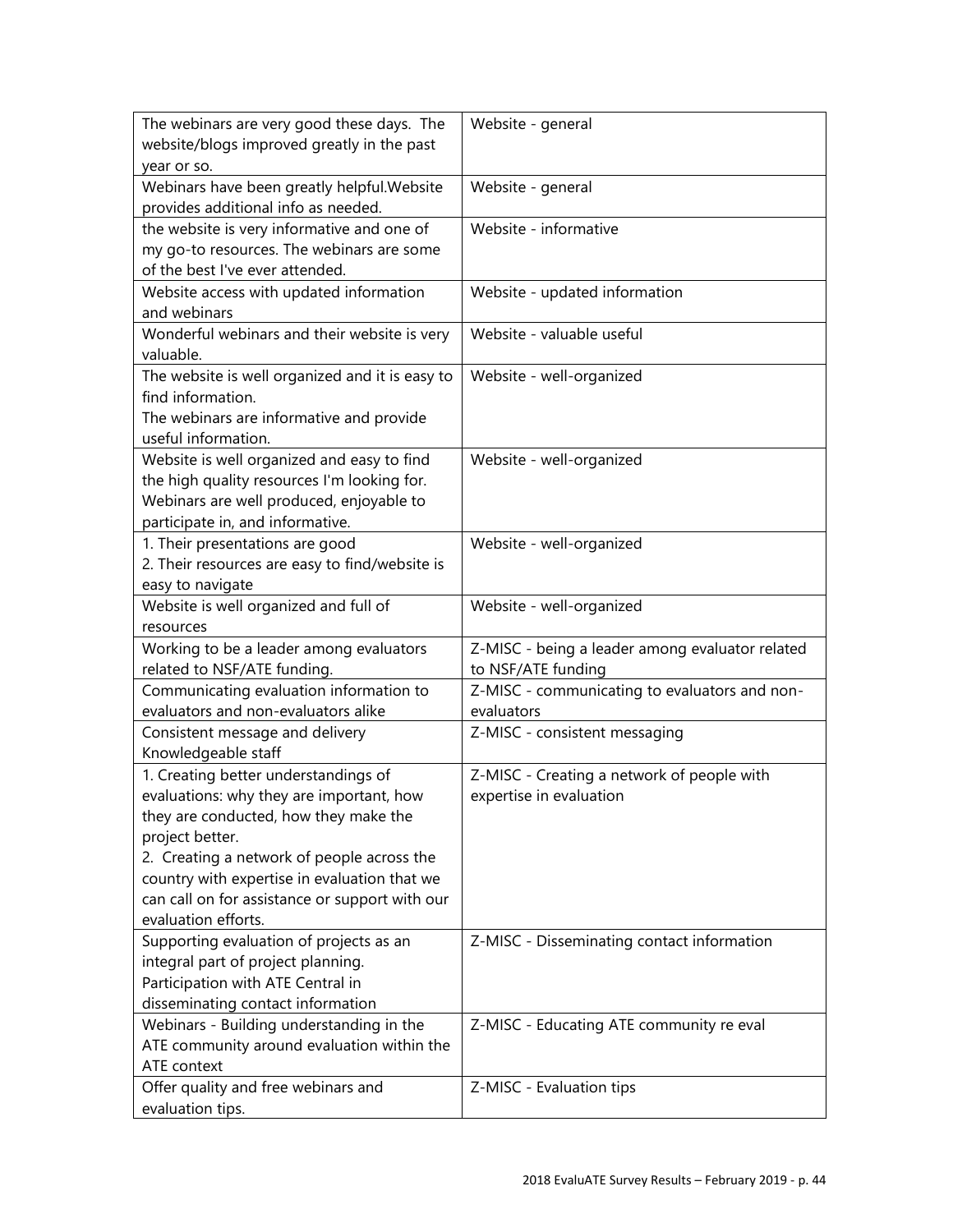| Excellent coordination, outreach, & resources                 | Z-MISC - Excellent coordination                  |
|---------------------------------------------------------------|--------------------------------------------------|
| (checklists) is a trifecta for me!! Have also                 |                                                  |
| used information with other NSF funding                       |                                                  |
| proposals (Innovations in Graduate                            |                                                  |
| Education)                                                    |                                                  |
| Communicating with evaluators and                             | Z-MISC - Expanding the knowledge base in the     |
| expanding the knowledge base in the field                     | field                                            |
| 1. Provide a valuable resource for ATE project                | Z-MISC - Good resource for ATE project           |
| management and staff.                                         | management and staff                             |
| 2. Showcase effective ways of disseminating                   |                                                  |
| evaluation plans, implementation, analysis,                   |                                                  |
| and findings                                                  |                                                  |
| Great at maintaining attention. I'm always                    | Z-MISC - Great at maintaining attention          |
| aware of the resources available when I need                  |                                                  |
| them                                                          |                                                  |
| 1. Provide a valuable resource for ATE project                | Z-MISC - Guidance for disseminating information  |
| management and staff.                                         |                                                  |
| 2. Showcase effective ways of disseminating                   |                                                  |
| evaluation plans, implementation, analysis,                   |                                                  |
| and findings                                                  |                                                  |
| Helping entry level evaluators.                               | Z-MISC - Guidance for new evaluators             |
| The resources provided by EvaluATE are                        | Z-MISC - Helpful beyond ATE                      |
| helpful for evaluation in a broader context                   |                                                  |
| (not just for ATE projects)                                   |                                                  |
| Really outlining what needs to happen for                     | Z-MISC - Helping clarify team member roles       |
| everyone involved with the project. It helped                 |                                                  |
| us understand the roles of each person and                    |                                                  |
| count on them for their part. It helped for                   |                                                  |
| the cohesive approach to the grant.                           |                                                  |
| presentations, data visualization web page,                   | Z-MISC - Presentations                           |
| everything is fantastic                                       |                                                  |
| Providing good explanations of basic                          | Z-MISC - Presenting information in more than one |
| evaluation concepts, addressing a variety of                  | format                                           |
| evaluation concepts, and presenting                           |                                                  |
| information in more than 1 format.                            |                                                  |
|                                                               |                                                  |
| (1) Sharing information on the NSF ATE                        | Z-MISC - Sharing info re NSF ATE programs        |
| programs                                                      |                                                  |
| (2) EvalATE responding to request for                         |                                                  |
| assistance -- GREAT STAFF!<br>understanding the ATE community | Z-MISC - Understanding the ATE community         |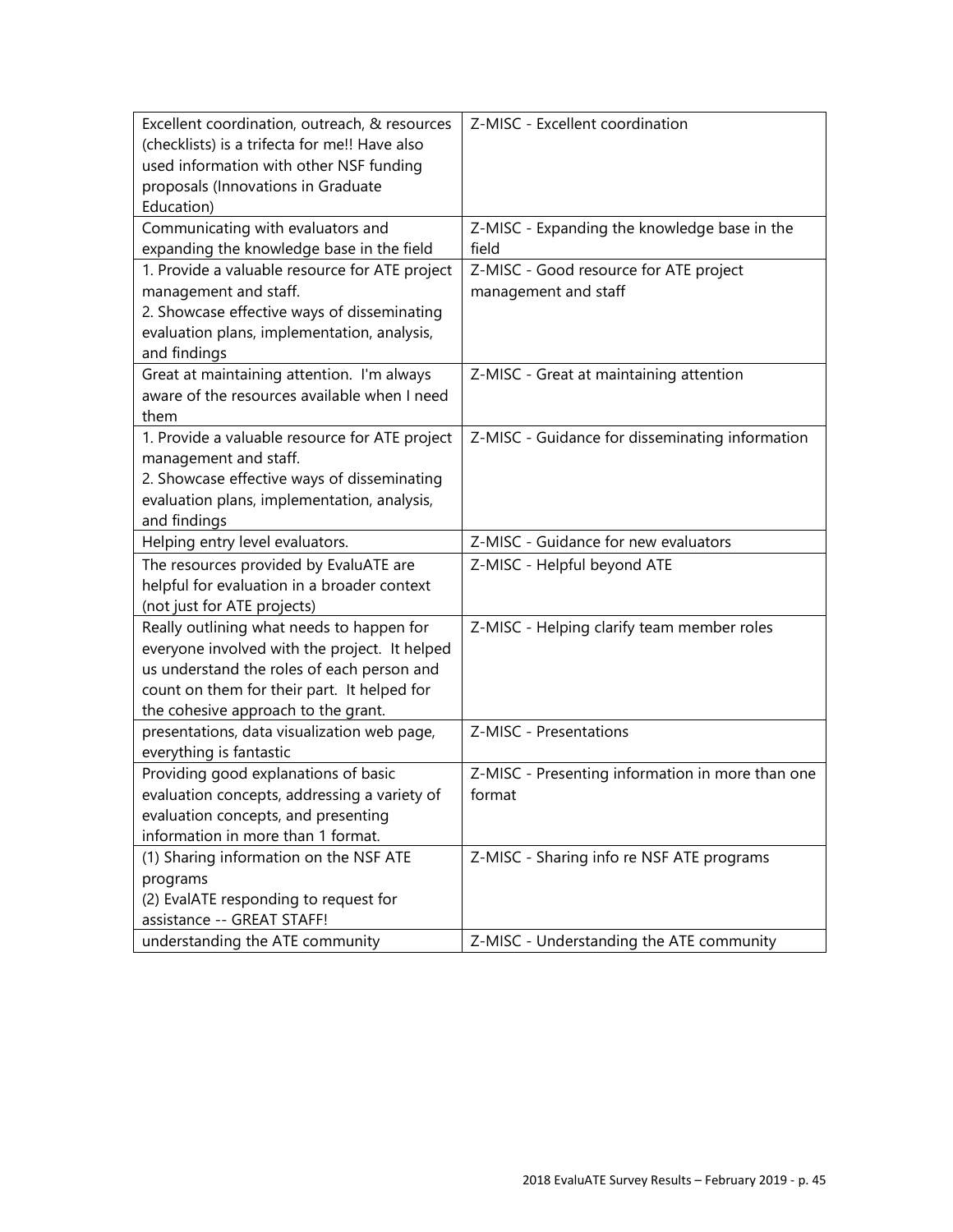## <span id="page-45-0"></span>**Appendix D: Improvement suggestions**

| What one or two suggestions do you have for                                                   | <b>Thematic code</b>                 |
|-----------------------------------------------------------------------------------------------|--------------------------------------|
| how EvaluATE could most improve its work                                                      |                                      |
| or increase its impact?                                                                       |                                      |
| 2. have different tiers of offerings that range                                               | Different tiers of offerings-provide |
| from beginner to more advanced                                                                | more for experienced evaluators      |
| If possible, provide information on 2 tracks:                                                 | Different tiers of offerings-provide |
| evaluation beginners and those with experience                                                | more for experienced evaluators      |
| in evaluation. Trying to serve those 2 audiences                                              |                                      |
| simultaneously is bound to result in frustration. I                                           |                                      |
| would love some evaluation webinars, ATE PI                                                   |                                      |
| pre-conference sessions, or other resources that                                              |                                      |
| don't include a rehash of the basics.                                                         |                                      |
| Offer more advanced info. Everything is geared                                                | Different tiers of offerings-provide |
| to beginners. There's really nothing helpful to an                                            | more for experienced evaluators      |
| experienced evaluator. By this point, There                                                   |                                      |
| should be a network of evaluators that have                                                   |                                      |
| extensive experience with something for them.                                                 |                                      |
| Offer webinars for novice, intermediate, and                                                  | Different tiers of offerings-provide |
| advanced levels.                                                                              | more for experienced evaluators      |
| Consider showing how evaluation might look for                                                | Expand reach beyond NSF/ATE          |
| projects event outside of NSF/ATE - as more and                                               |                                      |
| more funders (federal, state, local, private) are                                             |                                      |
| looking to see the impact of their grant funds.                                               |                                      |
| I think it's important to remind your audience                                                | Expand reach beyond NSF/ATE          |
| that there is a benefit to be gained from                                                     |                                      |
| EvaluATE even if they do not have an ATE grant.<br>More discussion about effective evaluation |                                      |
| makes for better proposals, projects and results                                              |                                      |
| across the spectrum.                                                                          |                                      |
| I an in the corporate world and I think you                                                   | Expand reach beyond NSF/ATE          |
| should raise awareness with more business                                                     |                                      |
| professionalsmaybe through LinkedIn. Focus                                                    |                                      |
| on the Learning & Development                                                                 |                                      |
| evaluation/measurement field. They are pretty                                                 |                                      |
| lost with evaluationhonestly! ;)                                                              |                                      |
| I can only speak to opportunities outside the                                                 | Expand reach beyond NSF/ATE          |
| ATE projects, but the webinars are relevant to a                                              |                                      |
| wider audience (even when totally focused on                                                  |                                      |
| the needs of ATE projects). In years past, those                                              |                                      |
| have been publicized more widely than ATE                                                     |                                      |
| stakeholders, but that seems to have trailed off a                                            |                                      |
| bit (i.e., invitations to those outside the ATE                                               |                                      |
| circle). Expanding the invitation list beyond ATE                                             |                                      |
| projects not only serves a wider community from                                               |                                      |
| an evaluation perspective, but it also exposes                                                |                                      |
| many to the ATE projects and examples--it's a                                                 |                                      |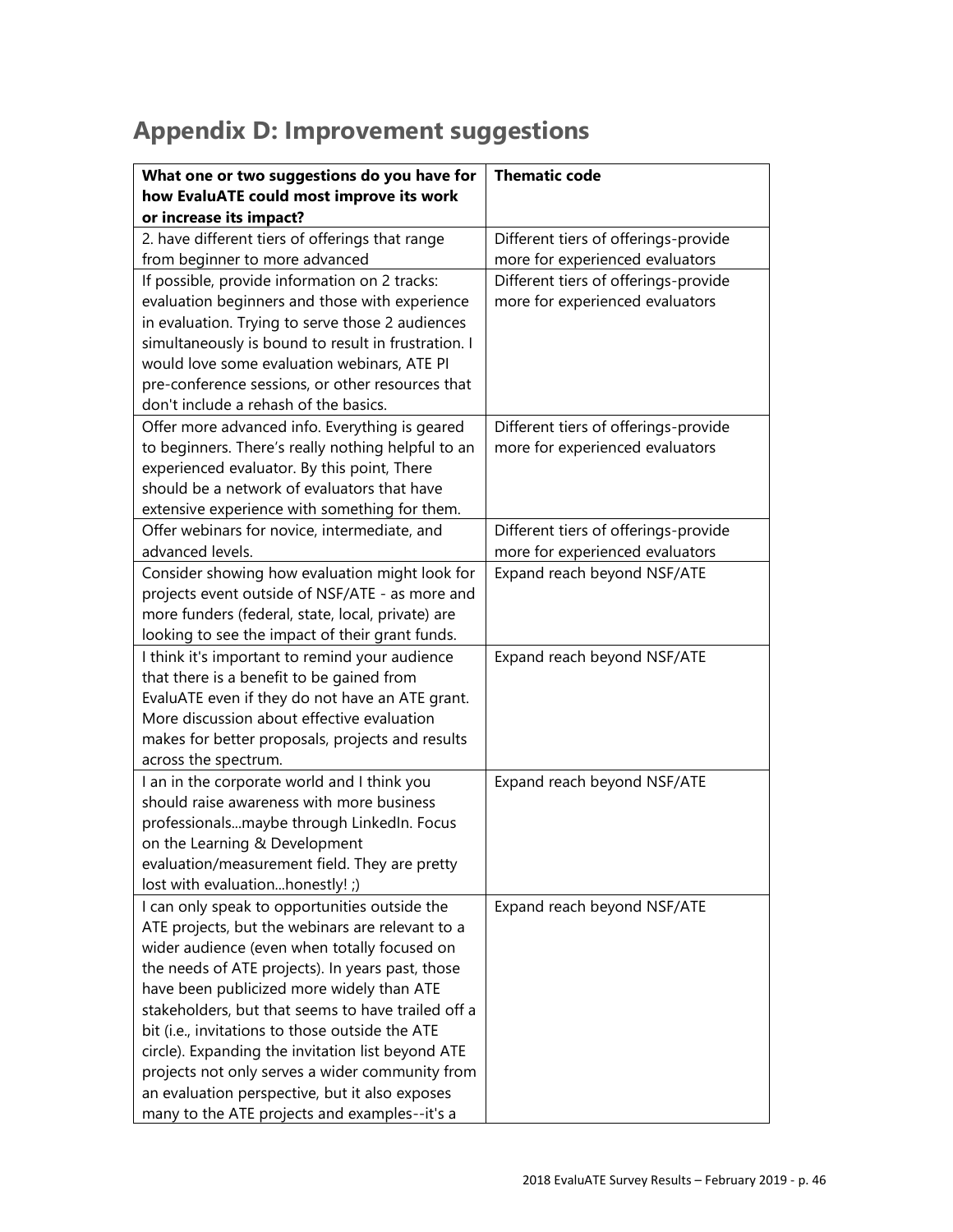| multidirectional learning opportunity. I don't     |                                       |
|----------------------------------------------------|---------------------------------------|
| think the content has to be tailored away from     |                                       |
| ATE-specific focus, but serving a wider audience   |                                       |
| at the same time seems like a win-win. The end     |                                       |
| of event feedback survey could include a           |                                       |
| question re. ATE or non-ATE participant to         |                                       |
| understand the make-up and value to                |                                       |
| participants based on their role.                  |                                       |
| Facilitate more direct interaction with Evaluate   | Facilitate more direct interaction    |
| personnel, the program evaluators and the          | between EvaluATE staff and program    |
| program Pls. Potentially visiting the community    | PI's esp during the planning phase.   |
| colleges once a year, or at the evaluation         |                                       |
| detailed planning phase (first year) for a         |                                       |
| particular project.                                |                                       |
| Work with Grant potential proposers early so       | Facilitate more direct interaction    |
| they can better understand the importance of       | between EvaluATE staff and program    |
| the process                                        | PI's esp during the planning phase.   |
| Facilitate more networking opportunities and       | Facilitate more networking            |
| encourage in-person PD opportunities at            | opportunities                         |
| conferences.                                       |                                       |
| Help keep the evaluator community engaged          | Facilitate more networking            |
|                                                    | opportunities                         |
| I'll be at the upcoming ATE PI meeting and look    | Facilitate more networking            |
| forward to face-to-face meetings. To the extent    | opportunities                         |
| that ATE can bring the evaluator community         |                                       |
| together personally (ideal) and/or online to       |                                       |
| collaborate, share, and problem-solve, we all      |                                       |
| greatly benefit, including our projects and the    |                                       |
| impact that they are striving for.                 |                                       |
| Increase opportunities for participants in         | Facilitate more networking            |
| common grant areas to exchange ideas and           | opportunities                         |
| strategies for improved outcomes                   |                                       |
| More on how to understand student outcome          | How to measure student improvement    |
| improvement, particularly within the constraint    | over a three year project             |
| of a three-year project                            |                                       |
| More training on gathering and analyzing data      | How to measure student improvement    |
| on impact on students. Impact of new or            | over a three year project             |
| updated curriculum and impact of professional      |                                       |
| development workshops. Please.                     |                                       |
| Indeep webinar focusing on different evaluation    | Link webinars as sequential modules   |
| models. Develop online courses or modules          |                                       |
| Link the webinars into a sequence.                 | Link webinars as sequential modules   |
| not focus as much on NSF evaluation and            | MISC-Less focus on NSF context        |
| reports                                            |                                       |
| ask for case studies from actual colleges to be    | More case studies - Specific examples |
| presented by the college Pls                       |                                       |
| Consider providing a more in-depth focus on a      | More case studies - Specific examples |
| specific project, like a case study to demonstrate |                                       |
|                                                    |                                       |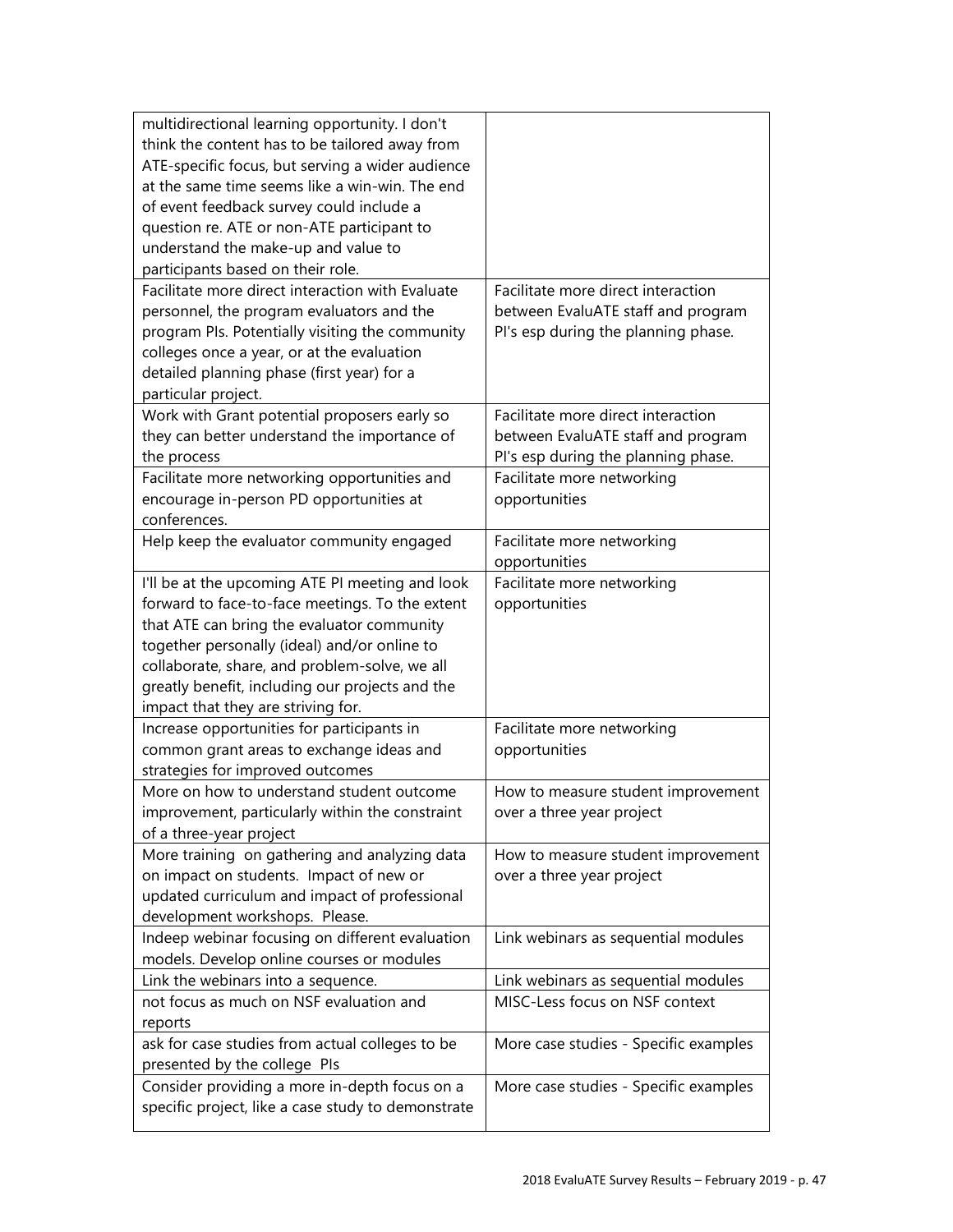| the different types of evaluation (formative,<br>process, and outcome) that could be conducted.                                                                                                                                                                                                    |                                       |
|----------------------------------------------------------------------------------------------------------------------------------------------------------------------------------------------------------------------------------------------------------------------------------------------------|---------------------------------------|
| Examples of NSF ATE evaluation<br>reports/deliverables would be helpful                                                                                                                                                                                                                            | More case studies - Specific examples |
| more case studies, and examples of specific<br>projects - everything stays on the very general<br>(101) level, and their would be enormous<br>learning via several well chosen artifact, item,<br>analysis.See Evergreen Eval for ideas.                                                           | More case studies - Specific examples |
| more examples of good reports and evaluation<br>plans and logic models                                                                                                                                                                                                                             | More case studies - Specific examples |
| More sample evaluation plans from actual ATE<br>NSF projects. Review of evaluation plans for<br>feedback.                                                                                                                                                                                          | More case studies - Specific examples |
| I think having a way to explore cases from the<br>community (real world) examples would be<br>useful. Prehaps future blogs could be focused on<br>questions submitted.                                                                                                                             | More case studies - Specific examples |
| Continue to develop resources in different<br>formats on a variety of evaluation topics, provide<br>some more detailed information on each<br>evaluation step, and start expanding the topics,<br>such as including information on evaluating tech<br>education and policies related to education. | More depth                            |
| Have more advanced content for webinars                                                                                                                                                                                                                                                            | More depth                            |
| More frequent communication (monthly) to<br>remind me of the resources on the site. The<br>communications can point to previously<br>recorded webinars, etc. It doesn't need to be<br>new content.                                                                                                 | More frequent communication           |
| More marketing. I suspect I have missed some<br>good stuff lately, but I haven't heard much<br>about webinars, etc, lately. Perhaps I've just<br>skipped the emails due to my own heavy work<br>load.                                                                                              | More frequent communication           |
| More often webinars                                                                                                                                                                                                                                                                                | More frequent webinars                |
| Indeep webinar focusing on different evaluation<br>models. Develop online courses or modules                                                                                                                                                                                                       | More in-depth information on theory   |
| More information?                                                                                                                                                                                                                                                                                  | More information                      |
| Advertise yourself better                                                                                                                                                                                                                                                                          | More marketing                        |
| Be more active on twitter. I feel like twitter has<br>become the new "daily email" or news letter. The<br>more you participate the more visible your<br>brand is.                                                                                                                                  | More marketing                        |
| Be more clear on what services you provide, and<br>to what extent EvaluATE is available to individual<br>evaluators.                                                                                                                                                                               | More marketing                        |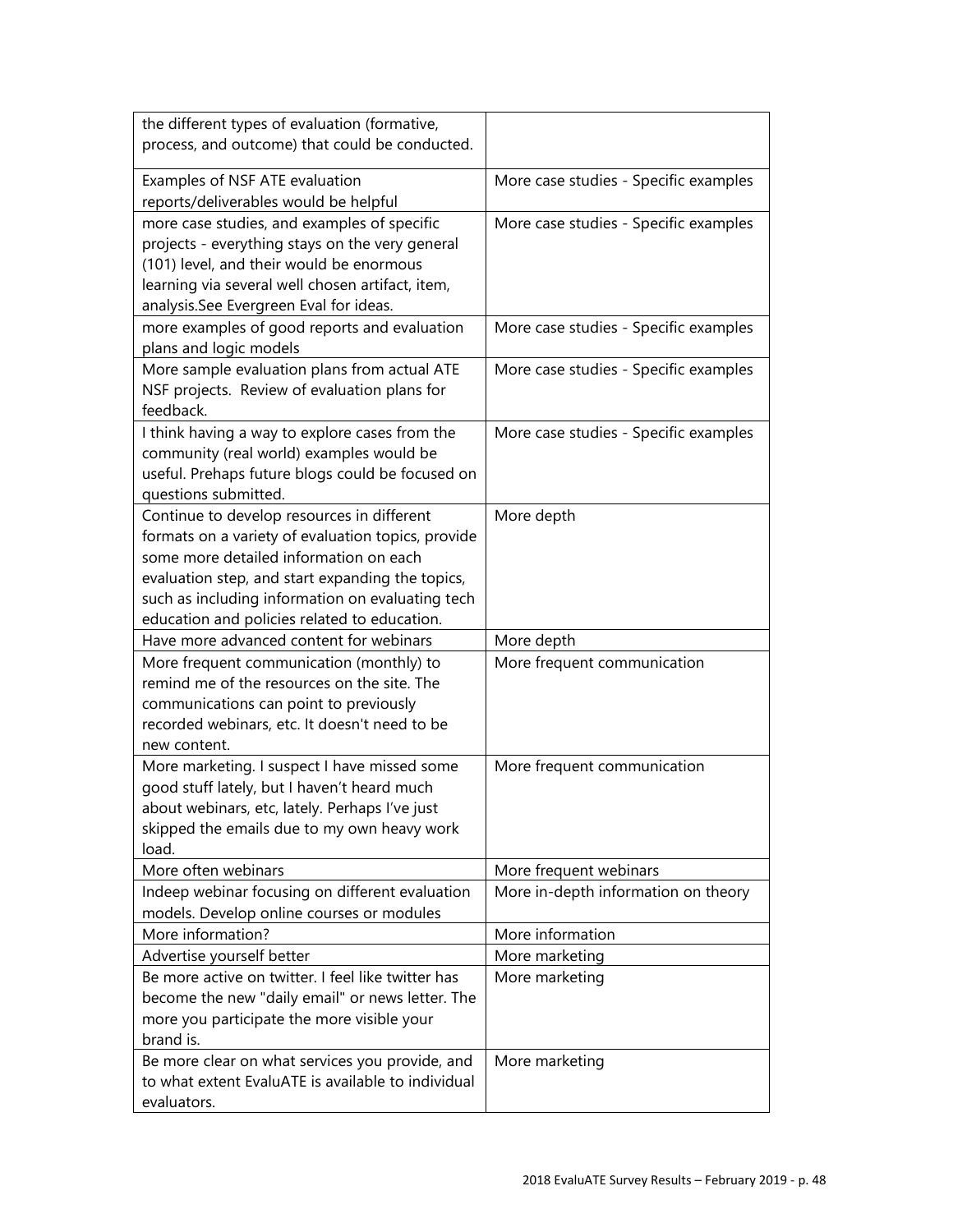| Market resources to evaluators outside of NSF      | More marketing                        |
|----------------------------------------------------|---------------------------------------|
| grants. For example Kaiser, CDC, Ford              |                                       |
| Foundation                                         |                                       |
| Market webinars                                    | More marketing                        |
| outreach so I know you better                      | More marketing                        |
| Perhaps marketing. That's difficult to comment     | More marketing                        |
| on when I'm not aware of the current reach.        |                                       |
| However, I don't think it could hurt to make it    |                                       |
| more widely known.                                 |                                       |
| EvaluATE led a session at a conference I           | More marketing - at conferences       |
| attended recently (HI-TECH in Miami, FL), and it   |                                       |
| was so informative. That is the first conference   |                                       |
| I've attended where they presented, but in my      |                                       |
| role as a grant specialist, I may not be attending |                                       |
| the conference EvaluATE frequents, although        |                                       |
| every grants professional can use their            |                                       |
| information.                                       |                                       |
| I think that they are doing well. I would          | More marketing - More of a presence   |
| recommend more of a presence on linkedin, TEI,     | on LinkedIn                           |
| AEA, etc. are very prominent on that social        |                                       |
| media site and often become my go to because       |                                       |
| of that.                                           |                                       |
| provide access to and offer more professional      | More networking opportunities         |
| development activities and networking              |                                       |
| maybe have more of a presence at national          | More presence at national conferences |
| conferences by sharing results, resources in       |                                       |
| formal sessions                                    |                                       |
| College visits or presenting at conferences or     | More presence at national conferences |
| vlog                                               |                                       |
| more webinars and participation in conferences     | More presence at national conferences |
| have more webinars. :)                             | More webinars                         |
| More webinars                                      | More webinars                         |
| more webinars and participation in conferences     | More webinars                         |
| More webinars if possiblethey are always           | More webinars                         |
| incredibly helpful!                                |                                       |
| More webinars, go into more depth                  | More webinars                         |
| More concrete regular info on current data         | More workshops                        |
| gathering instruments, analysis, methodology       |                                       |
| offer bii annual and bi coastal professional       |                                       |
| development workshops                              |                                       |
| More sample evaluation plans from actual ATE       | Offer to review evaluation plans in   |
| NSF projects. Review of evaluation plans for       | proposals                             |
| feedback.                                          |                                       |
| offer to review evaluation plans in proposals      | Offer to review evaluation plans in   |
|                                                    | proposals                             |
| 1) The planned worked with the Evaluation          | Provide more sample reports-report    |
| Network. 2) Provide report templates.              | templates                             |
| Provide sample evaluation reports                  | Provide more sample reports-report    |
|                                                    | templates                             |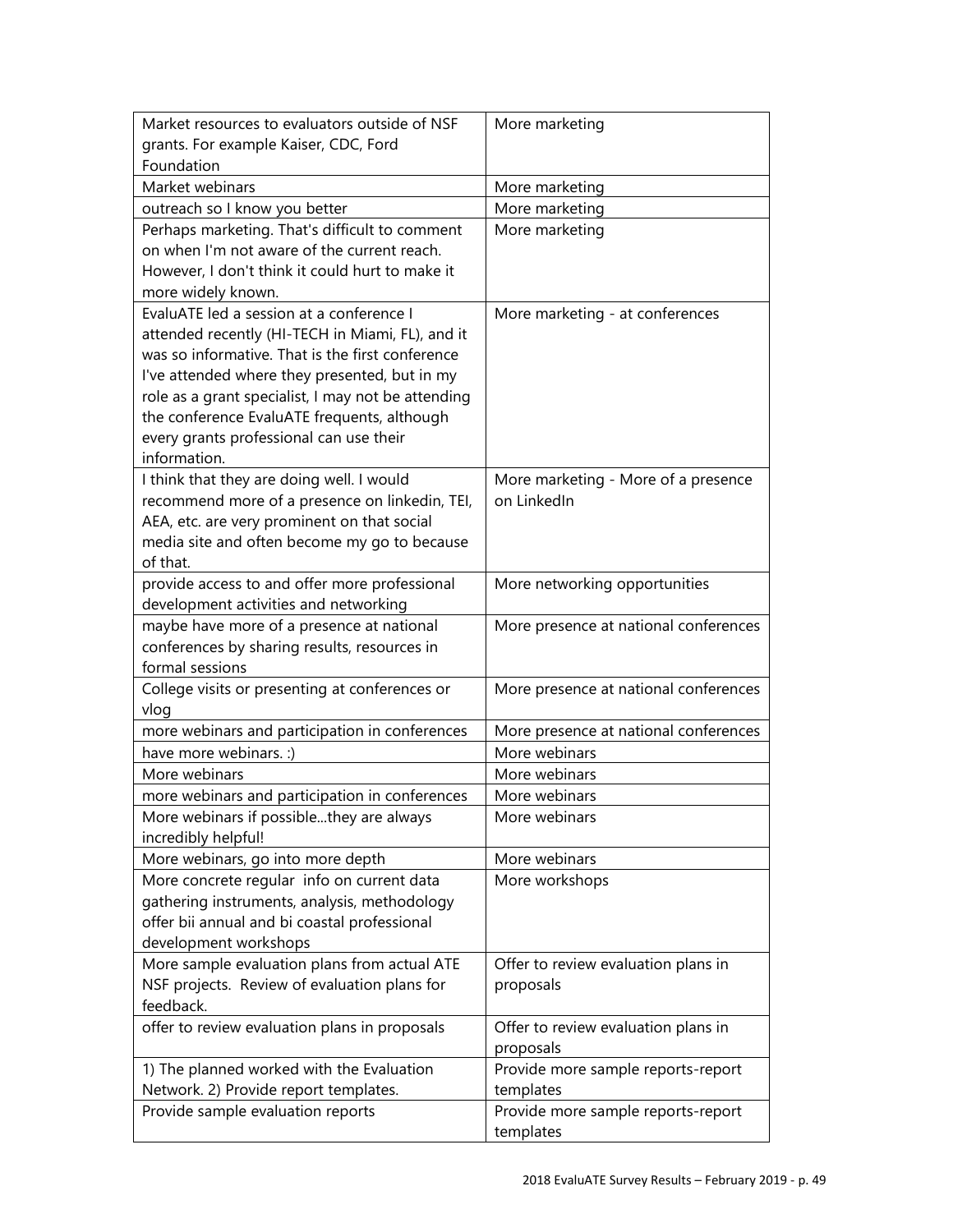| Share examples of quality evaluations both on       | Provide more sample reports-report    |
|-----------------------------------------------------|---------------------------------------|
| webinars and as downloadable.                       | templates                             |
| Provide tips to write evaluation for proposal.      | Provide tips for evaluation proposals |
| Suggest a list of external excellent evaluators     |                                       |
| Provide extended training resources to prior Pls,   | Provide training as an alternative to |
| Co-Pls, and mentors.                                | certificate and degree-based          |
|                                                     | coursework                            |
| Provide training, as an alternative to certificate  | Provide training as an alternative to |
| and degree-based coursework offered at IHE's,       | certificate and degree-based          |
| on evaluation methods, particularly program         | coursework                            |
| evaluation.                                         |                                       |
| I can't think of anything ---maybe expanding the    | Provide/expand list of external       |
| list of potential evaluators                        | evaluators                            |
| Provide tips to write evaluation for proposal.      | Provide/expand list of external       |
| Suggest a list of external excellent evaluators     | evaluators                            |
| Reminder email blast one or twice a year might      | Send more emails                      |
| be nice to just review resources with EvaluATE      |                                       |
| relating to webinars, templates, newsletters, and   |                                       |
| blogs for people to review. I think professionals   |                                       |
| get often very busy and forget what some            |                                       |
| organizations are doing and the resources they      |                                       |
| might be able to leverage from them.                |                                       |
| sending out emails, creating listserv               | Send more emails                      |
| Would love to have another webinar on               | Webinars-More in depth                |
| evaluation plan development, maybe a part 2 or      |                                       |
| taking your plan to the next level.                 |                                       |
| EvaluATE uses a lot of evaluation terminology. In   | Z-MISC-Be more mindful of the         |
| my own evaluation practice, I have become           | terminology used when                 |
| passionate about trying to communicate in the       | communicating with non-evaluators.    |
| terms that non-evaluators find meaningful. I        |                                       |
| don't have the answers to this, yet, but I've       |                                       |
| begun to work on it purposefully. Perhaps the       |                                       |
| results of this survey will help EvaluATE, and thus |                                       |
| other evaluators like myself, understand how        |                                       |
| much terminology gets in the way of helping         |                                       |
| "non-professional" evaluators and users of          |                                       |
| evaluation (e.g., Pls) implement good               |                                       |
| evaluations and effectively use the findings.       |                                       |
| Change the suggested rate if 10% for cost of an     | Z-MISC-Change suggested rate for      |
| evaluator. That is too high for Community           | evaluators                            |
| colleges especially the new to ATE grants.          |                                       |
| Connect projects with potential evaluators          | Z-MISC-Connect projects with          |
|                                                     | evaluators                            |
| Continue to commuincate with various projects.      | Z-MISC-Continue to communicate        |
| It was good to talk to EvaluATE at HiTech.          | with various projects                 |
| Continued work on educating folks on                | Z-MISC-Continue to educate folks      |
| evaluation. Essentially, trying to take such a      |                                       |
| foreign concept and making it more digestible.      |                                       |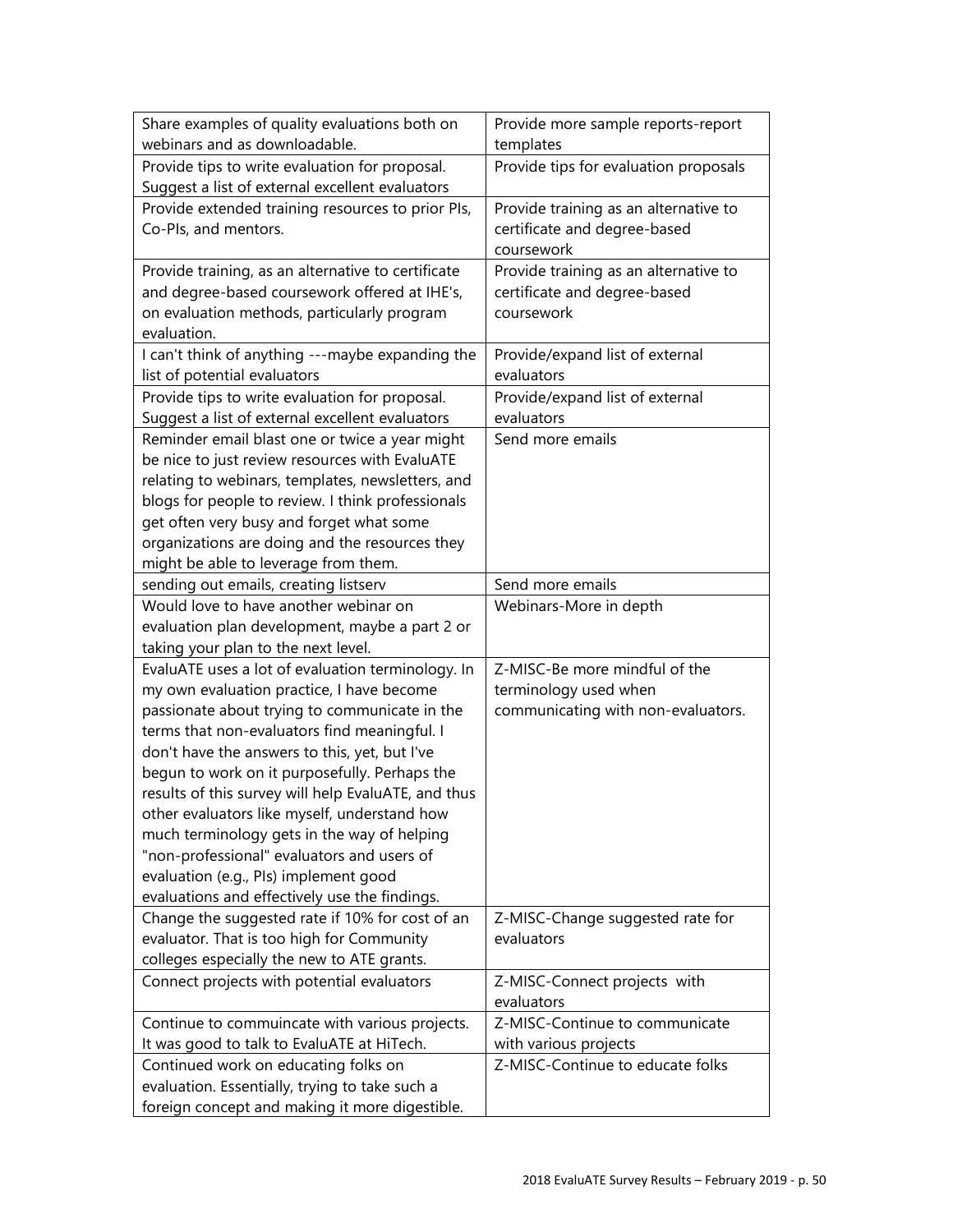|                                                                                                      | Z-MISC-Continue to stay up-to-date          |
|------------------------------------------------------------------------------------------------------|---------------------------------------------|
| relevant.                                                                                            |                                             |
| sending out emails, creating listserv                                                                | Z-MISC-Create listserv                      |
| create a resource just designed for faculty                                                          | Z-MISC-Create resources just for<br>faculty |
| Developing non-linear logic models and                                                               | Z-MISC-Developing agreements for            |
| Developing agreements for evaluation                                                                 | evaluation                                  |
| Developing non-linear logic models and                                                               | Z-MISC-Developing non-linear logic          |
| Developing agreements for evaluation                                                                 | models                                      |
|                                                                                                      |                                             |
| Instead of offering to help, find areas where                                                        | Z-MISC-Directly provide services            |
| EvaluATE can provide services or assistance, and<br>just do it. Now EvaluATE is a resource and it is |                                             |
|                                                                                                      |                                             |
| known how you can help. Right now, EvaluATE                                                          |                                             |
| is just more emails that get lost with all the other                                                 |                                             |
| solicitations one receives with the award of a                                                       |                                             |
| grant.                                                                                               |                                             |
| Don't make such a big deal out of logic models.                                                      | Z-MISC-Don't make such a big deal           |
| The process is so obvious that it should not be                                                      | out of logic models                         |
| called a model. It is nothing more than an                                                           |                                             |
| application of scientific methods that are have                                                      |                                             |
| been well known for centuries. 1. Define a                                                           |                                             |
| problem. 2. Formulate some hypotheses. 3.                                                            |                                             |
| Gather data to address these problems. 4.                                                            |                                             |
| Analyze the data. 5. Draw conclusions. 6. Report                                                     |                                             |
| the results.                                                                                         |                                             |
| Emphasize broader impact measures                                                                    | Z-MISC-Emphasize broader impact             |
|                                                                                                      |                                             |
|                                                                                                      | measures                                    |
| Continue to develop resources in different                                                           | Z-MISC-Expand topics                        |
| formats on a variety of evaluation topics, provide                                                   |                                             |
| some more detailed information on each                                                               |                                             |
| evaluation step, and start expanding the topics,                                                     |                                             |
| such as including information on evaluating tech                                                     |                                             |
| education and policies related to education.                                                         |                                             |
| Focus on analytics                                                                                   | Z-MISC-Focus on analytics                   |
| Encourage questions on a hotline. Assist in                                                          | Z-MISC-Get more into evaluating             |
| evaluation of educational research through ATE                                                       | educational research                        |
| creating toolkits or group resources/templates                                                       | Z-MISC-Group resources into kits            |
| into kits                                                                                            |                                             |
| Perhaps more strategies for working in                                                               | Z-MISC-Guidance/strategies for              |
| challenging evaluation situationslack of data,                                                       | addressing common evaluation                |
| inconsistent or poorly-defined data, small                                                           | challenges                                  |
| numbers of participants, working with differing                                                      |                                             |
| communication styles (e.g., with a PI who                                                            |                                             |
| doesn't read or respond to email).                                                                   |                                             |
| Provide information using leading-edge                                                               | Z-MISC-Help automate activities to          |
| technologies and help ATE project to automate                                                        | help with data collection in real time      |
| activities that can help with data collection in                                                     |                                             |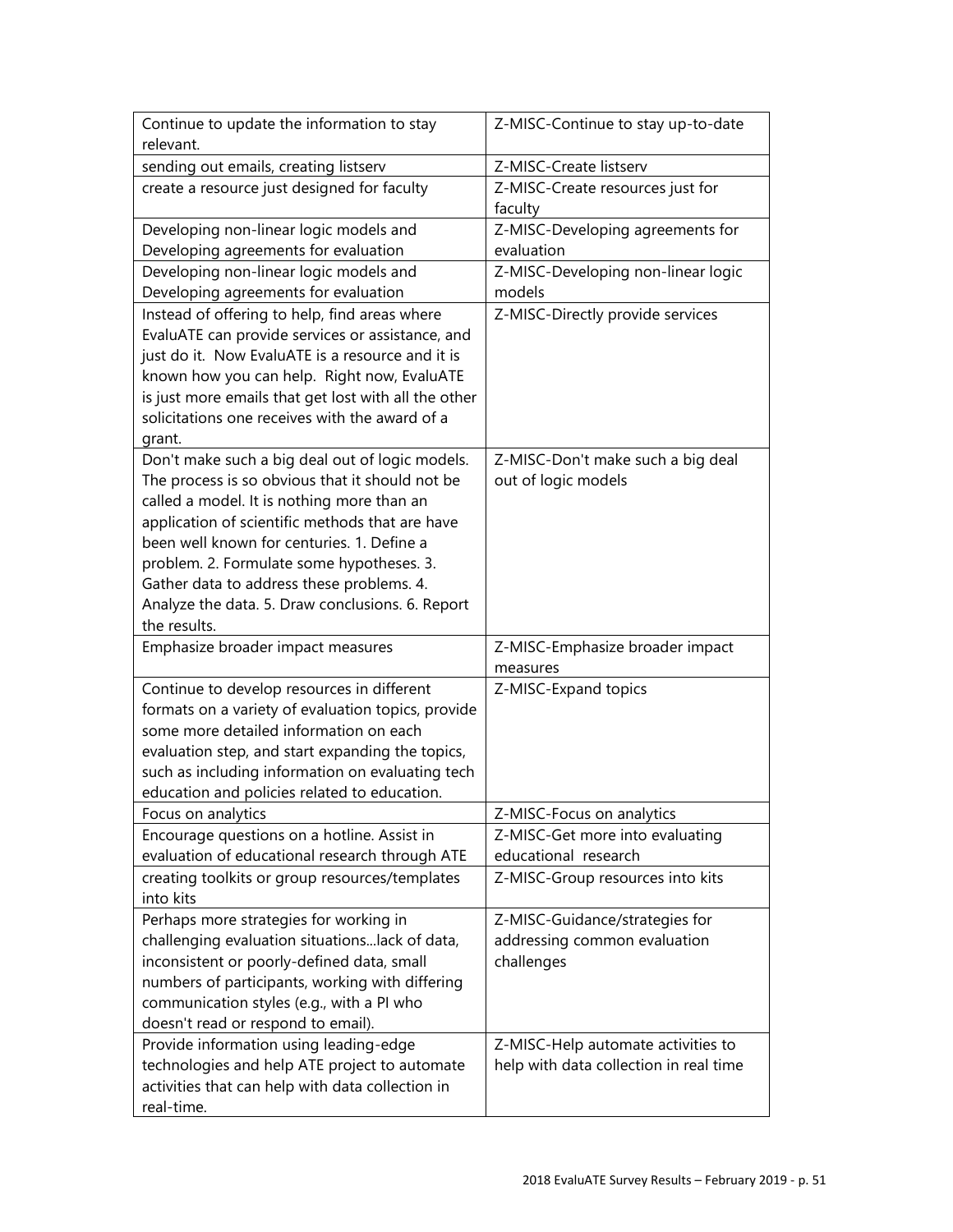| I think many PIs or potential PIs do not have a    | Z-MISC-Help PI's better understand    |
|----------------------------------------------------|---------------------------------------|
| solid understanding of what it going on with the   | their reporting responsibilities      |
| grant and their responsibilities for reports and   |                                       |
| the necessity for meetings to stat on top of the   |                                       |
| projects. It would be great to have more           |                                       |
| communication with them up front to get them       |                                       |
| on board. Attending the ATE event in               |                                       |
| Washington was a great place to learn more         |                                       |
| about how the entire process works. Also           |                                       |
| meeting others is fantastic. Also, being able to   |                                       |
| sit face to face with our grant manager was        |                                       |
| extremely helpful.                                 |                                       |
| I think helping people be more prepared for the    | Z-MISC-Helping people be more         |
| annual survey in advance would be helpful - I      | prepared for the annual survey        |
| know this is something they are working on and     |                                       |
| I applaud that effort.                             |                                       |
| In my latest annual project report I was           | Z-MISC-How to handle course           |
| struggling with how to report on number of         | enrollment status data                |
| participants in college level courses. The         |                                       |
| challenge was defining student participation       |                                       |
| numbers by course enrollment status: there are     |                                       |
| drops (full refund so not really in the class),    |                                       |
| withdraws (leave class before semester end),       |                                       |
| audits (not for credit), pass (complete class with |                                       |
| grade of A, B, or C) and outcome which can/will    |                                       |
| result in academic probation (D or F). Since a     |                                       |
| number of projects deal with technical classes at  |                                       |
| the college level it would be useful to advise on  |                                       |
| how to plan for managing this data upfront.        |                                       |
| offer additional training on how to present        | Z-MISC-How to present formative       |
| evaluation findings so they actually inform the    | evaluation findings                   |
| direction of a project                             |                                       |
| Include templates in emails. TIG emails.           | Z-MISC-Include templates in emails    |
| Have a mentor program for new evaluators.          | Z-MISC-Mentoring program for new      |
|                                                    | evaluators                            |
| More webinars, go into more depth                  | Z-MISC-More depth in webinars         |
| Add discussion time to webinars.                   | Z-MISC-More discussion during         |
|                                                    | webinars                              |
| More discussions about appropriate evaluative      | Z-MISC-More discussions re            |
| evidence- I see a wide range of perspectives on    | appropriate levels of evaluative      |
| this topic.                                        | evicence                              |
| More guidance and webinars on logic models,        | Z-MISC-More guidance on logic         |
| theory of change and results frameworks.           | models, theory of change, and results |
|                                                    | frameworks                            |
| More concrete regular info on current data         | Z-MISC-More information on current    |
| gathering instruments, analysis, methodology       | methods and tools                     |
| offer bii annual and bi coastal professional       |                                       |
| development workshops                              |                                       |